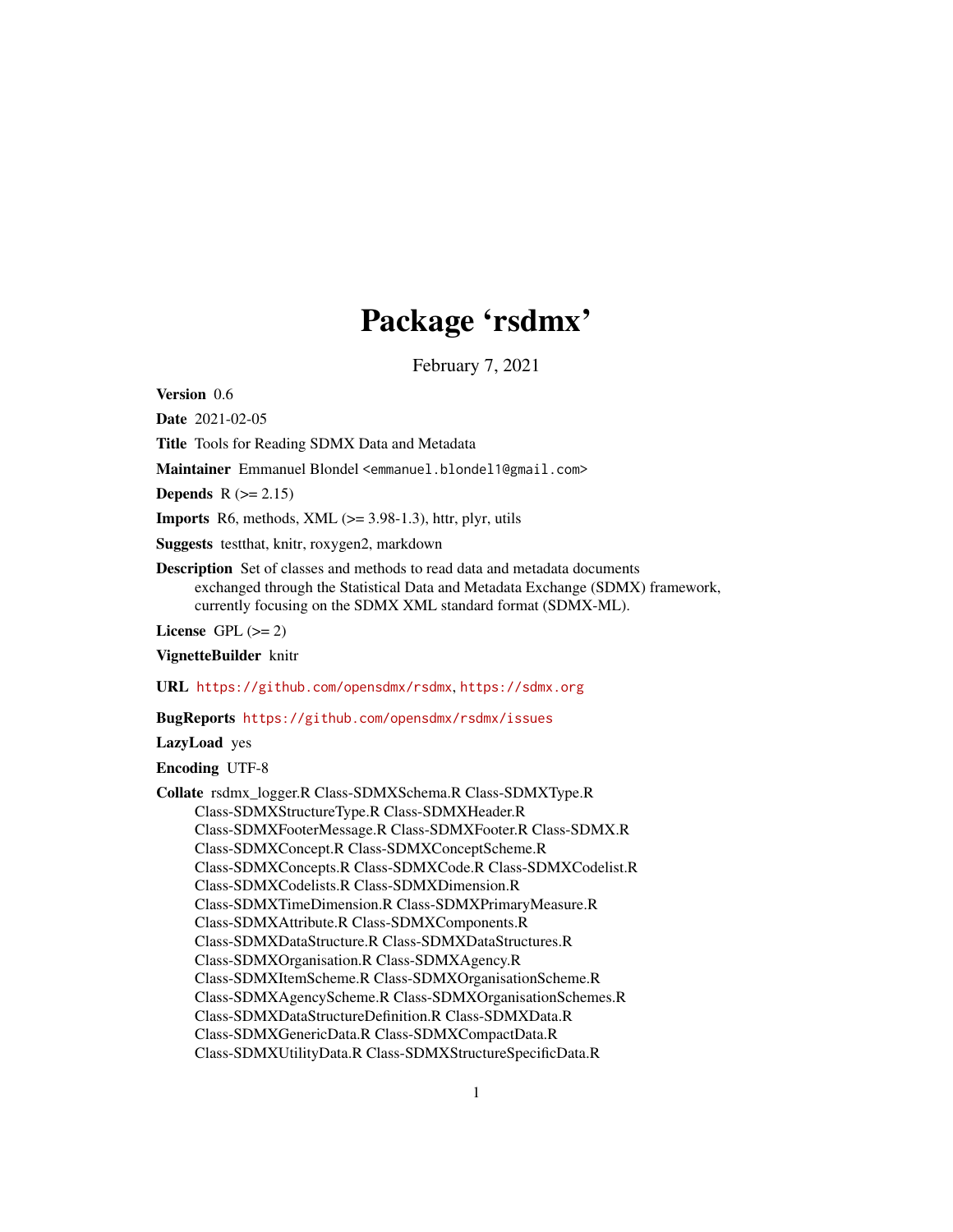Class-SDMXStructureSpecificTimeSeriesData.R Class-SDMXCrossSectionalData.R Class-SDMXMessageGroup.R Class-SDMXDataFlow.R Class-SDMXDataFlows.R Class-SDMXRequestParams.R Class-SDMXRequestBuilder.R Class-SDMXREST20RequestBuilder.R Class-SDMXREST21RequestBuilder.R Class-SDMXDotStatRequestBuilder.R Class-SDMXServiceProvider.R Class-SDMXServiceProviders.R SDMXSchema-methods.R SDMXType-methods.R SDMXStructureType-methods.R SDMXHeader-methods.R SDMXFooterMessage-methods.R SDMXFooter-methods.R SDMX-methods.R SDMXConcept-methods.R SDMXConceptScheme-methods.R SDMXConcepts-methods.R SDMXCode-methods.R SDMXCodelist-methods.R SDMXCodelists-methods.R SDMXDimension-methods.R SDMXTimeDimension-methods.R SDMXPrimaryMeasure-methods.R SDMXAttribute-methods.R SDMXComponents-methods.R SDMXDataStructure-methods.R SDMXDataStructures-methods.R SDMXOrganisation-methods.R SDMXAgency-methods.R SDMXAgencyScheme-methods.R SDMXOrganisationSchemes-methods.R SDMXDataStructureDefinition-methods.R SDMXData-methods.R SDMXGenericData-methods.R SDMXCompactData-methods.R SDMXUtilityData-methods.R SDMXStructureSpecificData-methods.R SDMXStructureSpecificTimeSeriesData-methods.R SDMXCrossSectionalData-methods.R SDMXMessageGroup-methods.R SDMXDataFlow-methods.R SDMXDataFlows-methods.R SDMXRequestParams-methods.R SDMXRequestBuilder-methods.R SDMXREST20RequestBuilder-methods.R SDMXREST21RequestBuilder-methods.R SDMXDotStatRequestBuilder-methods.R SDMXServiceProvider-methods.R SDMXServiceProviders-methods.R readSDMX.R saveSDMX.R profile.R rsdmx.R

#### RoxygenNote 7.1.1

#### NeedsCompilation no

Author Emmanuel Blondel [aut, cre] (<https://orcid.org/0000-0002-5870-5762>), Matthieu Stigler [ctb] (<https://orcid.org/0000-0002-6802-4290>), Eric Persson [ctb]

Repository CRAN

Date/Publication 2021-02-06 23:40:03 UTC

## R topics documented: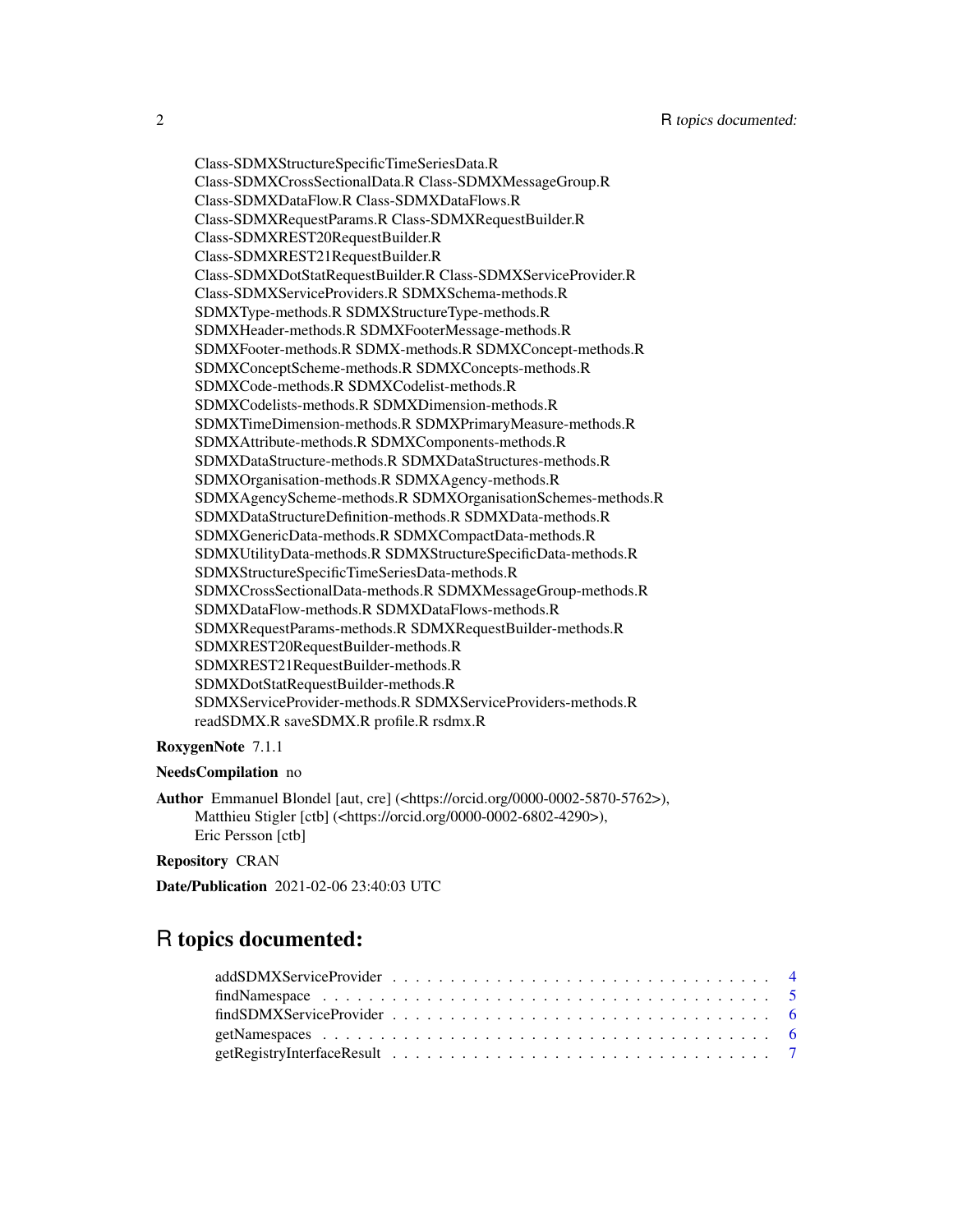|                             | 8  |
|-----------------------------|----|
|                             | 9  |
|                             | 9  |
|                             | 10 |
|                             | 11 |
|                             | 11 |
|                             | 12 |
|                             | 15 |
|                             | 16 |
|                             | 16 |
|                             | 17 |
|                             | 18 |
|                             | 19 |
|                             | 20 |
|                             | 21 |
|                             | 22 |
|                             | 23 |
|                             | 24 |
|                             | 25 |
|                             | 26 |
|                             | 27 |
|                             | 28 |
|                             | 29 |
|                             | 29 |
|                             | 30 |
|                             | 31 |
|                             | 32 |
|                             | 33 |
|                             | 34 |
|                             | 35 |
|                             | 36 |
|                             | 37 |
|                             | 38 |
|                             | 39 |
|                             | 40 |
|                             | 41 |
|                             | 42 |
|                             | 42 |
|                             | 43 |
|                             | 44 |
|                             | 45 |
| <b>SDMXRequestBuilder</b>   | 46 |
| SDMXRequestParams           | 48 |
| SDMXREST20RequestBuilder    | 50 |
|                             | 51 |
| <b>SDMXSchema</b>           | 52 |
|                             | 53 |
| <b>SDMXServiceProviders</b> | 54 |
|                             |    |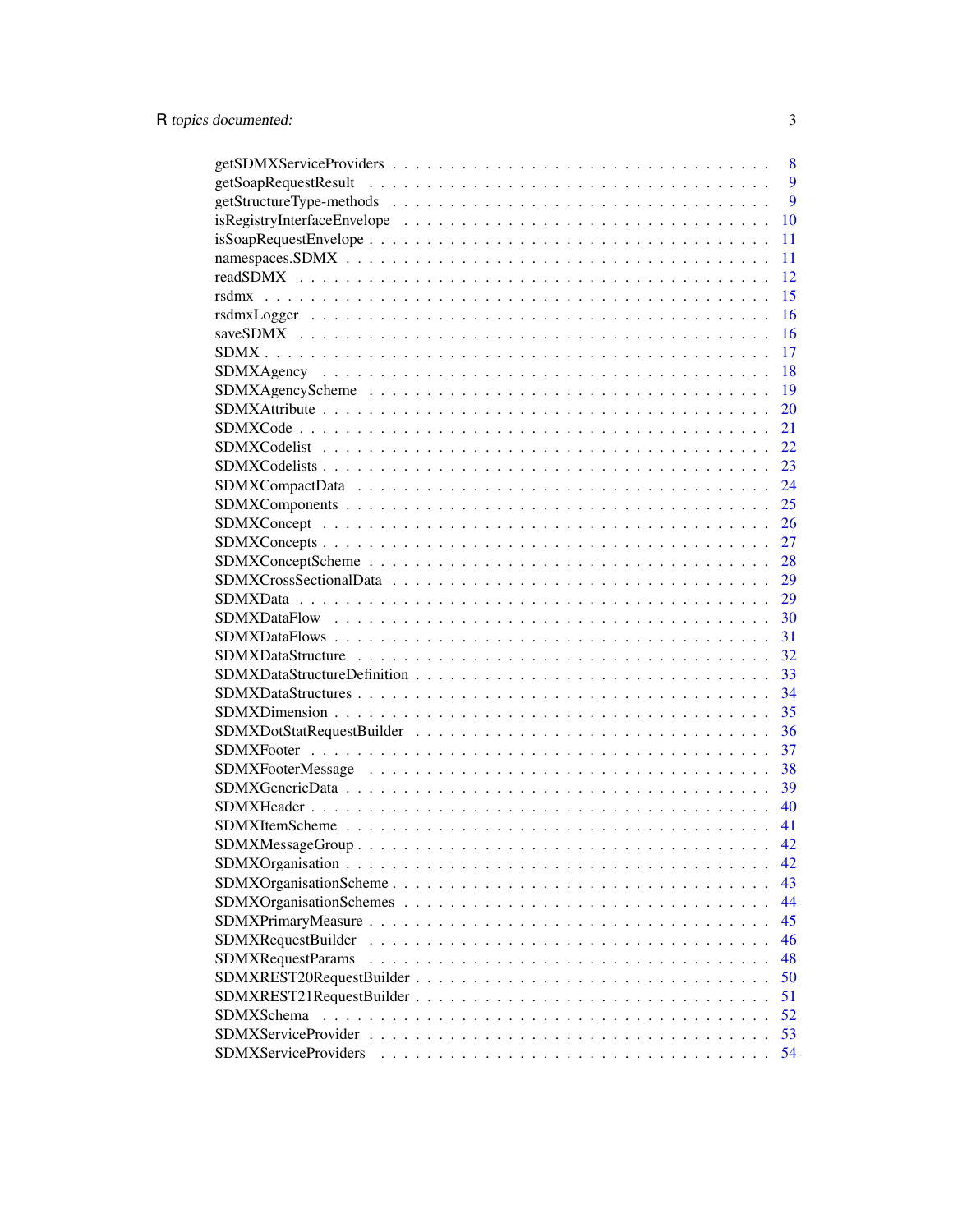<span id="page-3-0"></span>

| Index | 62 |
|-------|----|

<span id="page-3-1"></span>addSDMXServiceProvider

*addSDMXServiceProvider*

#### Description

function that allows configuring a new [SDMXServiceProvider](#page-52-1) as part of the list of providers known by rsdmx, hence by [readSDMX](#page-11-1)

### Usage

```
addSDMXServiceProvider(provider)
```
#### Arguments

provider an object of class "SDMXServiceProvider"

### Author(s)

Emmanuel Blondel, <emmanuel.blondel1@gmail.com>

#### See Also

[getSDMXServiceProviders](#page-7-1) [findSDMXServiceProvider](#page-5-1) [readSDMX](#page-11-1)

### Examples

```
#create a provider
myBuilder <- SDMXREST20RequestBuilder(regUrl = "http://www.myorg.org/registry",
                                    repoUrl = "http://www.myorg.org/repository",
                                    compliant = TRUE)
myProvider <- SDMXServiceProvider(
  agencyId = "MYORG", name = "My Organization",
 builder = myBuilder
)
#add it
addSDMXServiceProvider(myProvider)
```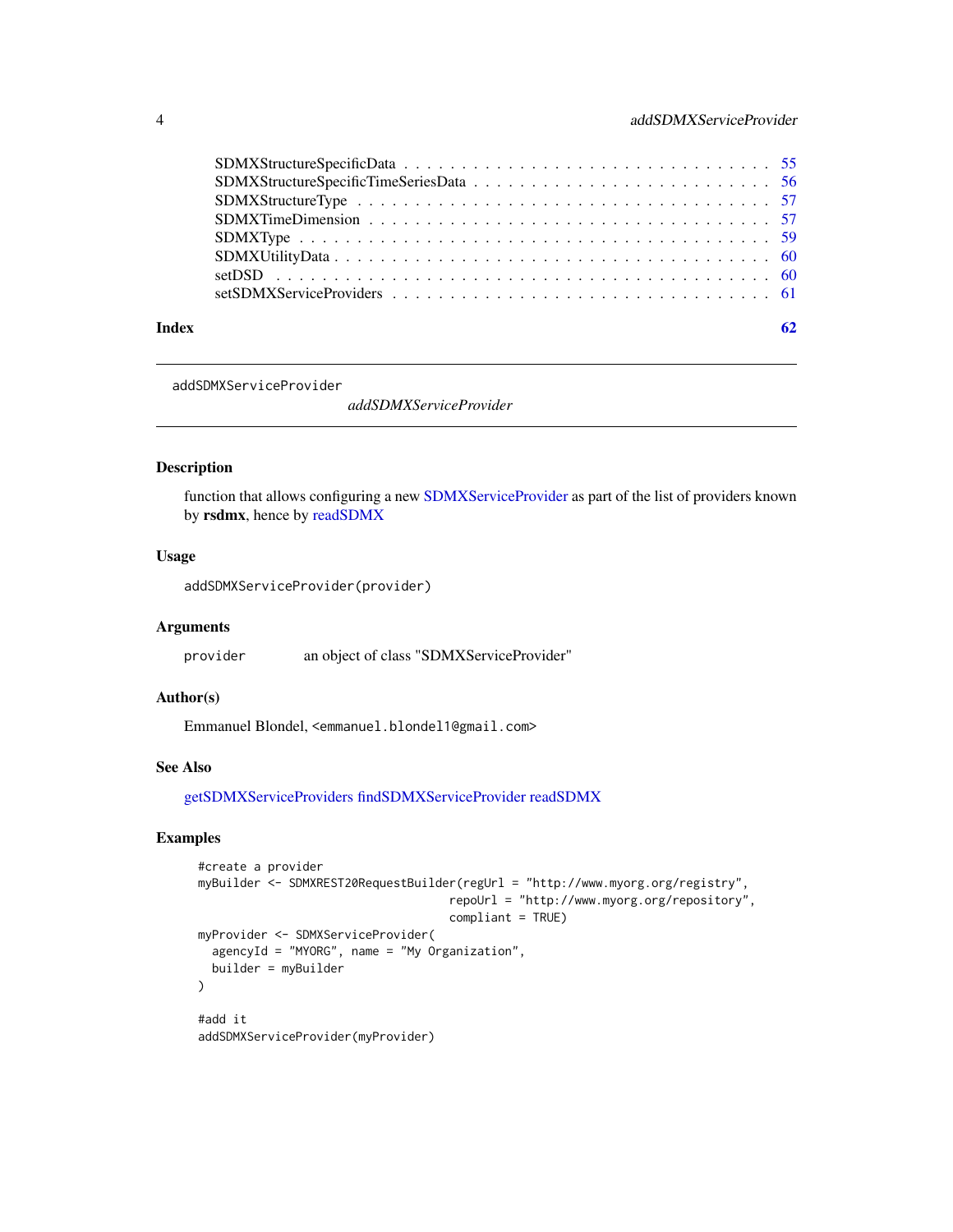### <span id="page-4-0"></span>findNamespace 5

```
#check out the list of existing provider (only list the agency Ids)
sapply(slot(getSDMXServiceProviders(), "providers"), function(x){slot(x, "agencyId")})
```
findNamespace *findNamespace*

### Description

function used to find a specific namespace within the available namespaces of an SDMX-ML object

### Usage

findNamespace(namespaces, messageType)

### Arguments

| namespaces  | object of class data. frame giving the namespaces URIs available in a SDMX-<br>ML object, typically obtained with getNamespaces |
|-------------|---------------------------------------------------------------------------------------------------------------------------------|
| messageType | object of class character representing a message type                                                                           |

#### Value

an object of class "character" giving the namespace uri if found in the available namespaces

#### Warning

findNamespace is a function used internally as utility function in SDMX-ML object parsers.

### Author(s)

Emmanuel Blondel, <emmanuel.blondel1@gmail.com>

### See Also

[SDMX-class](#page-16-1) [getNamespaces](#page-5-2)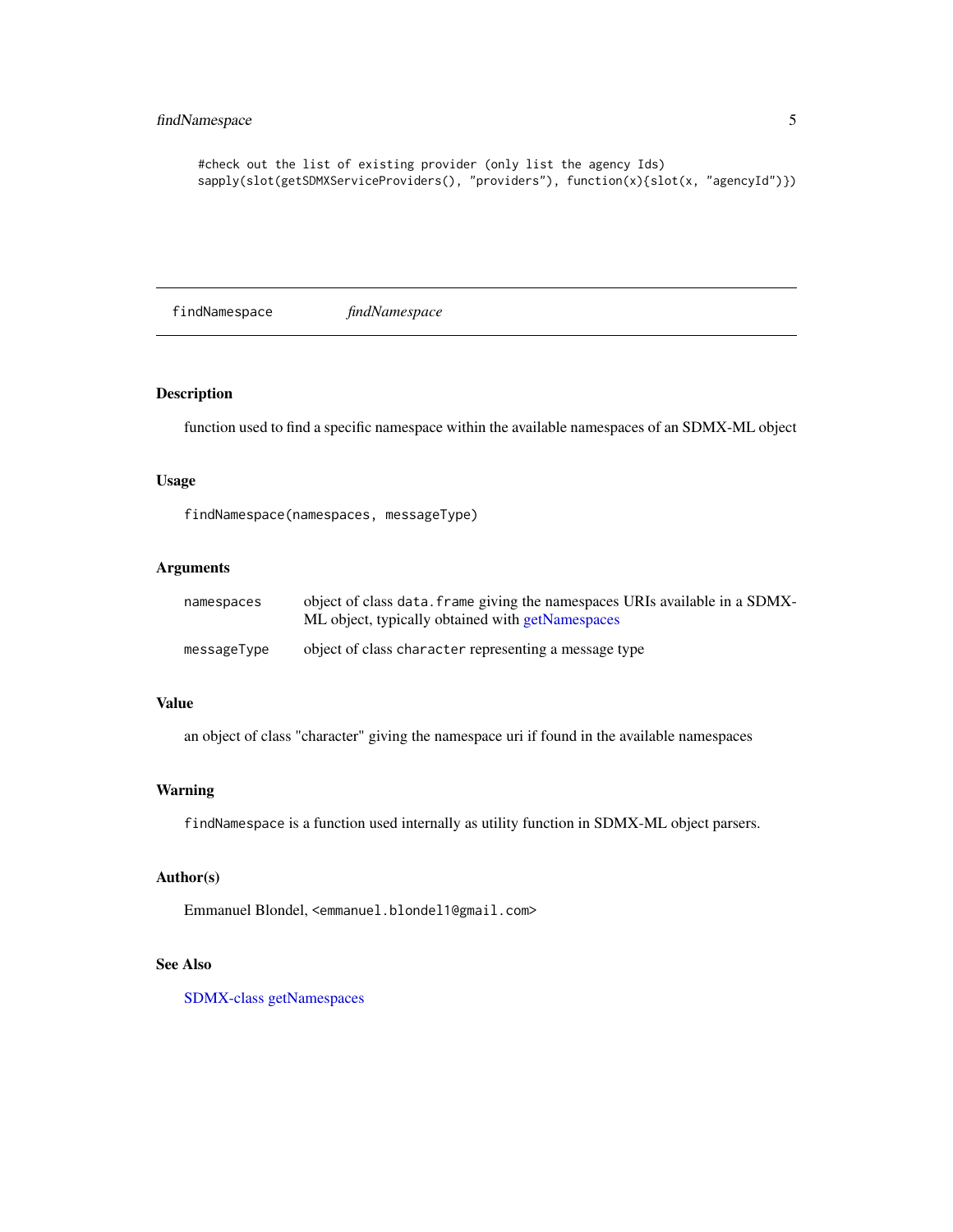<span id="page-5-1"></span><span id="page-5-0"></span>findSDMXServiceProvider

*findSDMXServiceProvider*

### Description

function that allows searching by provider id in the list of known [SDMXServiceProvider.](#page-52-1) This function can be used for interrogating the list of default providers known by rsdmx, and is used internally by [readSDMX](#page-11-1)

### Usage

findSDMXServiceProvider(agencyId)

### Arguments

agencyId an object of class "character" representing a provider identifier

#### Value

an object of class "SDMXServiceProvider" (or NULL if no matching)

#### Author(s)

Emmanuel Blondel, <emmanuel.blondel1@gmail.com>

### See Also

[getSDMXServiceProviders](#page-7-1) [addSDMXServiceProvider](#page-3-1) [readSDMX](#page-11-1)

### Examples

```
#find OECD provider
oecd.provider <- findSDMXServiceProvider("OECD")
```
<span id="page-5-2"></span>getNamespaces *getNamespaces*

### Description

Access the namespaces of the SDMX-ML object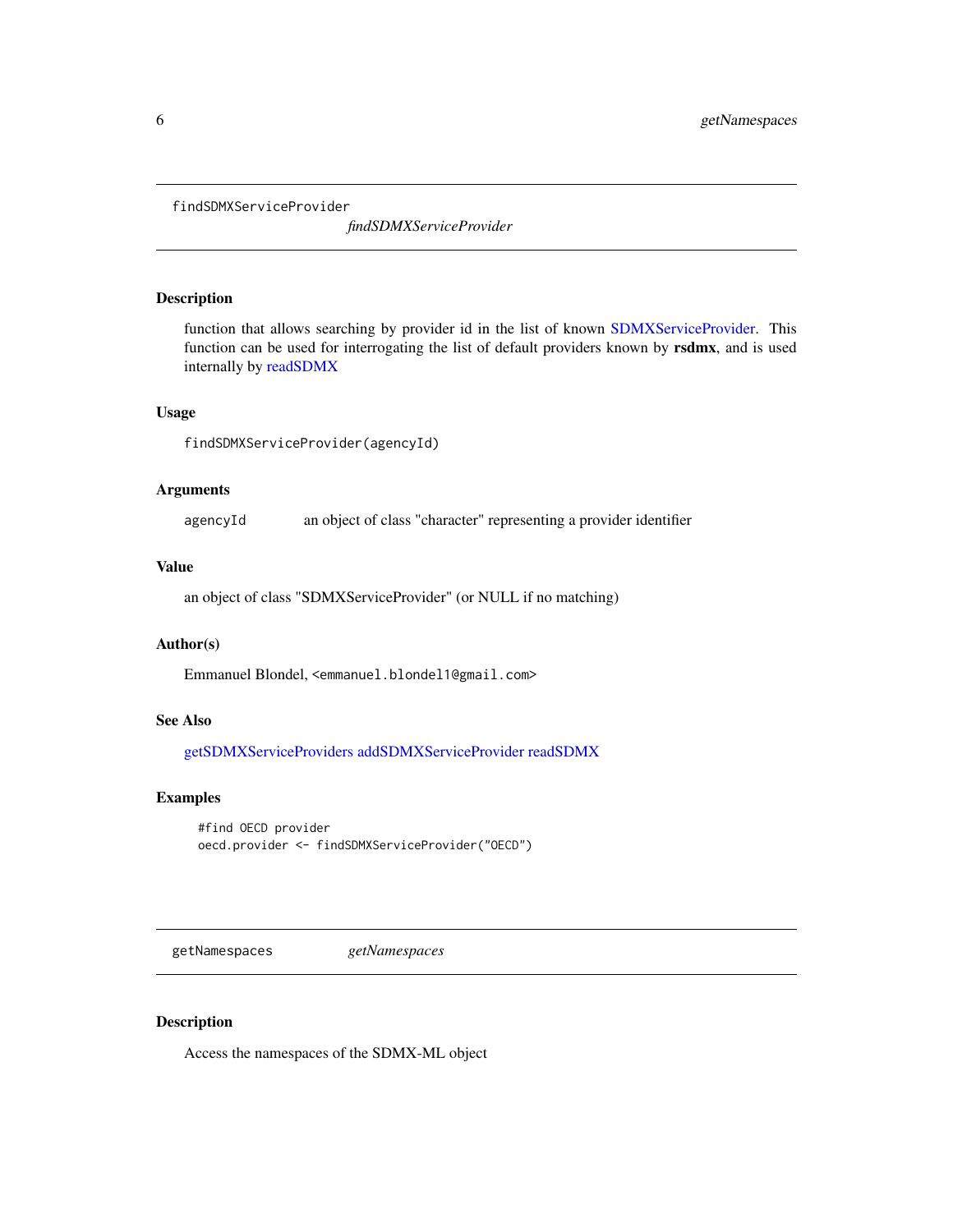### <span id="page-6-0"></span>getRegistryInterfaceResult 7

### Usage

getNamespaces(obj)

## S4 method for signature 'SDMX' getNamespaces(obj)

### Arguments

obj An object deriving from class "SDMX"

### Value

an object of class data.frame giving the id and uri for each of the namespaces handled in the SDMX-ML document.

### Methods (by class)

• SDMX: Access the namespaces of the SDMX-ML object

### Author(s)

Emmanuel Blondel, <emmanuel.blondel1@gmail.com>

### See Also

[SDMX-class](#page-16-1)

getRegistryInterfaceResult

*getRegistryInterfaceResult*

### Description

function used to extract the SDMX-ML message from a registry interface query

#### Usage

```
getRegistryInterfaceResult(xmlObj)
```
### Arguments

xmlObj object of class "XMLInternalDocument derived from XML package

### Value

an object of class "XMLInternalDocument derived from XML package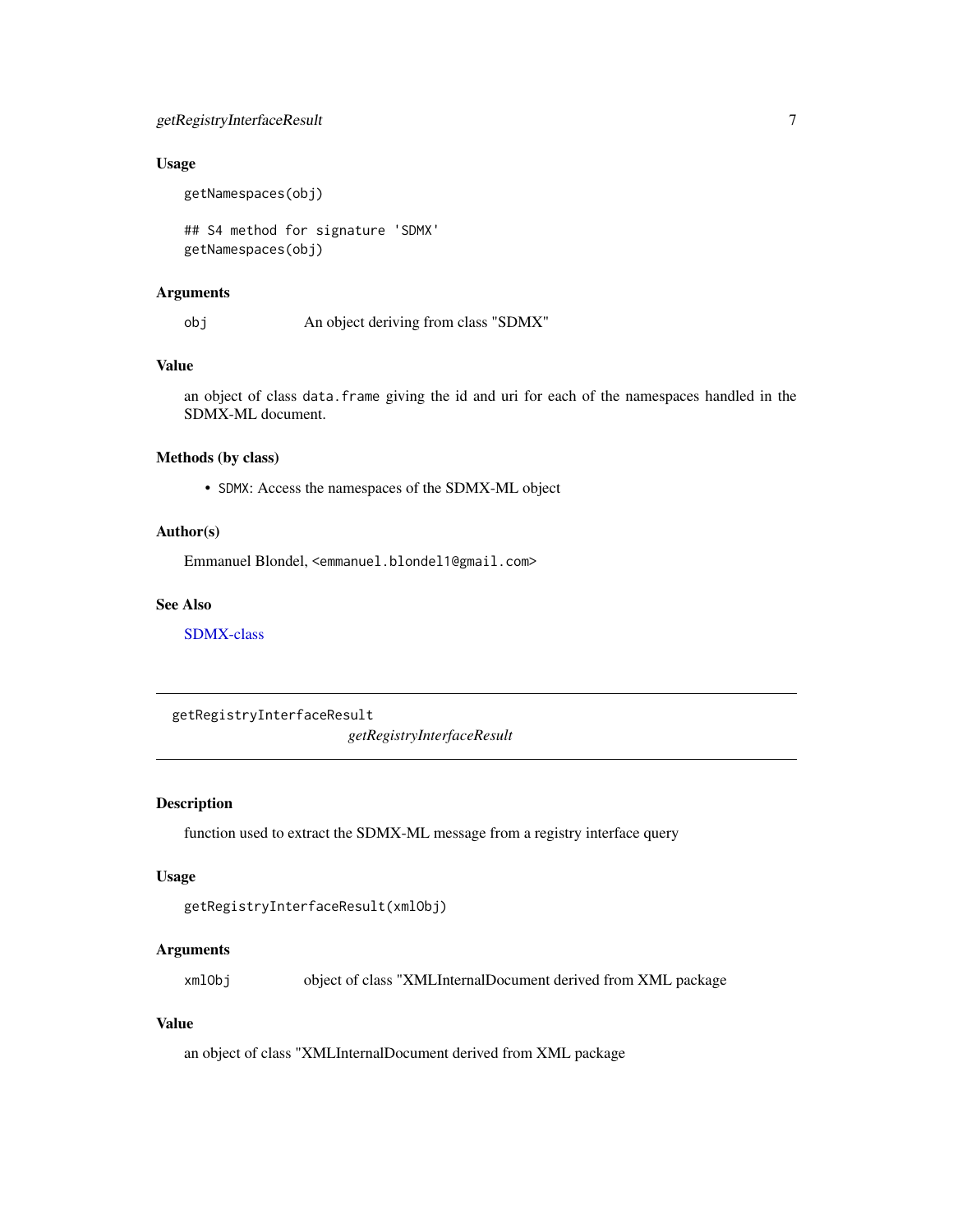#### <span id="page-7-0"></span>Warning

getRegistryInterfaceResult is a function used internally by [readSDMX](#page-11-1)

### Author(s)

Emmanuel Blondel, <emmanuel.blondel1@gmail.com>

#### See Also

[SDMX-class](#page-16-1) [readSDMX](#page-11-1)

<span id="page-7-1"></span>getSDMXServiceProviders

*getSDMXServiceProviders*

### Description

function used to get the list of [SDMXServiceProvider](#page-52-1) known by rsdmx (hence known by [readS-](#page-11-1)[DMX](#page-11-1) to query data or metadata in an easier way). This function can be easily used to interrogate the list of known providers, and eventually consider adding one at runtime with [addSDMXService-](#page-3-1)[Provider](#page-3-1)

#### Usage

```
getSDMXServiceProviders()
```
#### Value

an object of class "list" (of [SDMXServiceProvider\)](#page-52-1)

#### Author(s)

Emmanuel Blondel, <emmanuel.blondel1@gmail.com>

### See Also

[addSDMXServiceProvider](#page-3-1) [findSDMXServiceProvider](#page-5-1) [readSDMX](#page-11-1)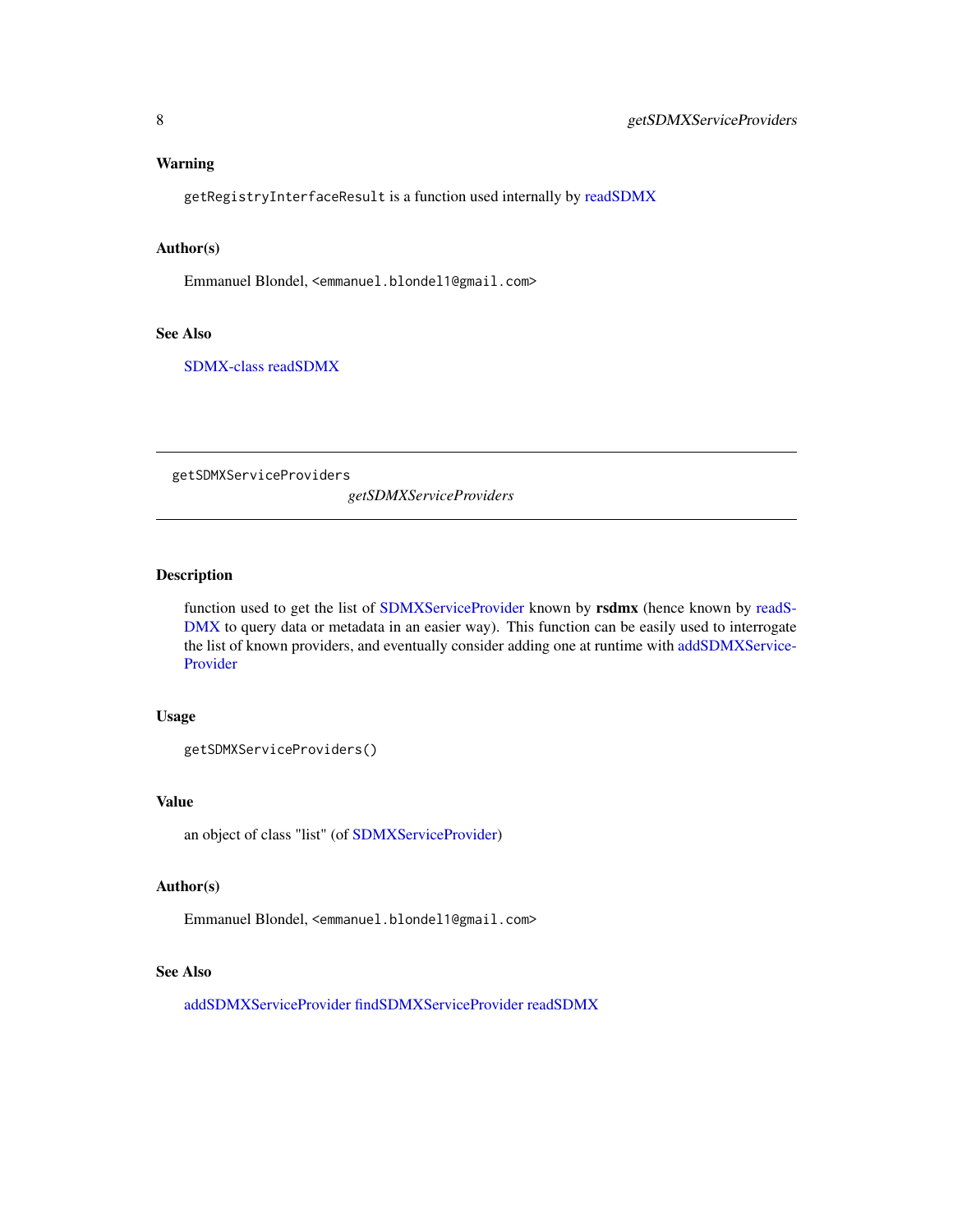<span id="page-8-0"></span>getSoapRequestResult *getSoapRequestResult*

### Description

function used to extract the SDMX-ML message from a SOAP request response

### Usage

getSoapRequestResult(xmlObj)

### Arguments

xmlObj object of class "XMLInternalDocument derived from XML package

### Value

an object of class "XMLInternalDocument derived from XML package

### Warning

getSoapRequestResult is a function used internally by [readSDMX](#page-11-1)

### Author(s)

Emmanuel Blondel, <emmanuel.blondel1@gmail.com>

#### See Also

[SDMX-class](#page-16-1) [readSDMX](#page-11-1)

getStructureType-methods

*getStructureType*

### Description

Access the subtype of SDMXStructureType object

### Usage

```
getStructureType(obj)
```
### Arguments

obj An object deriving from class "SDMXStructureType"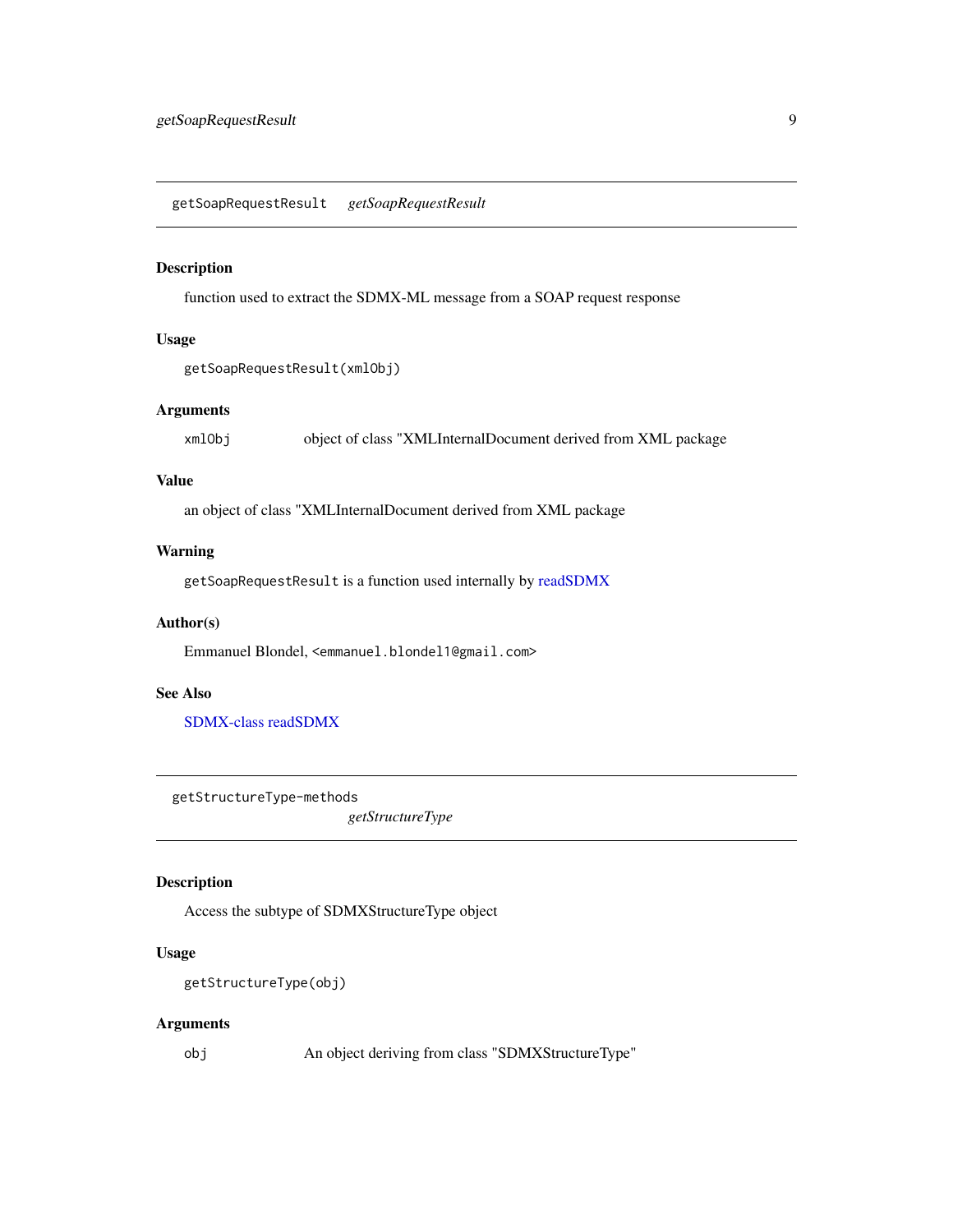### <span id="page-9-0"></span>Value

an object of class "character"

#### Methods

obj An object deriving from class "SDMXStructureType"

### Author(s)

Emmanuel Blondel, <emmanuel.blondel1@gmail.com>

### See Also

[SDMXStructureType-class](#page-56-1)

isRegistryInterfaceEnvelope *isRegistryInterfaceEnvelope*

### Description

function used to detect if the XML document corresponds to a registry interface query

#### Usage

isRegistryInterfaceEnvelope(xmlObj, nativeRoot)

### Arguments

| xmlObi     | object of class "XMLInternalDocument derived from XML package     |
|------------|-------------------------------------------------------------------|
| nativeRoot | object of class "logical" indicating if it is the native document |

#### Value

an object of class "logical"

### Warning

isRegistryInterfaceEnvelope is a function used internally by [readSDMX](#page-11-1)

### Author(s)

Emmanuel Blondel, <emmanuel.blondel1@gmail.com>

### See Also

[SDMX-class](#page-16-1) [readSDMX](#page-11-1)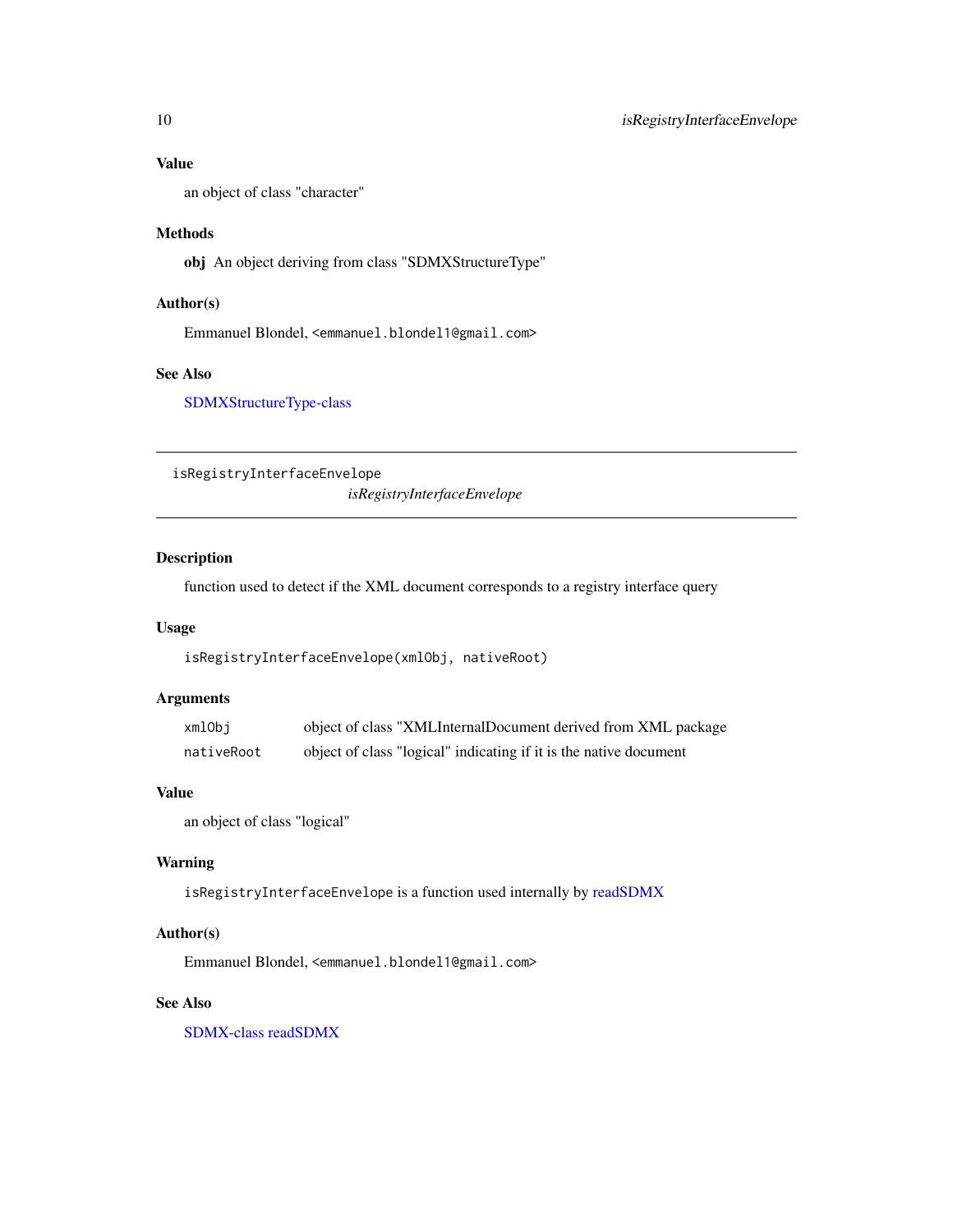<span id="page-10-0"></span>isSoapRequestEnvelope *isSoapRequestEnvelope*

### Description

function used to detect if the XML document corresponds to a SOAP request response

### Usage

isSoapRequestEnvelope(xmlObj, namespaces)

### Arguments

| xmlObi     | object of class "XMLInternalDocument derived from XML package |
|------------|---------------------------------------------------------------|
| namespaces | object of class "data.frame" given the list of namespace URIs |

### Value

an object of class "logical"

### Warning

isSoapRequestEnvelope is a function used internally by [readSDMX](#page-11-1)

### Author(s)

Emmanuel Blondel, <emmanuel.blondel1@gmail.com>

### See Also

[SDMX-class](#page-16-1) [readSDMX](#page-11-1)

namespaces.SDMX *namespaces.SDMX*

### Description

function used to get the namespaces handled by an SDMX-ML object

### Usage

```
namespaces.SDMX(xmlObj)
```
### Arguments

xmlObj an object of class "XMLInternalDocument"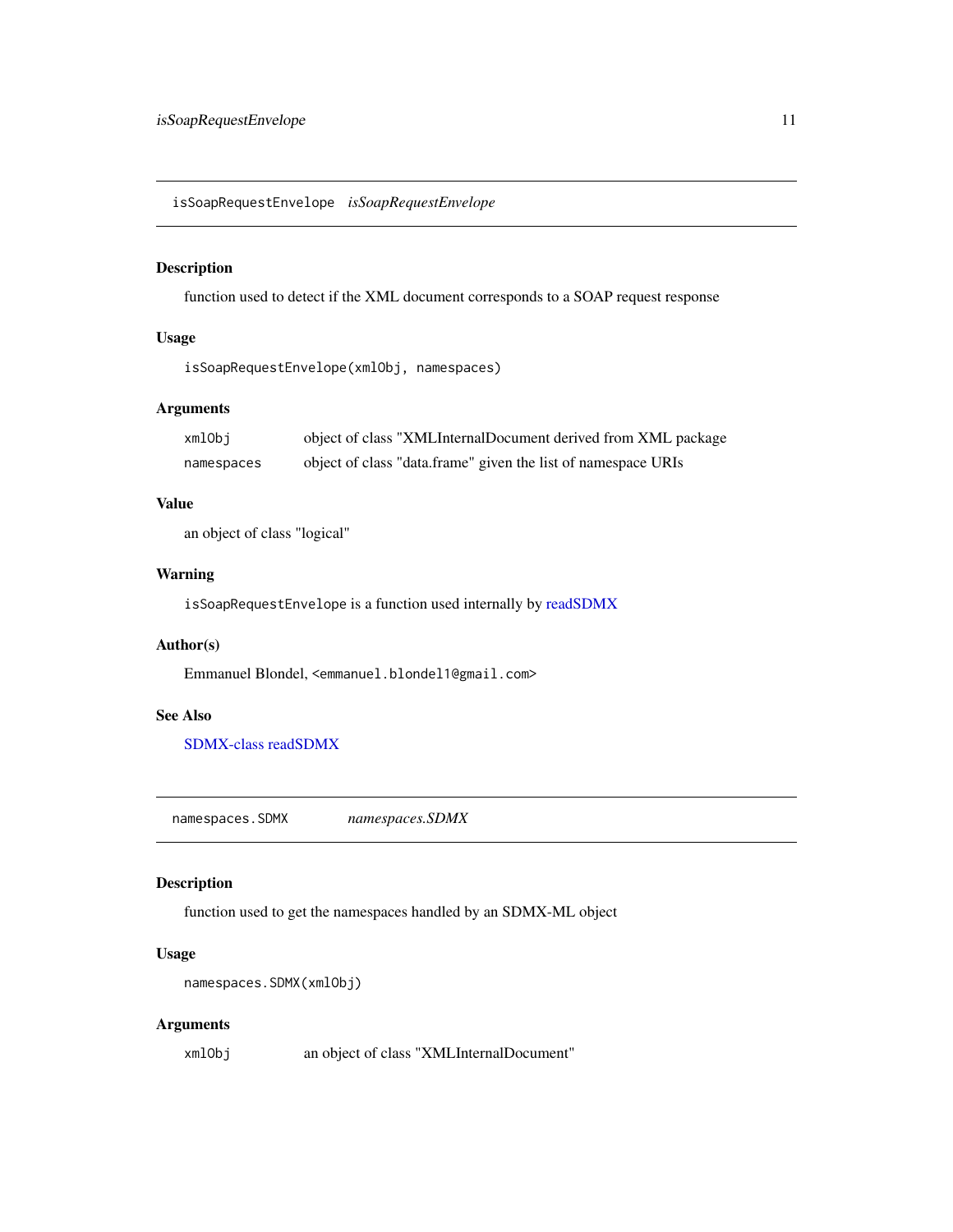### <span id="page-11-0"></span>Value

an object of class "data.frame" giving the namespace(s) id and uri

#### Warning

namespaces.SDMX is a function used internally to get the namespaces of the SDMX-ML object through [getNamespaces.](#page-5-2) This last function is used an utility re-used in the different SDMX document parsers.

### Author(s)

Emmanuel Blondel, <emmanuel.blondel1@gmail.com>

### See Also

[SDMXType-class](#page-58-1) [getNamespaces](#page-5-2)

<span id="page-11-1"></span>readSDMX *readSDMX*

### Description

readSDMX is the main function to use to read SDMX data

#### Usage

```
readSDMX(file = NULL, isURL = TRUE, isRData = FALSE,
 provider = NULL, providerId = NULL, providerKey = NULL,
  agencyId = NULL, resource = NULL, resourceId = NULL, version = NULL,
 flowRef = NULL, key = NULL, key.mode = "R", start = NULL, end = NULL, dsd = FALSE,
 headers = list(), validate = FALSE,
  verbose = !is.null(logger), logger = "INFO", ...)
```
### Arguments

| file       | path to SDMX-ML document that needs to be parsed                                                                                                                                                                                              |
|------------|-----------------------------------------------------------------------------------------------------------------------------------------------------------------------------------------------------------------------------------------------|
| isURL      | a value of class "logical" either the path is an url, and data has to be downloaded<br>from a SDMXweb-repository. Default value is TRUE. Ignored in case readSDMX<br>is used with helpers (based on the embedded list of SDMXServiceProvider) |
| isRData    | a value of class "logical" either the path is local RData file handling an object of<br>class "SDMX", previously saved with saveSDMX. Default value is FALSE.                                                                                 |
| provider   | an object of class "SDMXServiceProvider". If specified, file and is URL argu-<br>ments will be ignored.                                                                                                                                       |
| providerId | an object of class "character" representing a provider id. It has to be match a<br>default provider as listed ingetSDMXServiceProviders()                                                                                                     |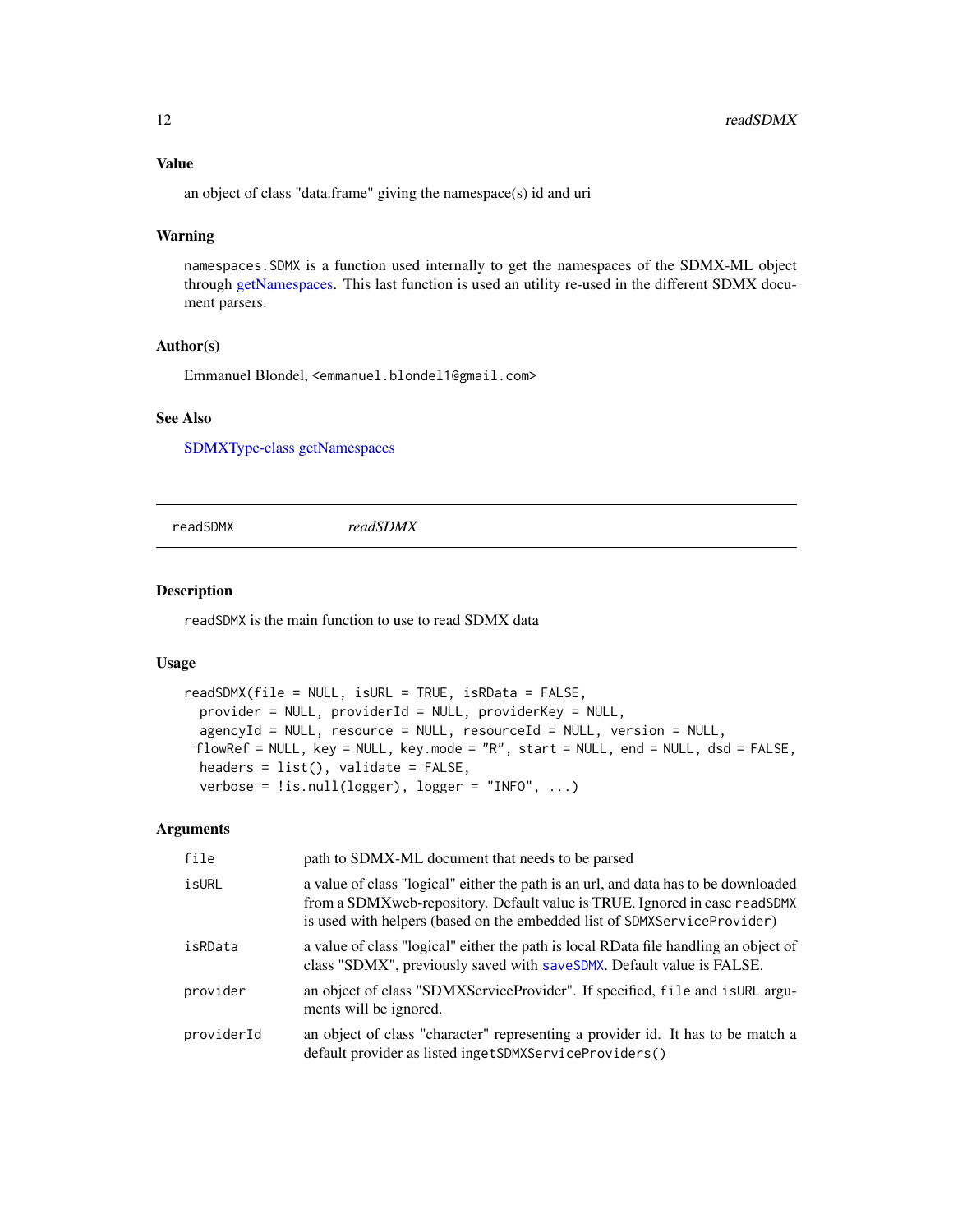| providerKey | an object of class "character" giving a key to authenticate for the given provider<br>endpoint. Some providers may require an authentication or subscription key to<br>perform SDMX requests.                                                                                                                                                              |
|-------------|------------------------------------------------------------------------------------------------------------------------------------------------------------------------------------------------------------------------------------------------------------------------------------------------------------------------------------------------------------|
| agencyId    | an object of class "character representing an agency id, for which data should be<br>requested (from a particular service provider)                                                                                                                                                                                                                        |
| resource    | an object of class "character" giving the SDMX service request resource to query<br>e.g. "data". Recognized if a valid provider or provide id has been specified as<br>argument.                                                                                                                                                                           |
| resourceId  | an object of class "character" giving a SDMX service resource Id, e.g. the id of<br>a data structure                                                                                                                                                                                                                                                       |
| version     | an object of class "character" giving a SDMX resource version, e.g. the version<br>of a dataflow.                                                                                                                                                                                                                                                          |
| flowRef     | an object of class "character" giving the SDMX flow ref id. Recognized if valid<br>provider or provide id has been specified as argument.                                                                                                                                                                                                                  |
| key         | an object of class "character" or "list" giving the SDMX data key/filter to apply.<br>Recognized if a valid provider or provide id has been specified as argument. If<br>key. mode is equal to "R" (default value), filter has to be an object of class "list"<br>representing the filters to apply to the dataset, otherwise the filter will be a string. |
| key.mode    | an object of class "character" indicating if the key has to be provided as an R<br>object, ie a object of class "list" representing the filter(s) to apply. Default value<br>is "R". Alternative value is "SDMX"                                                                                                                                           |
| start       | an object of class "integer" or "character" giving the SDMX start time to apply.<br>Recognized if a valid provider or provide id has been specified as argument.                                                                                                                                                                                           |
| end         | an object of class "integer" or "character" giving the SDMX end time to apply.<br>Recognized if a valid provider or provide id has been specified as argument.                                                                                                                                                                                             |
| dsd         | an Object of class "logical" if an attempt to inherit the DSD should be performed.<br>Active only if "readSDMX" is used as helper method (ie if data is fetched using<br>an embedded service provider. Default is FALSE                                                                                                                                    |
| headers     | an object of class "list" that contains any additional headers for the request.                                                                                                                                                                                                                                                                            |
| validate    | an object of class "logical" indicating if a validation check has to be performed<br>on the SDMX-ML document to check its SDMX compliance when reading it.<br>Default is FALSE.                                                                                                                                                                            |
| verbose     | an Object of class "logical" that indicates if rsdmx logs should appear to user.<br>Default is set to FALSE (see argument logger).                                                                                                                                                                                                                         |
| logger      | reports if a logger has to be used to print log messages. Default is NULL (no logs).<br>Use "INFO" to print rsdmx logs, and "DEBUG" to print verbose messages from<br>SDMX web requests.                                                                                                                                                                   |
| .           | (any other parameter to pass to httr::GET request)                                                                                                                                                                                                                                                                                                         |

### Value

an object of class "SDMX"

## Author(s)

Emmanuel Blondel, <emmanuel.blondel1@gmail.com>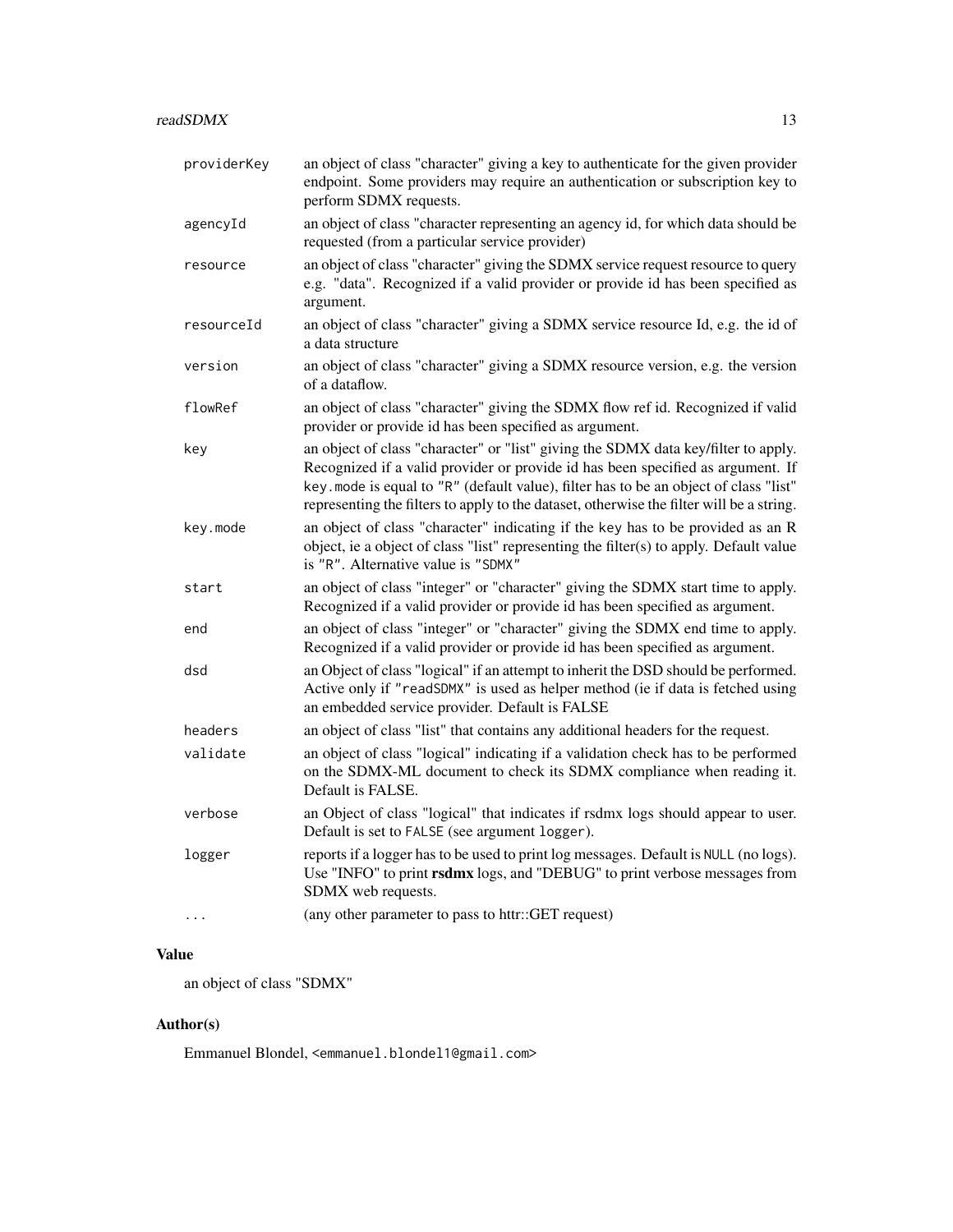#### Examples

```
# SDMX datasets
 #--------------
## Not run:
  # Not run
  # (local dataset examples)
  #with SDMX 2.0
  tmp <- system.file("extdata","Example_Eurostat_2.0.xml", package="rsdmx")
  sdmx <- readSDMX(tmp, isURL = FALSE)
  stats <- as.data.frame(sdmx)
  head(stats)
  #with SDMX 2.1
  tmpnew <- system.file("extdata","Example_Eurostat_2.1.xml", package="rsdmx")
  sdmx <- readSDMX(tmpnew, isURL = FALSE)
  stats <- as.data.frame(sdmx)
  head(stats)
  ## End(**Not run**)
## End(Not run)
 ## Not run:
  # Not run by 'R CMD check'
  # (reliable remote datasource but with possible occasional unavailability)
  #examples using embedded providers
  sdmx <- readSDMX(providerId = "OECD", resource = "data", flowRef = "MIG",
                     key = list("TOT", NULL, NULL), start = 2011, end = 2011)
  stats <- as.data.frame(sdmx)
  head(stats)
  #examples using 'file' argument
  #using url (Eurostat REST SDMX 2.1)
  url <- paste("http://ec.europa.eu/eurostat/SDMX/diss-web/rest/data/",
                "cdh_e_fos/all/?startperiod=2000&endPeriod=2010",
                sep = "")sdmx <- readSDMX(url)
  stats <- as.data.frame(sdmx)
  head(stats)
  ## End(**Not run**)
## End(Not run)
 # SDMX DataStructureDefinition (DSD)
 #-----------------------------------
## Not run:
  # Not run by 'R CMD check'
  # (reliable remote datasource but with possible occasional unavailability)
  #using embedded providers
```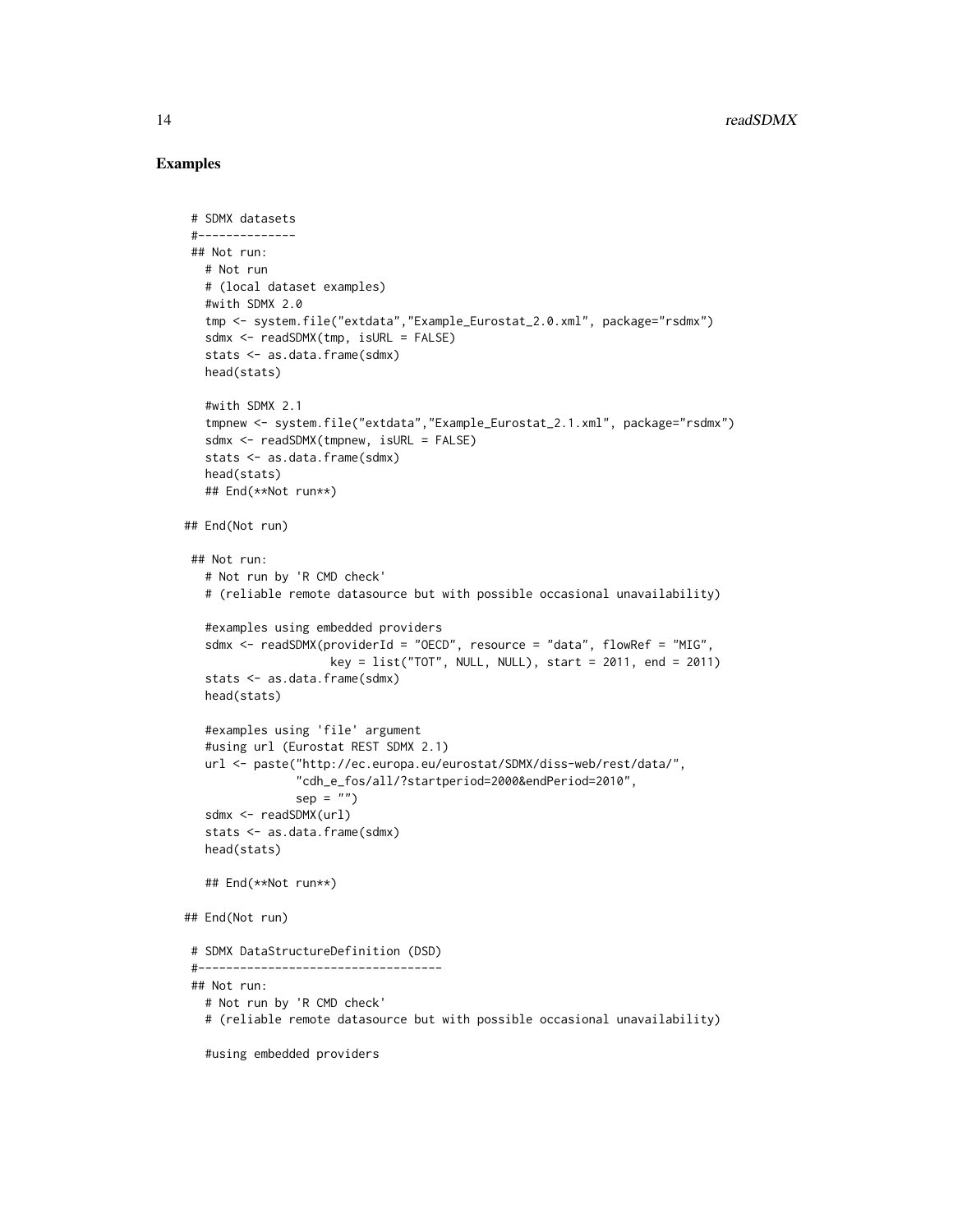#### <span id="page-14-0"></span>rsdmx and the contract of the contract of the contract of the contract of the contract of the contract of the contract of the contract of the contract of the contract of the contract of the contract of the contract of the

```
dsd <- readSDMX(providerId = "OECD", resource = "datastructure",
                  resourceId = "WATER_ABSTRACT")
  #get codelists from DSD
  cls <- slot(dsd, "codelists")
  codelists <- sapply(slot(cls,"codelists"), slot, "id") #get list of codelists
   #get a codelist
  codelist <- as.data.frame(cls, codelistId = "CL_WATER_ABSTRACT_SOURCE")
   #get concepts from DSD
  concepts <- as.data.frame(slot(dsd, "concepts"))
   ## End(**Not run**)
## End(Not run)
```
<span id="page-14-1"></span>rsdmx *Tools for Reading SDMX Data and Metadata*

### Description

RSDMX is a package to parse/read SDMX documents in R. It provides: - a set of classes and methods to read data and metadata documents exchanged through theStatistical Data and Metadata Exchange (SDMX) framework. The package currently focuses on the SDMX XML standard format (SDMX-ML). - an web-service interface to well-known SDMX data providers

### Details

| rsdmx          |
|----------------|
| Package        |
| 0.6            |
| 2021-02-05     |
| $GPL(\ge=2.0)$ |
| yes            |
|                |

#### Author(s)

Emmanuel Blondel <emmanuel.blondel1@gmail.com>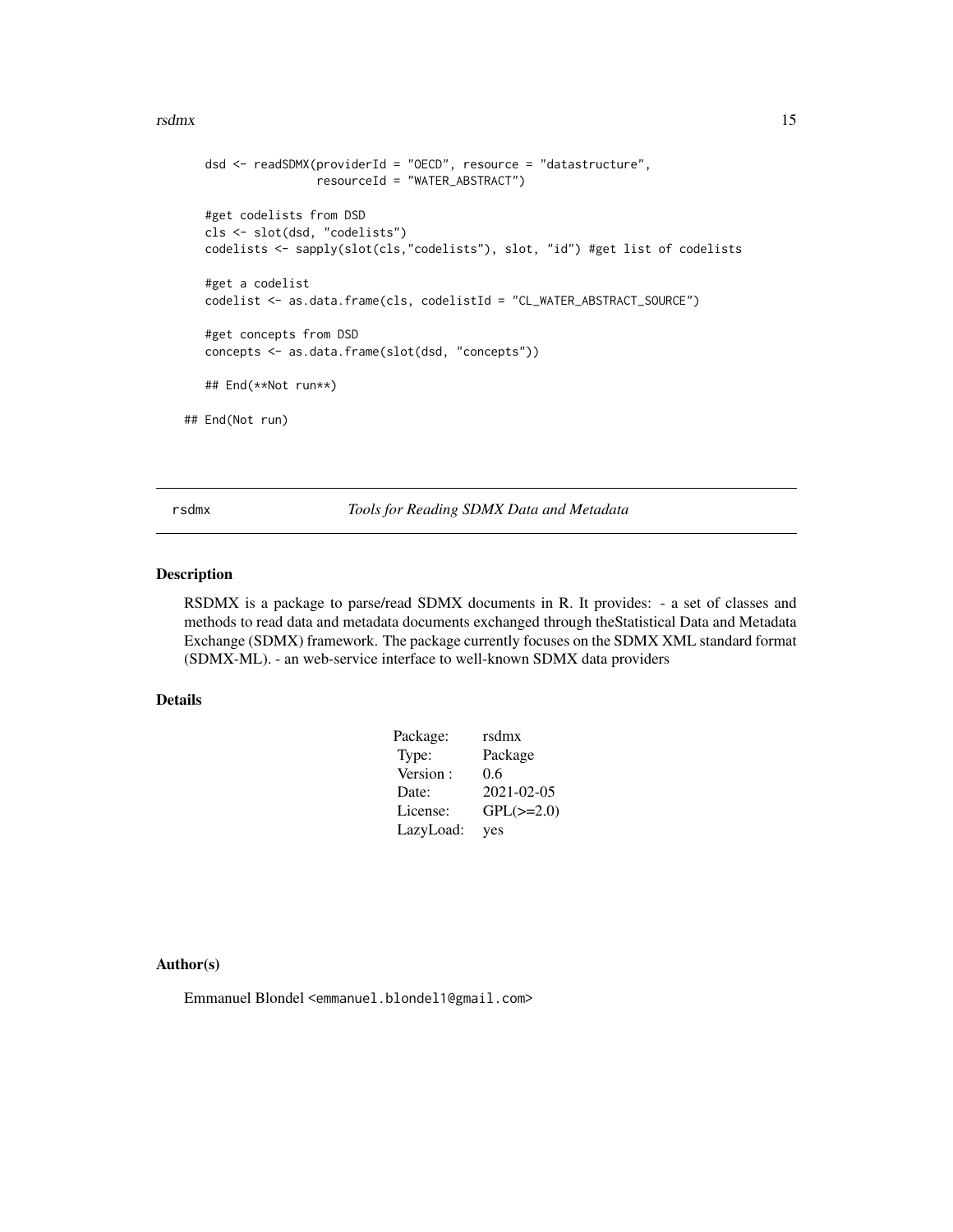<span id="page-15-0"></span>rsdmxLogger *rsdmxLogger*

### Description

rsdmxLogger

### Format

[R6Class](#page-0-0) object.

### Value

Object of [R6Class](#page-0-0) for modelling a simple logger

### Abstract Methods

INFO(text) Logger to report information. Used internally WARN(text) Logger to report warnings. Used internally ERROR(text) Logger to report errors. Used internally

### Note

Logger class used internally by rsdmx

<span id="page-15-1"></span>saveSDMX *saveSDMX*

### Description

saveSDMX is the function to save R SDMX object

#### Usage

```
saveSDMX(sdmxObj, file)
```
### Arguments

| sdmxObj | an object of class SDMX-class to save                               |
|---------|---------------------------------------------------------------------|
| file    | a connection or the name of the file where the R object is saved to |

### Author(s)

Emmanuel Blondel, <emmanuel.blondel1@gmail.com>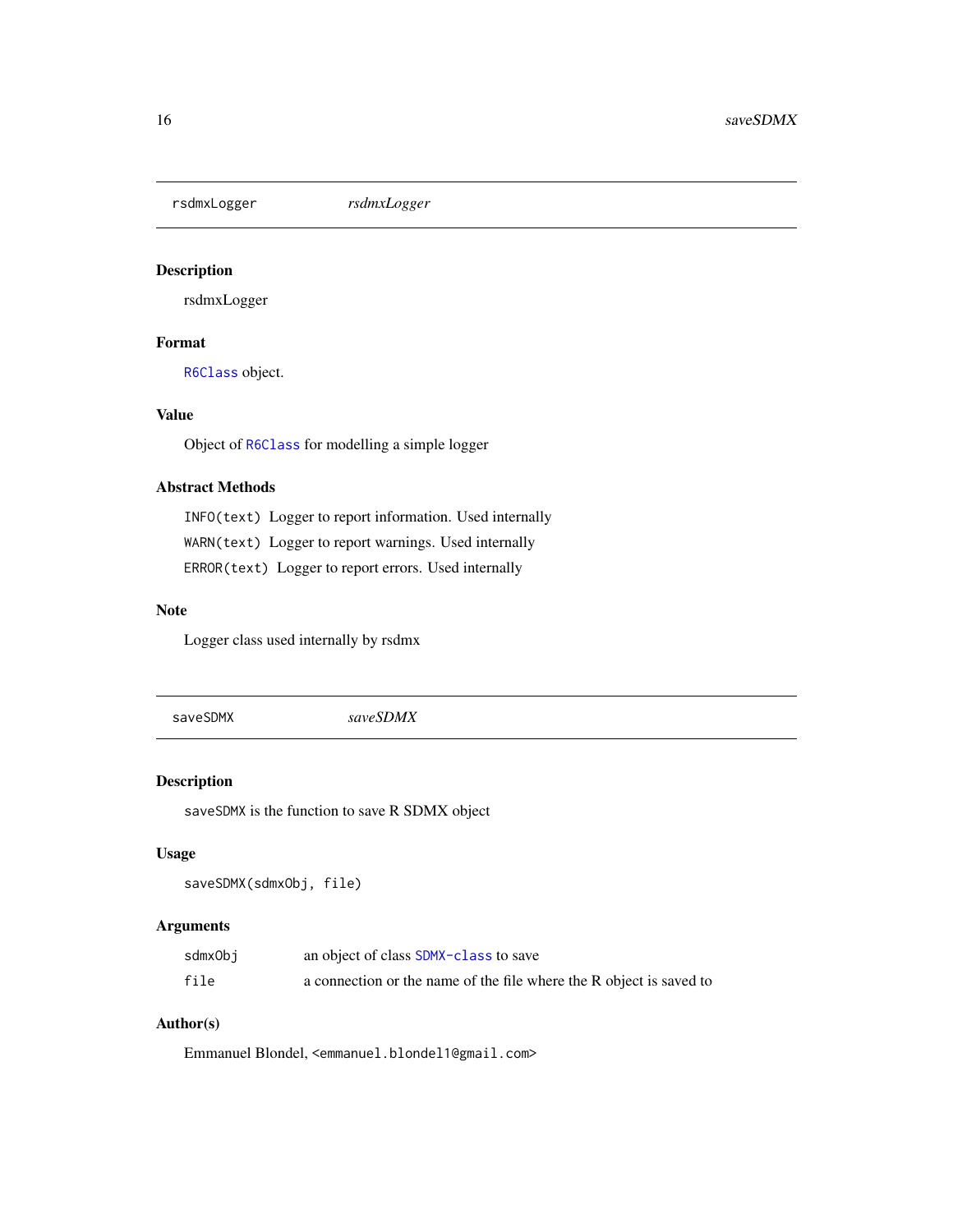#### <span id="page-16-0"></span> $SDMX$  17

### Examples

```
# Not run by 'R CMD check'
# (reliable remote datasource but with possible occasional unavailability)
#examples using embedded providers
sdmx <- readSDMX(providerId = "OECD", resource = "data", flowRef = "MIG",
                  key = list("TOT", NULL, NULL), start = 2011, end = 2011)
saveSDMX(sdmx, "sdmx.rda")
```
#### SDMX *Class "SDMX"*

#### <span id="page-16-1"></span>Description

An abstract class from which SDMX classes are derived

#### Usage

SDMX(xmlObj, namespaces)

#### Arguments

| xmlObi     | object of class "XMLInternalDocument derived from XML package |
|------------|---------------------------------------------------------------|
| namespaces | object of class "data.frame" given the list of namespace URIs |

### Value

an object of class "SDMX"

### Slots

```
xmlObj Object of class "XMLInternalDocument" derived from XML package
schema Object of class "SDMXSchema", handles the version of SDMX-ML format
header Object of class "SDMXHeader", handles the SDMX-ML document header
footer Object of class "SDMXFooter", handles the SDMX-ML document footer
```
### Warning

This class is not useful in itself, but all SDMX classes in this package derive from it.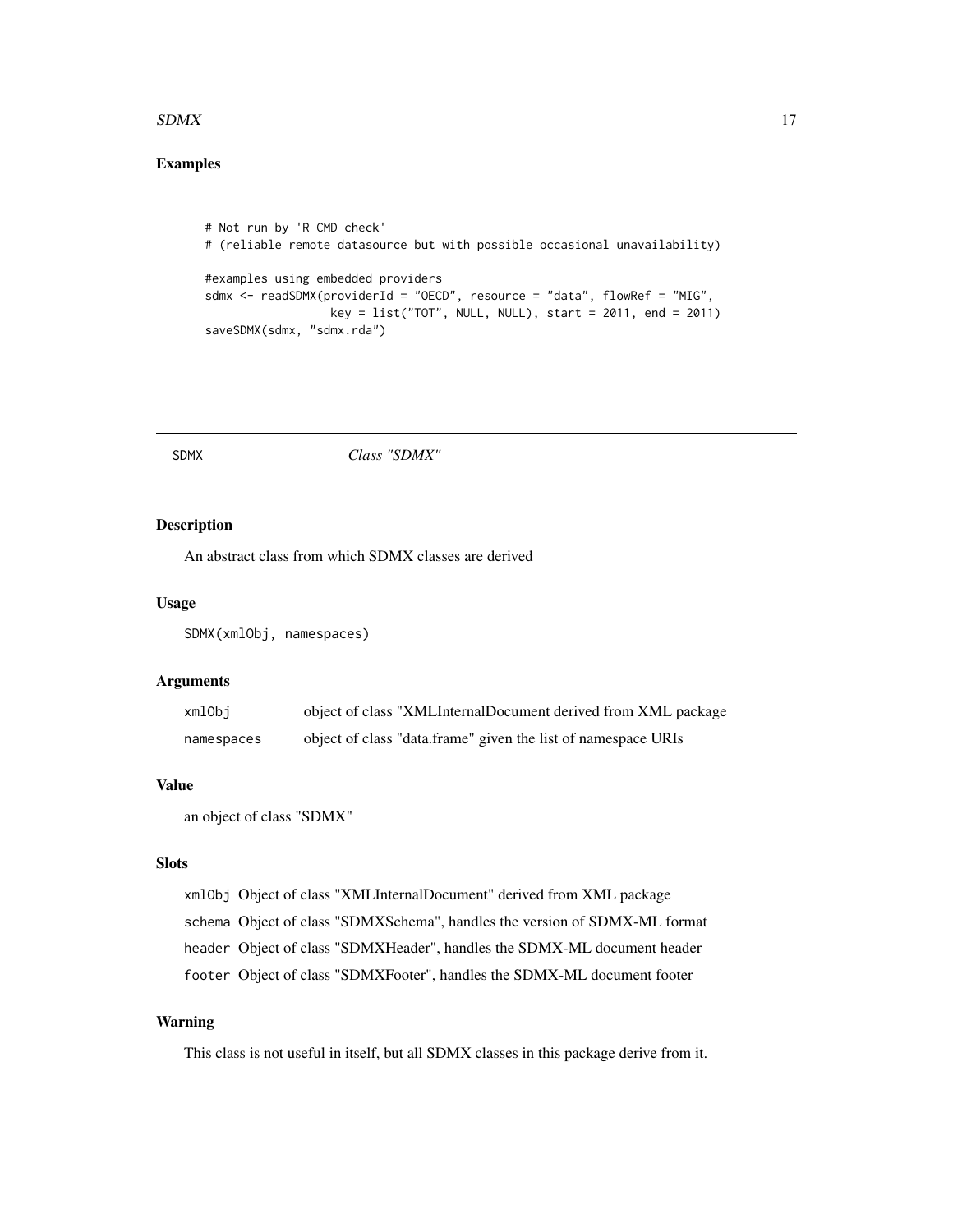Note

Currently, the approach drafted in [rsdmx](#page-14-1) package was to rely on XML package, read the xml object and store it as part of the SDMX R object. Another approach being investigated is to use XML handlers throughthe Simple API for XML (SAX) that could avoid to load the full XML tree in the SDMX R object (xmlObj). Indeed, SDMX data could be huge and causes issues of memory if the complete XML tree is loaded in the R user session.

@author Emmanuel Blondel, <emmanuel.blondel1@gmail.com>

#### See Also

[readSDMX](#page-11-1)

#### <span id="page-17-1"></span>SDMXAgency *Class "SDMXAgency"*

### Description

A basic class to handle a SDMX Concept

### Usage

SDMXAgency(xmlObj, namespaces)

### Arguments

| xmlObi     | object of class "XMLInternalDocument derived from XML package |
|------------|---------------------------------------------------------------|
| namespaces | object of class "data.frame" given the list of namespace URIs |

### Value

an object of class "SDMXAgency"

### Author(s)

Emmanuel Blondel, <emmanuel.blondel1@gmail.com>

#### See Also

<span id="page-17-0"></span>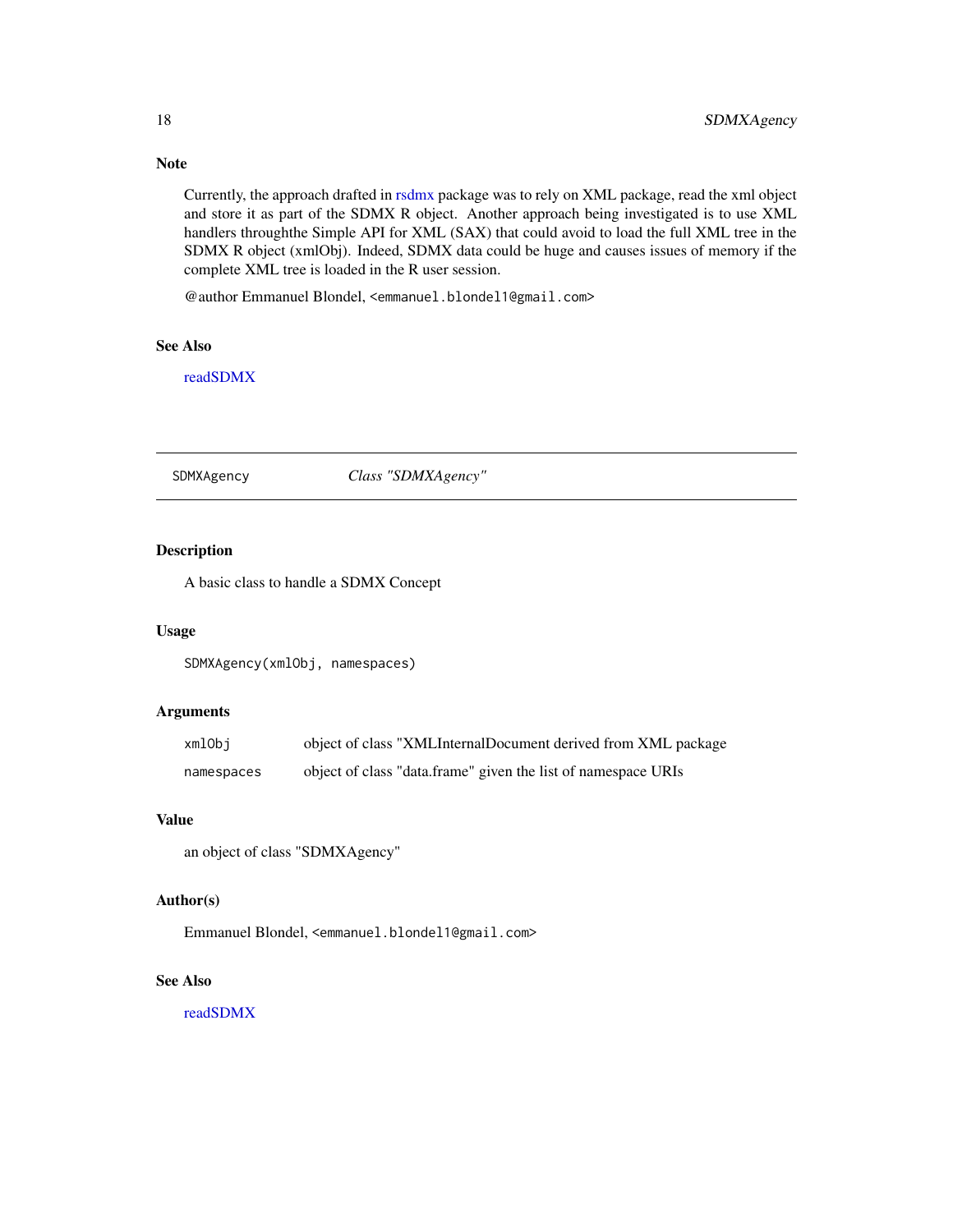<span id="page-18-1"></span><span id="page-18-0"></span>SDMXAgencyScheme *Class "SDMXAgencyScheme"*

#### **Description**

A basic abstract class to handle a SDMXAgencyScheme

#### Usage

SDMXAgencyScheme(xmlObj, namespaces)

### Arguments

| xmlObi     | object of class "XMLInternalDocument derived from XML package |
|------------|---------------------------------------------------------------|
| namespaces | object of class "data.frame" given the list of namespace URIs |

### Value

an object of class "SDMXAgencyScheme"

#### Slots

id Object of class "character" giving the ID of the concept scheme (required)

agencyID Object of class "character" giving the AgencyID

version Object of class "character" giving the version

uri Object of class "character" giving the concept uri

urn Object of class "character" giving the concept urn

- isExternalReference Object of class "logical" indicating if the concept scheme is an external reference
- isFinal Object of class "logical" indicating if the concept scheme is final

validFrom Object of class "character" indicating the start validity period

validTo Object of class "character" indicating the end validity period

Name Object of class "list" giving the agency scheme name (by language) - required

- Description Object of class "list" giving the agency scheme description (by language)
- agencies object of class "list" giving the list of SDMXAgency

### Author(s)

Emmanuel Blondel, <emmanuel.blondel1@gmail.com>

#### See Also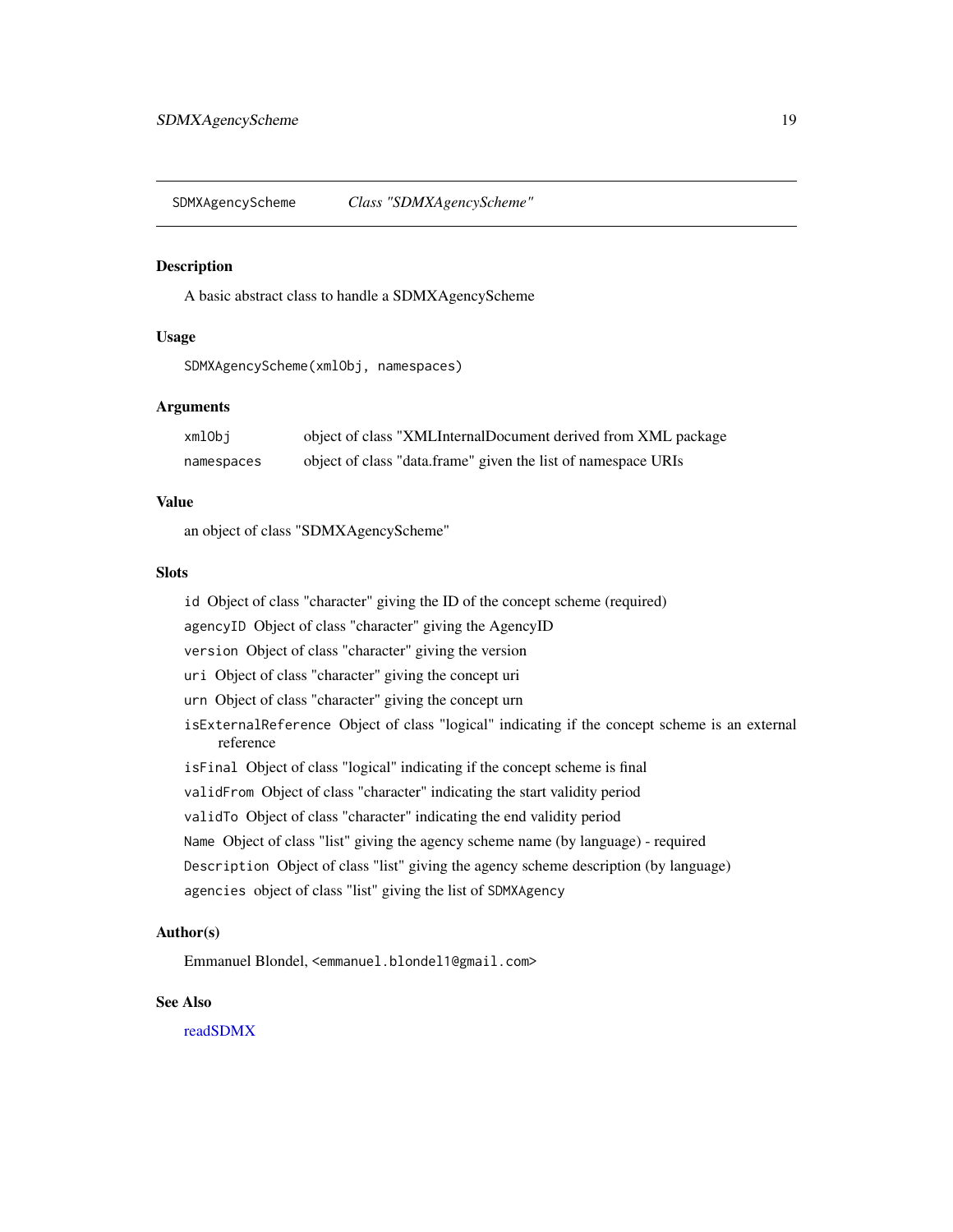<span id="page-19-1"></span><span id="page-19-0"></span>

#### Description

A basic class to handle a SDMX Attribute

### Usage

SDMXAttribute(xmlObj, namespaces)

### Arguments

| xmlObi     | object of class "XMLInternalDocument derived from XML package |
|------------|---------------------------------------------------------------|
| namespaces | object of class "data.frame" given the list of namespace URIs |

#### Value

an object of class "SDMXAttribute"

#### **Slots**

conceptRef Object of class "character" giving the attribute conceptRef (required) conceptVersion Object of class "character" giving the attribute concept version conceptAgency Object of class "character" giving the attribute concept agency conceptSchemeRef Object of class "character" giving the attribute conceptScheme ref conceptSchemeAgency Object of class "character" giving the attribute conceptScheme agency codelist Object of class "character" giving the codelist ref name codelistVersion Object of class "character" giving the codelist ref version codelistAgency Object of class "character" giving the codelist ref agency attachmentLevel Object of class "character" giving the attachment level (e.g. DataSet) assignmentStatus Object of class "character" giving the assignment status (e.g. Mandatory) isTimeFormat Object of class "logical" crossSectionalAttachDataset Object of class "logical" crossSectionalAttachGroup Object of class "logical" crossSectionalAttachSection Object of class "logical" crossSectionalAttachObservation Object of class "logical" isEntityAttribute Object of class "logical" indicating if the Attribute is an entity Attribute. Default value is FALSE

isNonObservationTimeAttribute Object of class "logical" indicating if the Attribute is a nonobservation Attribute. Default value is FALSE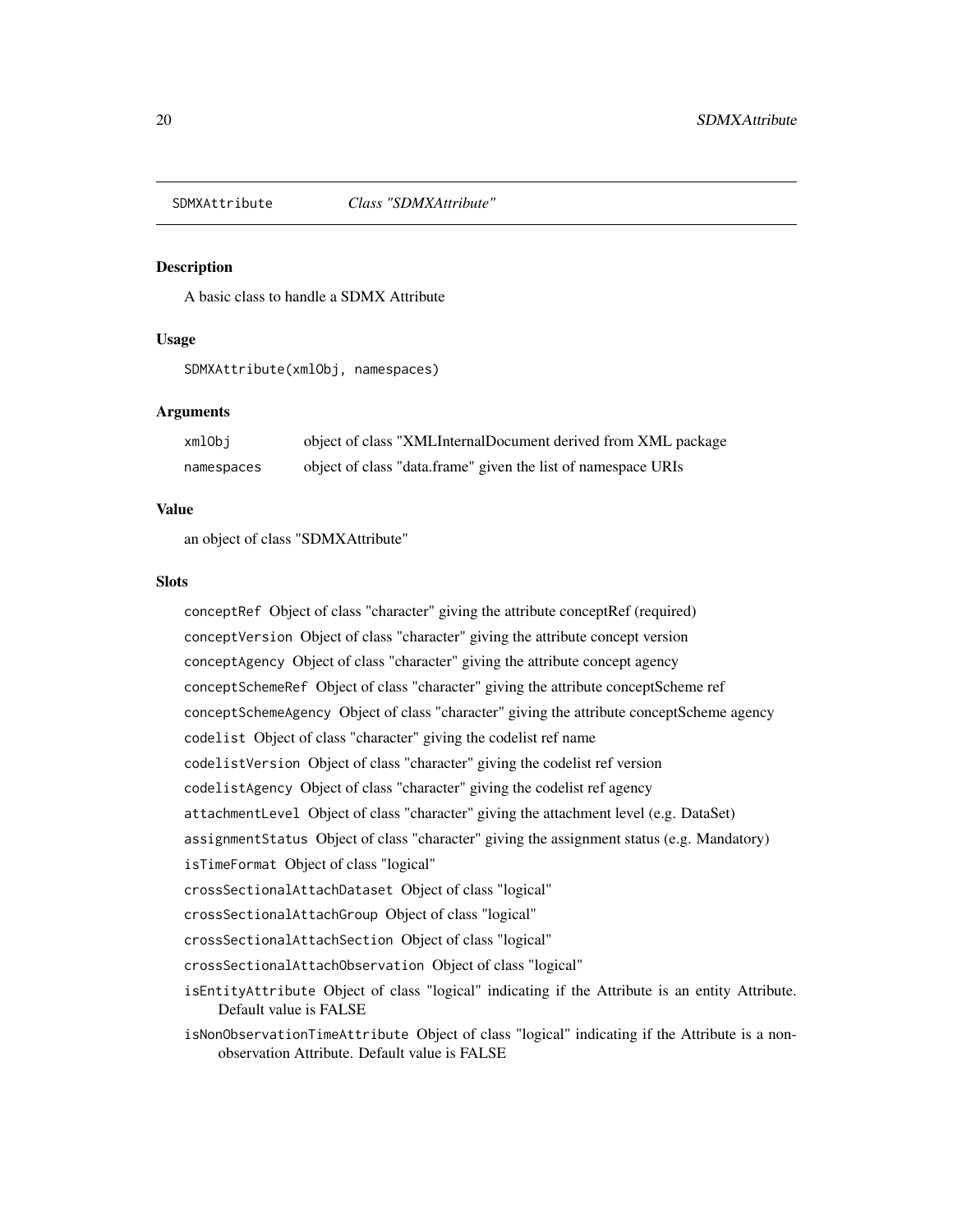#### <span id="page-20-0"></span>SDMXCode 21

- isCountAttribute Object of class "logical" indicating if the Attribute is a count Attribute. Default value is FALSE
- isFrequencyAttribute Object of class "logical" indicating if the Attribute is a frequency Attribute. Default value is FALSE
- isIdentityAttribute Object of class "logical" indicating if the Attribute is an identity Attribute. Default value is FALSE

#### Warning

This class is not useful in itself, but all SDMX non-abstract classes will encapsulate it as slot, when parsing an SDMX-ML document (DataStructures, or DataStructureDefinitions)

### Author(s)

Emmanuel Blondel, <emmanuel.blondel1@gmail.com>

#### See Also

[readSDMX](#page-11-1)

<span id="page-20-1"></span>SDMXCode *Class "SDMXCode"*

### Description

A basic class to handle a SDMX Code

#### Usage

```
SDMXCode(xmlObj, namespaces)
```
#### Arguments

| xmlObi     | object of class "XMLInternalDocument derived from XML package |
|------------|---------------------------------------------------------------|
| namespaces | object of class "data.frame" given the list of namespace URIs |

### Value

an object of class "SDMXCode"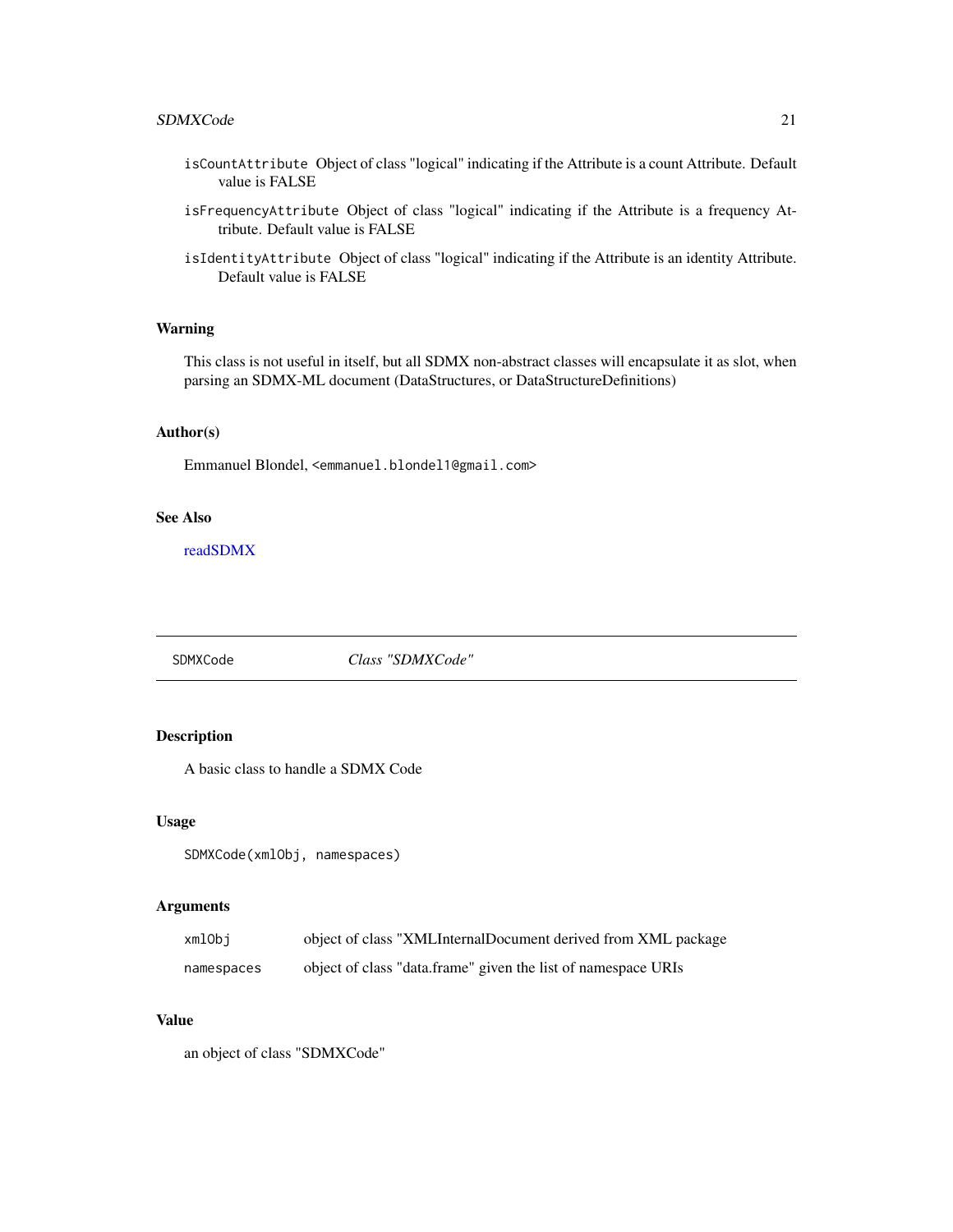### <span id="page-21-0"></span>Slots

- id Object of class "character" giving the ID of the code (required). In SDMX 2.0 documents, this slot will handle the 'value' attribute
- urn Object of class "character" giving the code urn
- parentCode Object of class "character" giving the parent code
- label Object of class "list" giving the code label (by language). In SDMX 2.0, it takes the code 'Description' element vs. 'Name' element in SDMX 2.1. This property deprecated and kept now for backward compatibility.

name Object of class "list" giving the code name (by language).

description Object of class "list" giving the code description (by language).

#### Warning

This class is not useful in itself, but all SDMX non-abstract classes will encapsulate it as slot, when parsing an SDMX-ML document (Codelists, or DataStructureDefinition)

#### Author(s)

Emmanuel Blondel, <emmanuel.blondel1@gmail.com>

#### See Also

[readSDMX](#page-11-1)

SDMXCodelist *Class "SDMXCodelist"*

### Description

A basic class to handle a SDMX Codelist

#### Usage

```
SDMXCodelist(xmlObj, namespaces)
```
#### Arguments

| xmlObi     | object of class "XMLInternalDocument derived from XML package |
|------------|---------------------------------------------------------------|
| namespaces | object of class "data.frame" given the list of namespace URIs |

#### Value

an object of class "SDMXCodelist"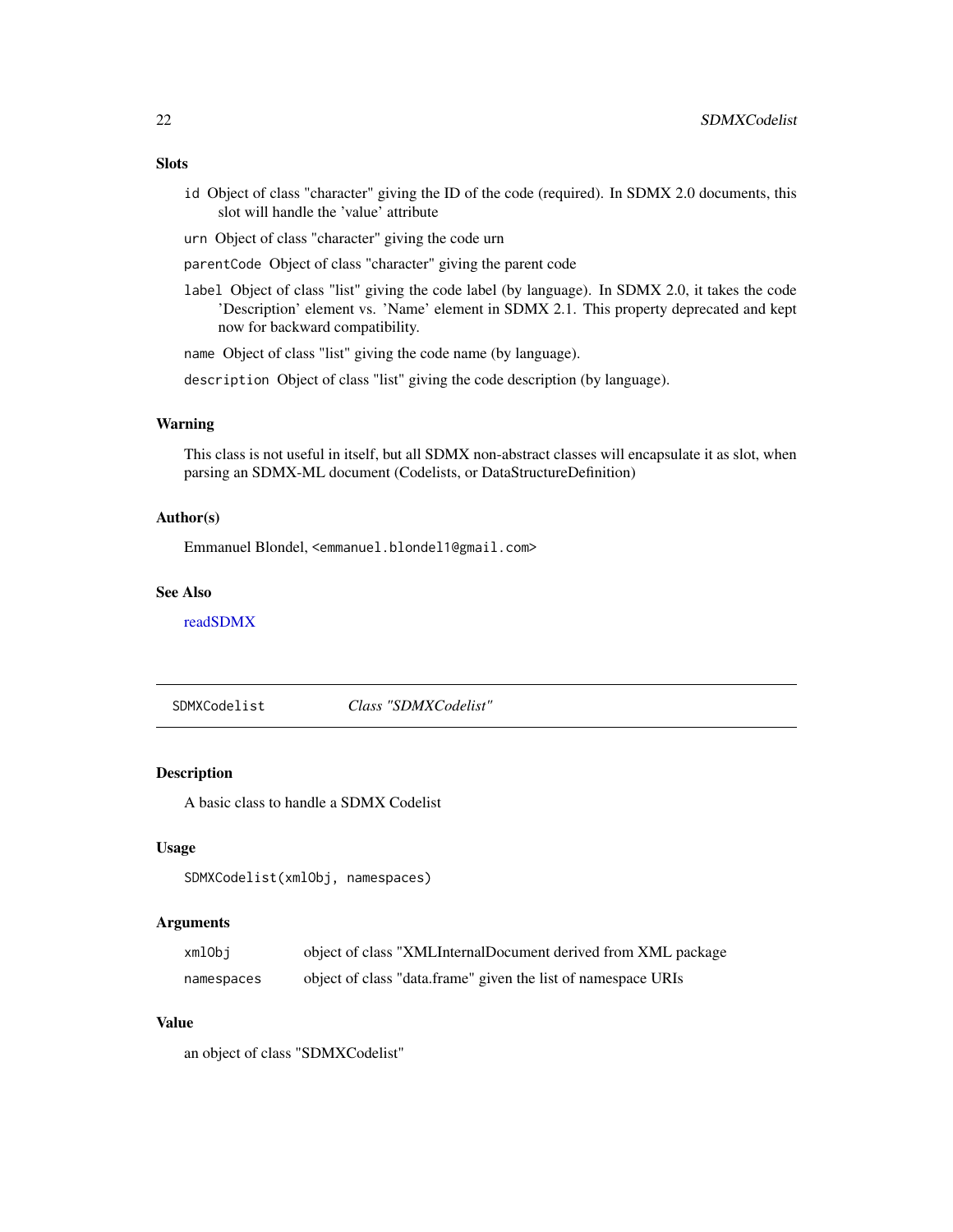#### <span id="page-22-0"></span>SDMXCodelists 23

#### **Slots**

id Object of class "character" giving the ID of the codelist (required) agencyID Object of class "character" giving the AgencyID version Object of class "character" giving the version uri Object of class "character" giving the codelist uri urn Object of class "character" giving the codelist urn isExternalReference Object of class "logical" indicating if the codelist is an external reference isFinal Object of class "logical" indicating if the codelist is final validFrom Object of class "character" indicating the start validity period validTo Object of class "character" indicating the end validity period Name Object of class "list" giving the codelist (by language) - required Description Object of class "list" giving the codelist description (by language) Code Object of class "list" giving the list of "SDMXCode" objects included in the codelist (see [SDMXCode\)](#page-20-1)

#### Warning

This class is not useful in itself, but all SDMX non-abstract classes will encapsulate it as slot, when parsing an SDMX-ML document (Codelists, or DataStructureDefinition)

#### Author(s)

Emmanuel Blondel, <emmanuel.blondel1@gmail.com>

#### See Also

[readSDMX](#page-11-1)

<span id="page-22-1"></span>SDMXCodelists *Class "SDMXCodelists"*

### Description

A basic class to handle SDMX Codelists

#### Usage

SDMXCodelists(xmlObj, namespaces)

### Arguments

| xmlObi     | object of class "XMLInternalDocument derived from XML package |
|------------|---------------------------------------------------------------|
| namespaces | object of class "data.frame" given the list of namespace URIs |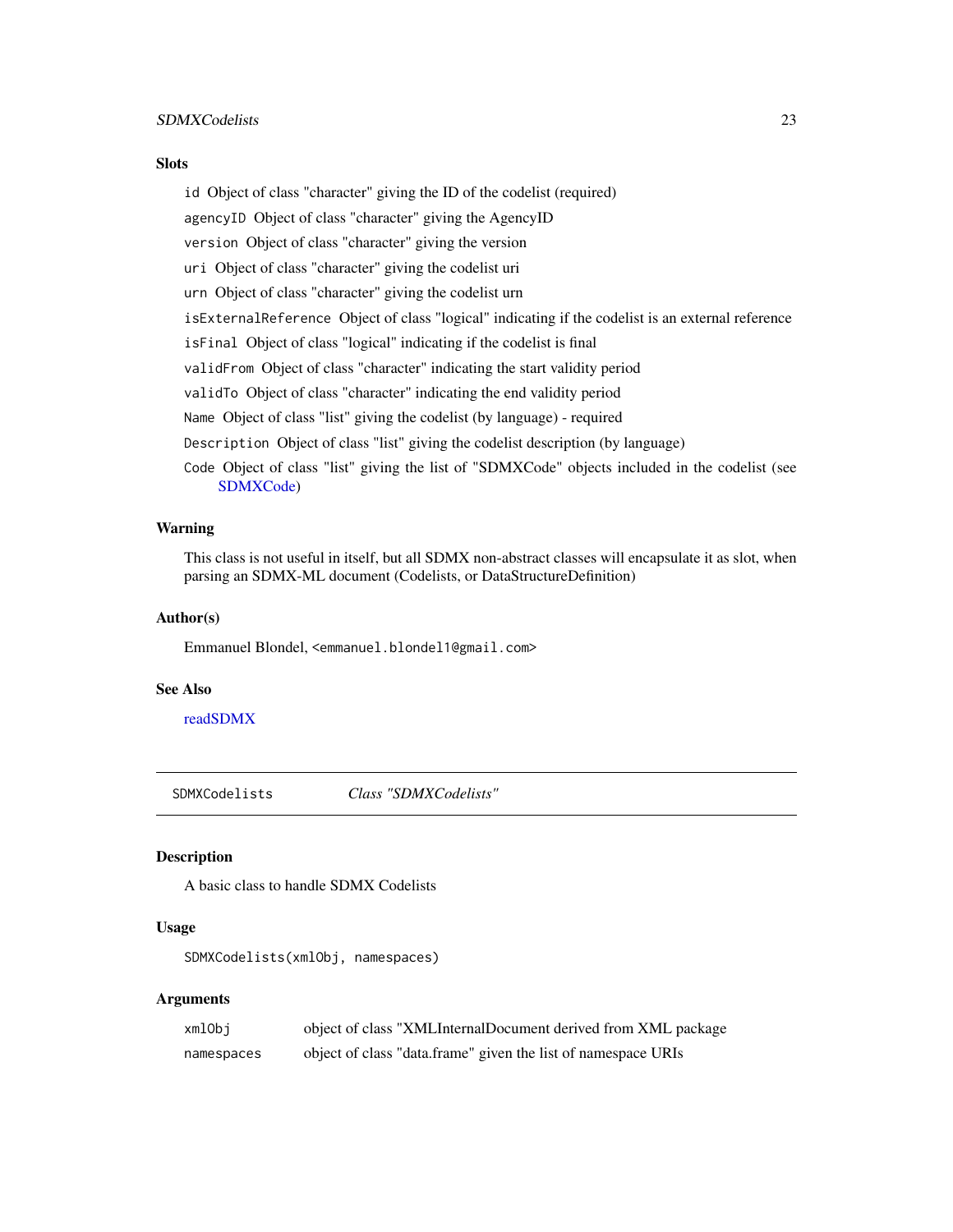### <span id="page-23-0"></span>Value

an object of class "SDMXCodelists"

#### Slots

codelists Object of class "list" giving the list of "SDMXCodelist"

### Warning

This class is not useful in itself, but [SDMXDataStructureDefinition](#page-32-1) objects will encapsulate it as slot, when parsing an SDMX-ML document.

### Author(s)

Emmanuel Blondel, <emmanuel.blondel1@gmail.com>

#### See Also

[readSDMX](#page-11-1)

SDMXCompactData *Class "SDMXCompactData"*

#### Description

A basic class to handle a SDMX-ML compact data set

### Usage

```
SDMXCompactData(xmlObj, namespaces)
```
#### Arguments

| xmlObi     | object of class "XMLInternalDocument derived from XML package |
|------------|---------------------------------------------------------------|
| namespaces | object of class "data.frame" given the list of namespace URIs |

### Value

```
an object of class "SDMXCompactData"
```
### Author(s)

Emmanuel Blondel, <emmanuel.blondel1@gmail.com>

#### See Also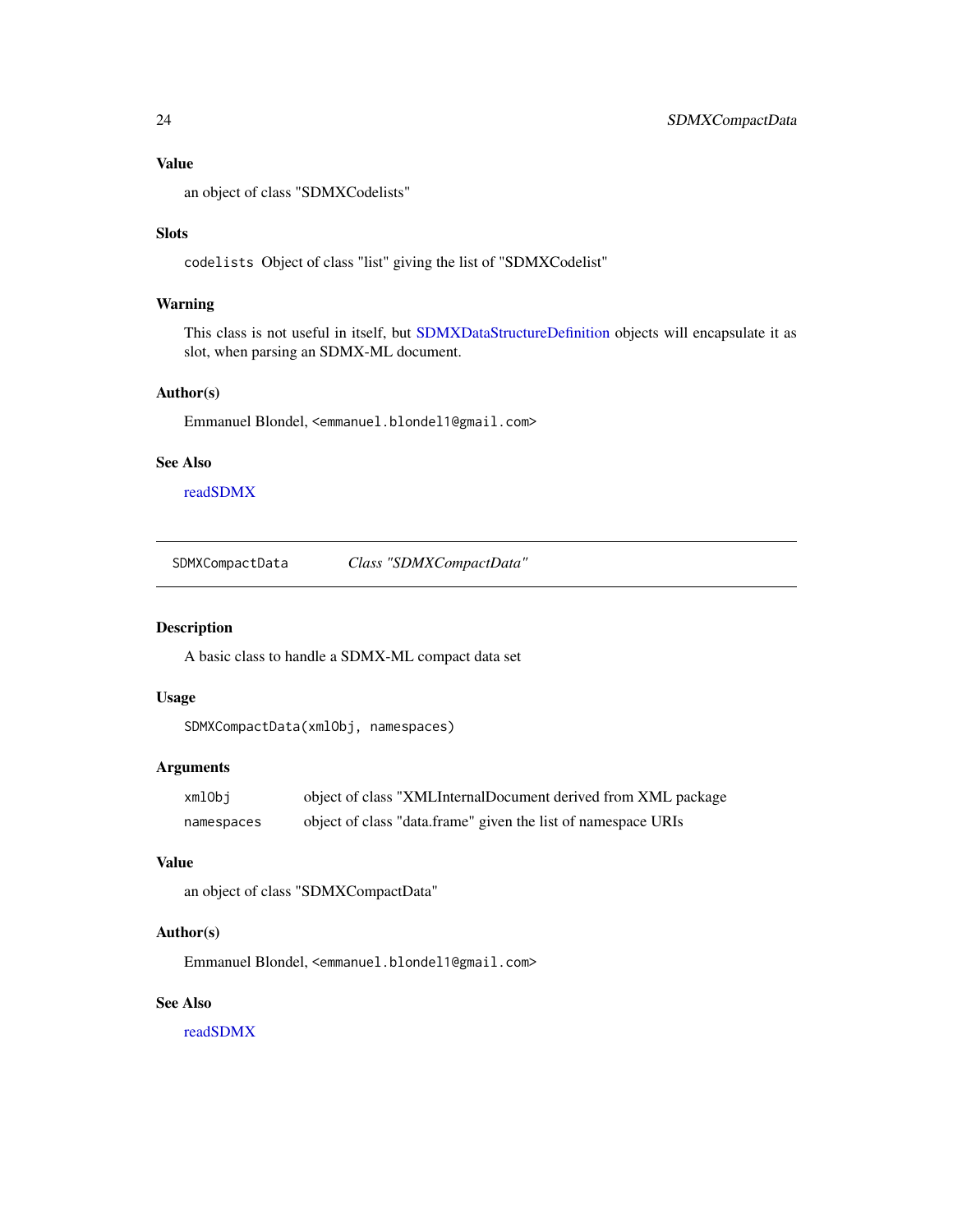<span id="page-24-1"></span><span id="page-24-0"></span>SDMXComponents *Class "SDMXComponents"*

### Description

A basic class to handle SDMX Components

#### Usage

SDMXComponents(xmlObj, namespaces)

### Arguments

| xmlObi     | object of class "XMLInternalDocument derived from XML package |
|------------|---------------------------------------------------------------|
| namespaces | object of class "data.frame" given the list of namespace URIs |

#### Value

an object of class "SDMXComponents"

### Slots

Dimensions Object of class "list" giving the list of dimensions (see [SDMXDimension\)](#page-34-1)

TimeDimension Object of class "SDMXTimeDimension"

PrimaryMeasure Object of class "SDMXPrimaryMeasure"

Attributes Object of class "list" giving the list of attributes (see [SDMXAttribute\)](#page-19-1)

### Warning

This class is not useful in itself, but all SDMX non-abstract classes will encapsulate it as slot, when parsing an SDMX-ML document (DataStructures, or DataStructureDefinitions)

### Author(s)

Emmanuel Blondel, <emmanuel.blondel1@gmail.com>

#### See Also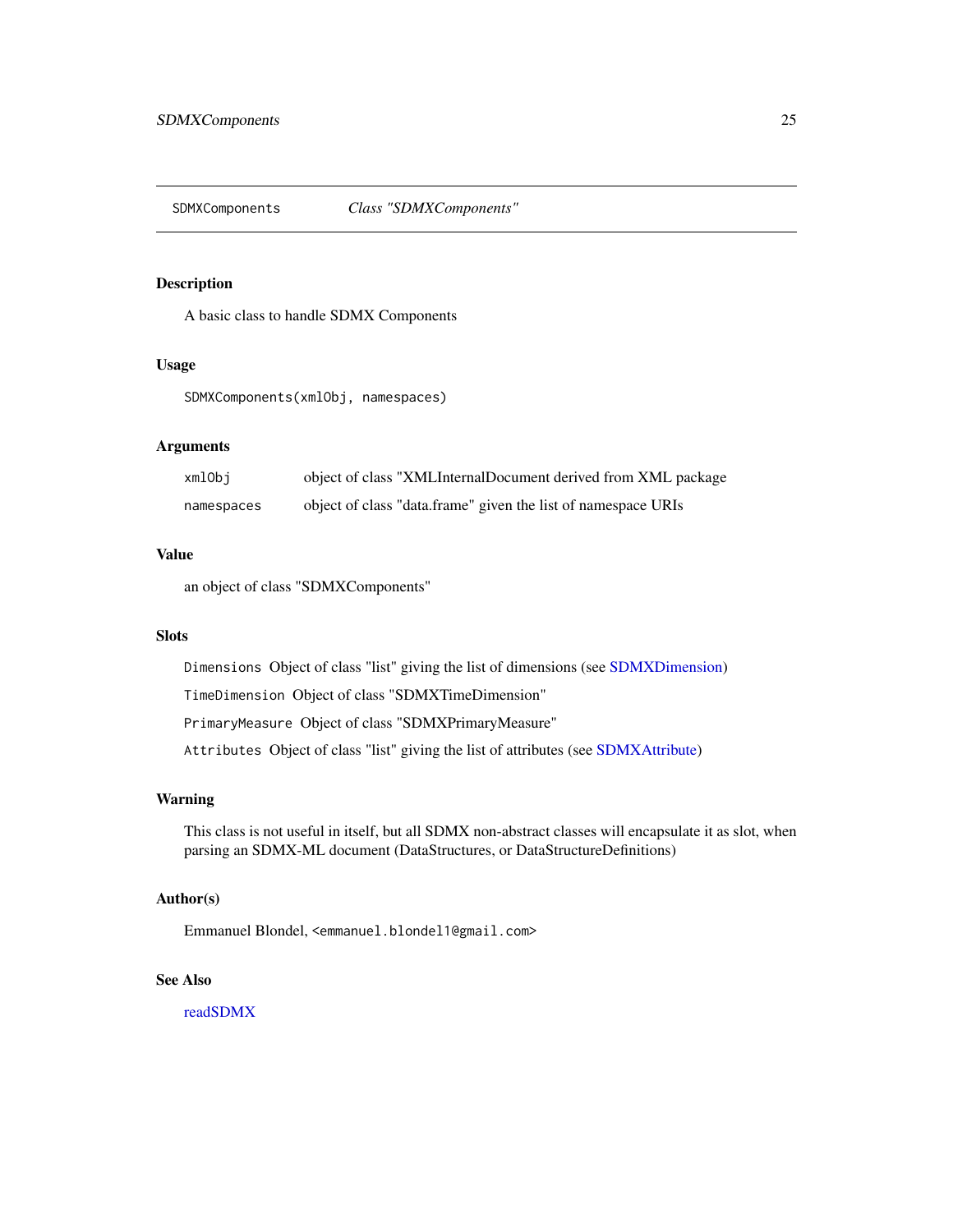<span id="page-25-1"></span><span id="page-25-0"></span>

#### **Description**

A basic class to handle a SDMX Concept

### Usage

SDMXConcept(xmlObj, namespaces)

#### Arguments

| xmlObj     | object of class "XMLInternalDocument derived from XML package |
|------------|---------------------------------------------------------------|
| namespaces | object of class "data.frame" given the list of namespace URIs |

#### Value

an object of class "SDMXConcept"

### Slots

id Object of class "character" giving the ID of the concept (required) agencyID Object of class "character" giving the AgencyID version Object of class "character" giving the concept version uri Object of class "character" giving the concept uri urn Object of class "character" giving the concept urn isExternalReference Object of class "logical" indicating if the concept is an external reference coreRepresentation Object of class "character" giving the core representation coreRepresentationAgency Object of class "character" giving the core representation agency parent Object of class "character" giving the concept parent parentAgency Object of class "character" giving the parentAgency Name Object of class "list" giving the concept name (by language) - required Description Object of class "list" giving the concept description (by language)

#### Warning

This class is not useful in itself, but all SDMX non-abstract classes will encapsulate it as slot, when parsing an SDMX-ML document (Concepts, or DataStructureDefinition)

#### Author(s)

Emmanuel Blondel, <emmanuel.blondel1@gmail.com>

#### See Also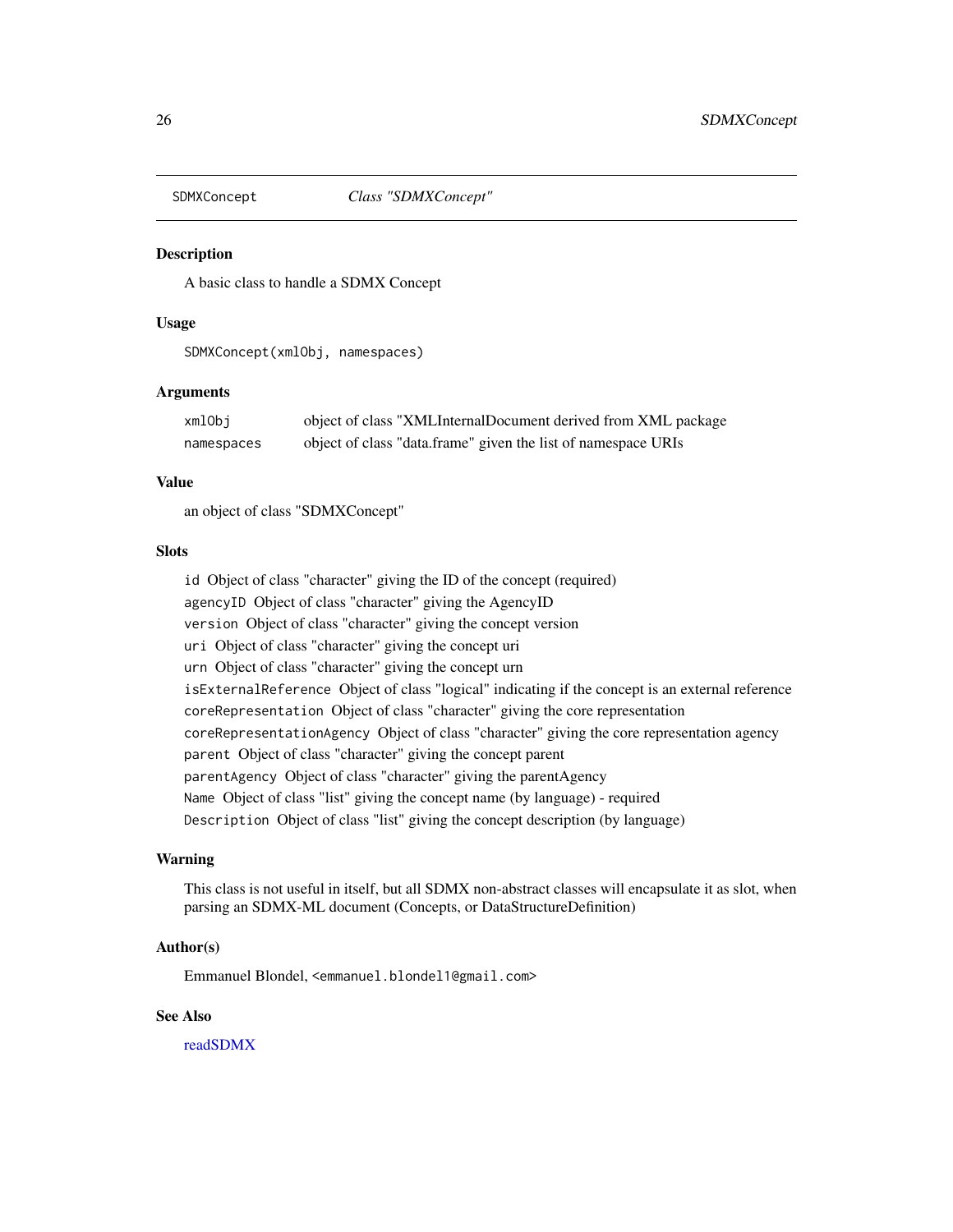<span id="page-26-1"></span><span id="page-26-0"></span>

### Description

A basic class to handle SDMX Concepts

#### Usage

SDMXConcepts(xmlObj, namespaces)

### Arguments

| xmlObi     | object of class "XMLInternalDocument derived from XML package |
|------------|---------------------------------------------------------------|
| namespaces | object of class "data.frame" given the list of namespace URIs |

#### Value

an object of class "SDMXConcepts"

#### **Slots**

- concepts Object of class "list" giving the list of "SDMXConcept". This slot is available to ensure backward compatibility with SDMX 1.0 in SDMX 2.0 or 2.1 documents
- conceptSchemes Object of class "list" giving the list of "SDMXConceptScheme", which will encapsulate the list of "SDMXConcept" (defined from SDMX 2.0)

#### Warning

This class is not useful in itself, but all SDMX non-abstract classes will encapsulate it as slot, when parsing an SDMX-ML document (Concepts, or DataStructureDefinition)

#### Author(s)

Emmanuel Blondel, <emmanuel.blondel1@gmail.com>

### See Also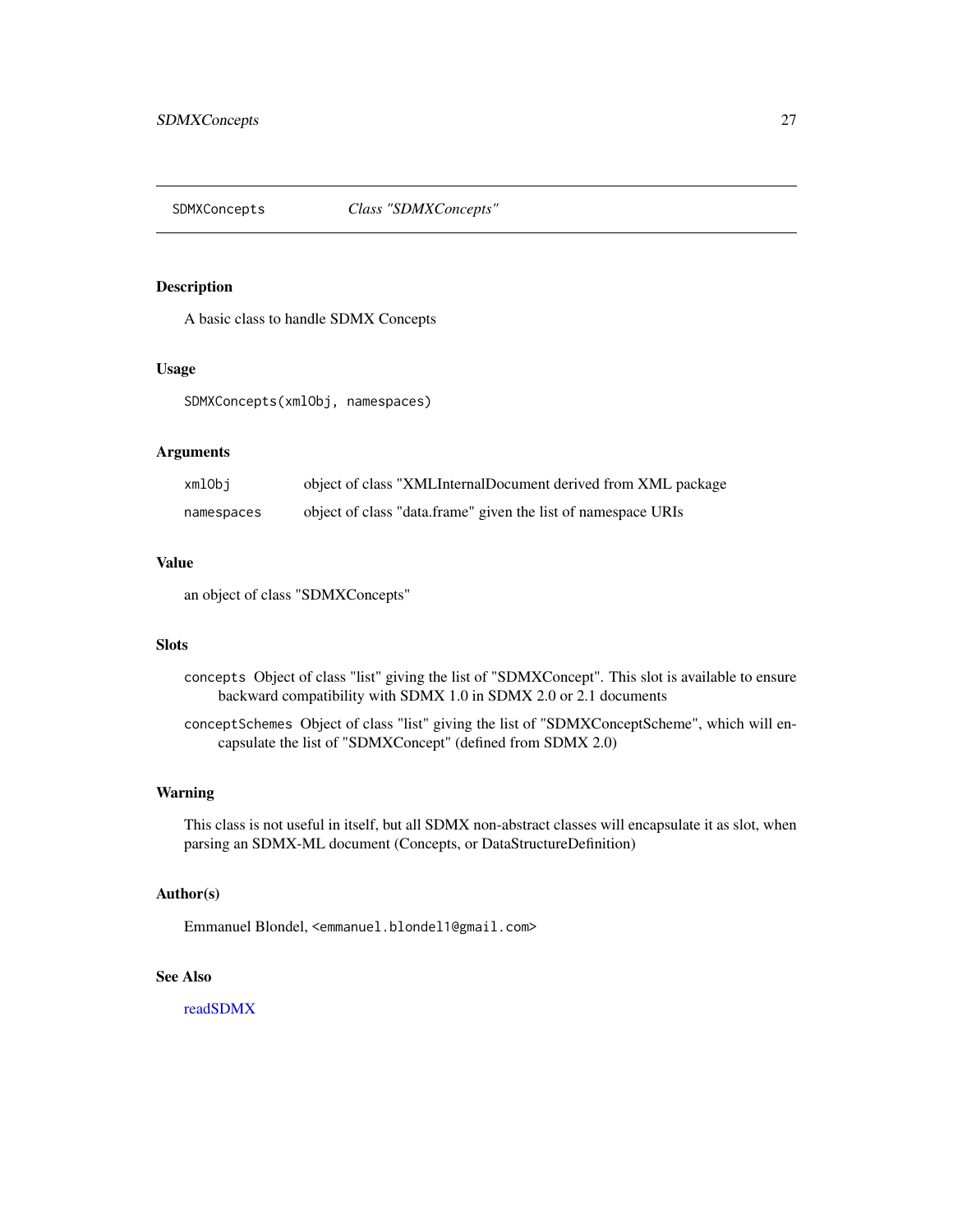<span id="page-27-0"></span>SDMXConceptScheme *Class "SDMXConceptScheme"*

#### Description

A basic class to handle a SDMX Concept scheme

### Usage

SDMXConceptScheme(xmlObj, namespaces)

#### Arguments

| xmlObi     | object of class "XMLInternalDocument derived from XML package |
|------------|---------------------------------------------------------------|
| namespaces | object of class "data.frame" given the list of namespace URIs |

### Value

an object of class "SDMXConceptScheme"

#### Slots

id Object of class "character" giving the ID of the concept scheme (required)

agencyID Object of class "character" giving the AgencyID

version Object of class "character" giving the version

uri Object of class "character" giving the concept uri

- urn Object of class "character" giving the concept urn
- isExternalReference Object of class "logical" indicating if the concept scheme is an external reference
- isFinal Object of class "logical" indicating if the concept scheme is final
- validFrom Object of class "character" indicating the start validity period
- validTo Object of class "character" indicating the end validity period
- Name Object of class "list" giving the concept scheme name (by language) required
- Description Object of class "list" giving the concept scheme description (by language)
- Concept Object of class "list" giving the list of "SDMXConcept" objects (see [SDMXConcept\)](#page-25-1)

#### Warning

This class is not useful in itself, but all SDMX non-abstract classes will encapsulate it as slot, when parsing an SDMX-ML document (Concepts, or DataStructureDefinition)

### Author(s)

Emmanuel Blondel, <emmanuel.blondel1@gmail.com>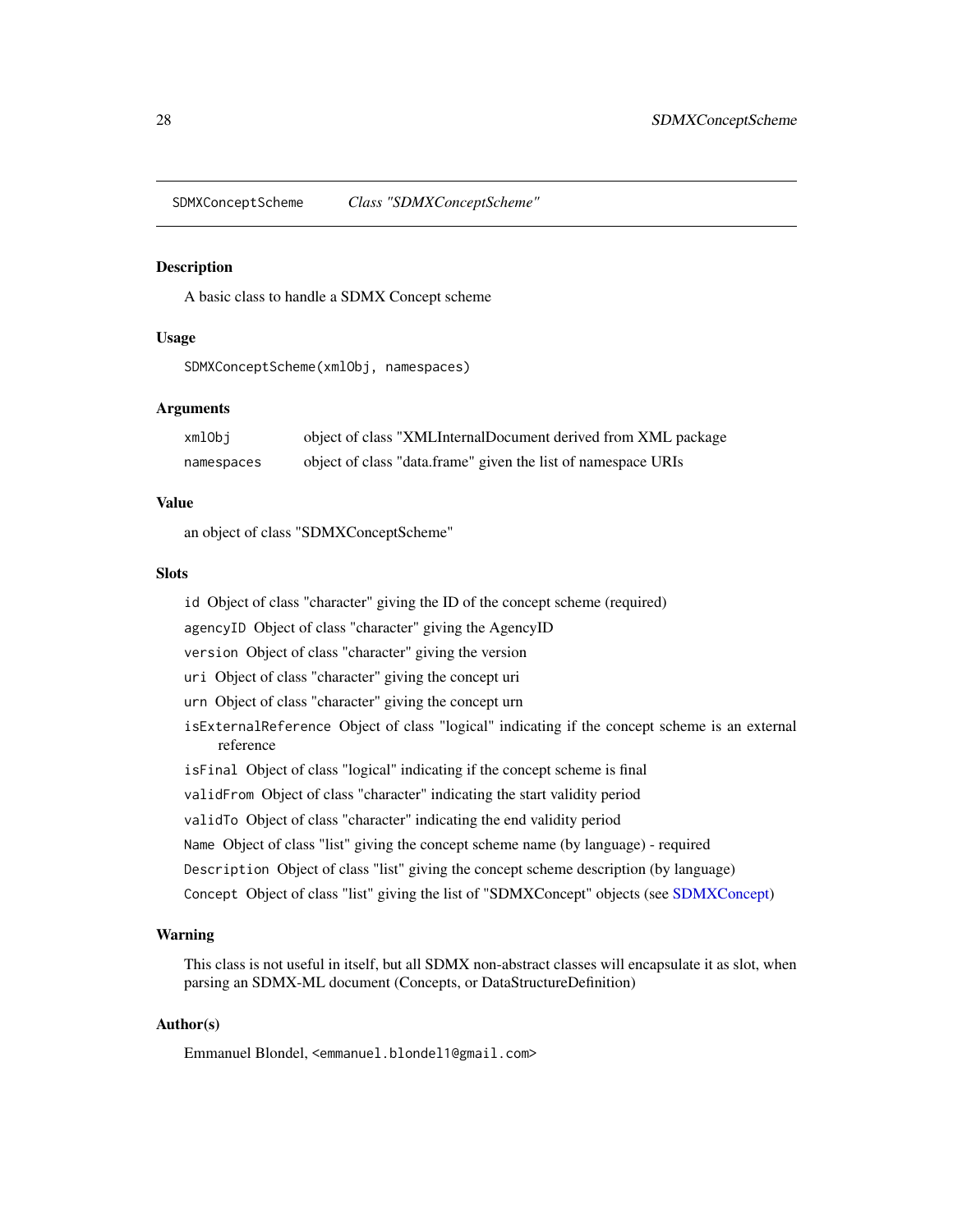### <span id="page-28-0"></span>SDMXCrossSectionalData 29

### See Also

[readSDMX](#page-11-1)

```
SDMXCrossSectionalData
```
*Class "SDMXCrossSectionalData"*

### Description

A basic class to handle a SDMX-ML cross sectional data set

### Usage

SDMXCrossSectionalData(xmlObj, namespaces)

### Arguments

| xmlObi     | object of class "XMLInternalDocument derived from XML package |
|------------|---------------------------------------------------------------|
| namespaces | object of class "data.frame" given the list of namespace URIs |

### Value

an object of class "SDMXCrossSectionalData"

### Author(s)

Emmanuel Blondel, <emmanuel.blondel1@gmail.com>

### See Also

[readSDMX](#page-11-1)

SDMXData *Class "SDMXData"*

### <span id="page-28-1"></span>Description

An abstract class from which SDMX Data classes are derived

### Usage

SDMXData(xmlObj, namespaces)

### Arguments

| xmlObi     | object of class "XMLInternalDocument derived from XML package |
|------------|---------------------------------------------------------------|
| namespaces | object of class "data.frame" given the list of namespace URIs |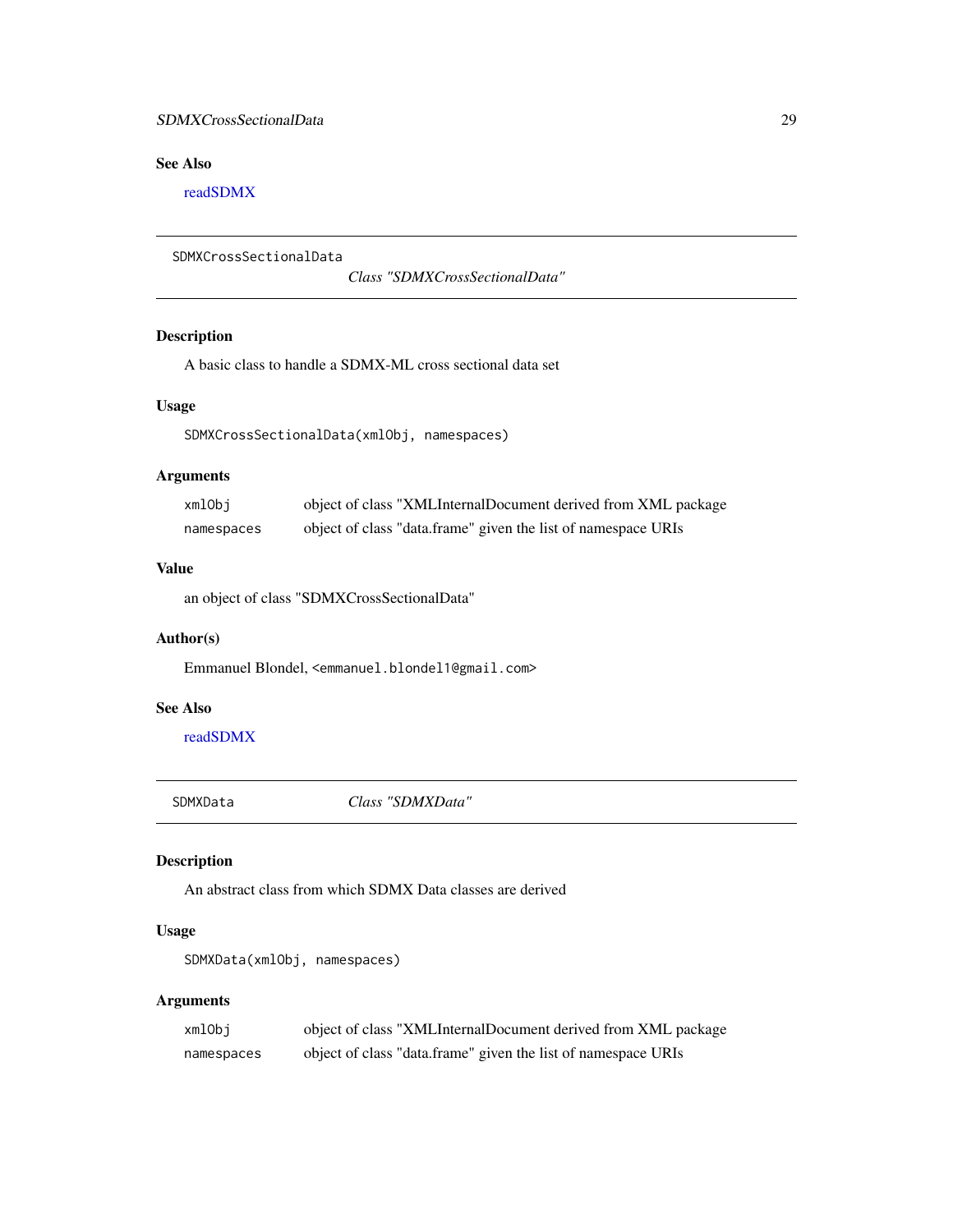### <span id="page-29-0"></span>Value

an object of class "SDMXData"

#### Slots

dsdRef Object of class "character" giving the DSD Reference dsd Object of class "SDMXDataStructureDefinition"

#### Warning

This class is not useful in itself, but all SDMX Data classes in this package derive from it. @author Emmanuel Blondel, <emmanuel.blondel1@gmail.com>

#### See Also

[readSDMX](#page-11-1)

<span id="page-29-1"></span>SDMXDataFlow *Class "SDMXDataFlow"*

### Description

A basic class to handle a SDMX DataFlow

#### Usage

```
SDMXDataFlow(xmlObj, namespaces)
```
### Arguments

| xmlObj     | object of class "XMLInternalDocument derived from XML package |
|------------|---------------------------------------------------------------|
| namespaces | object of class "data.frame" given the list of namespace URIs |

#### Value

an object of class "SDMXDataFlow"

#### Slots

id Object of class "character" giving the ID (required) agencyID Object of class "character" giving the AgencyID version Object of class "character" giving the version uri Object of class "character" giving the uri urn Object of class "character" giving the urn isExternalReference Object of class "logical" indicating if the dataflow is an external reference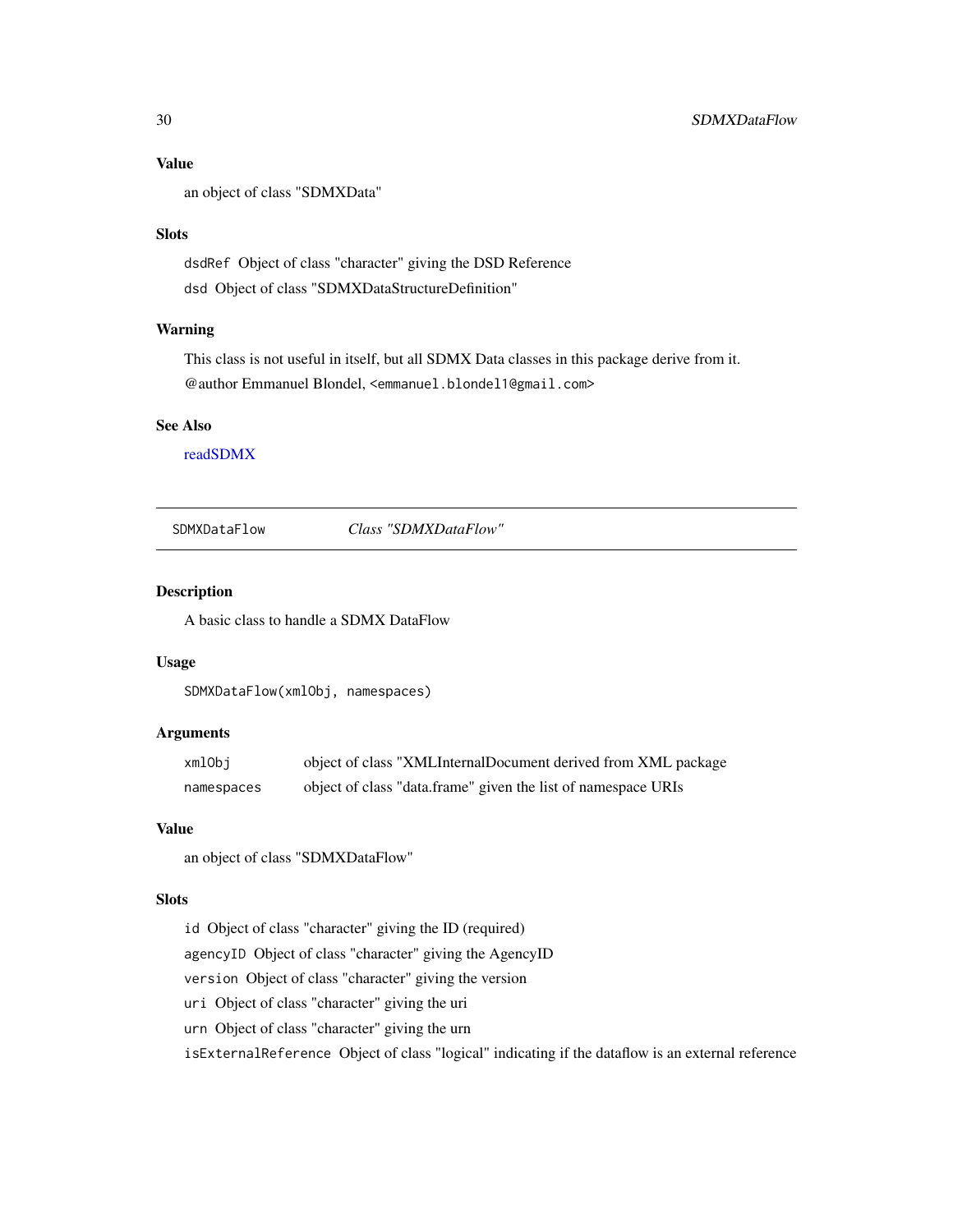### <span id="page-30-0"></span>SDMXDataFlows 31

isFinal Object of class "logical" indicating if the dataflow is final validFrom Object of class "character" indicating the start validity period validTo Object of class "character" indicating the end validity period Name Object of class "list" giving the dataflow (by available language) - required Description Object of class "list" giving the dataflow description (by available language) dsdRef Object of class "character" giving the reference datastructure Id dsd Object of class "SDMXDataStructureDefinition"

#### Warning

This class is not useful in itself, but all SDMX non-abstract classes will encapsulate it as slot, when parsing an SDMX-ML document (Concepts, or DataStructureDefinition)

### Author(s)

Emmanuel Blondel, <emmanuel.blondel1@gmail.com>

#### See Also

[readSDMX](#page-11-1)

SDMXDataFlows *Class "SDMXDataFlows"*

### Description

A basic class to handle a SDMX DataFlows

#### Usage

SDMXDataFlows(xmlObj, namespaces)

#### **Arguments**

| xmlObi     | object of class "XMLInternalDocument derived from XML package |
|------------|---------------------------------------------------------------|
| namespaces | object of class "data.frame" given the list of namespace URIs |

### Value

an object of class "SDMXDataFlows"

### **Slots**

dataflows Object of class "list" giving the list of DataFlows (datasets), (see [SDMXDataFlow\)](#page-29-1)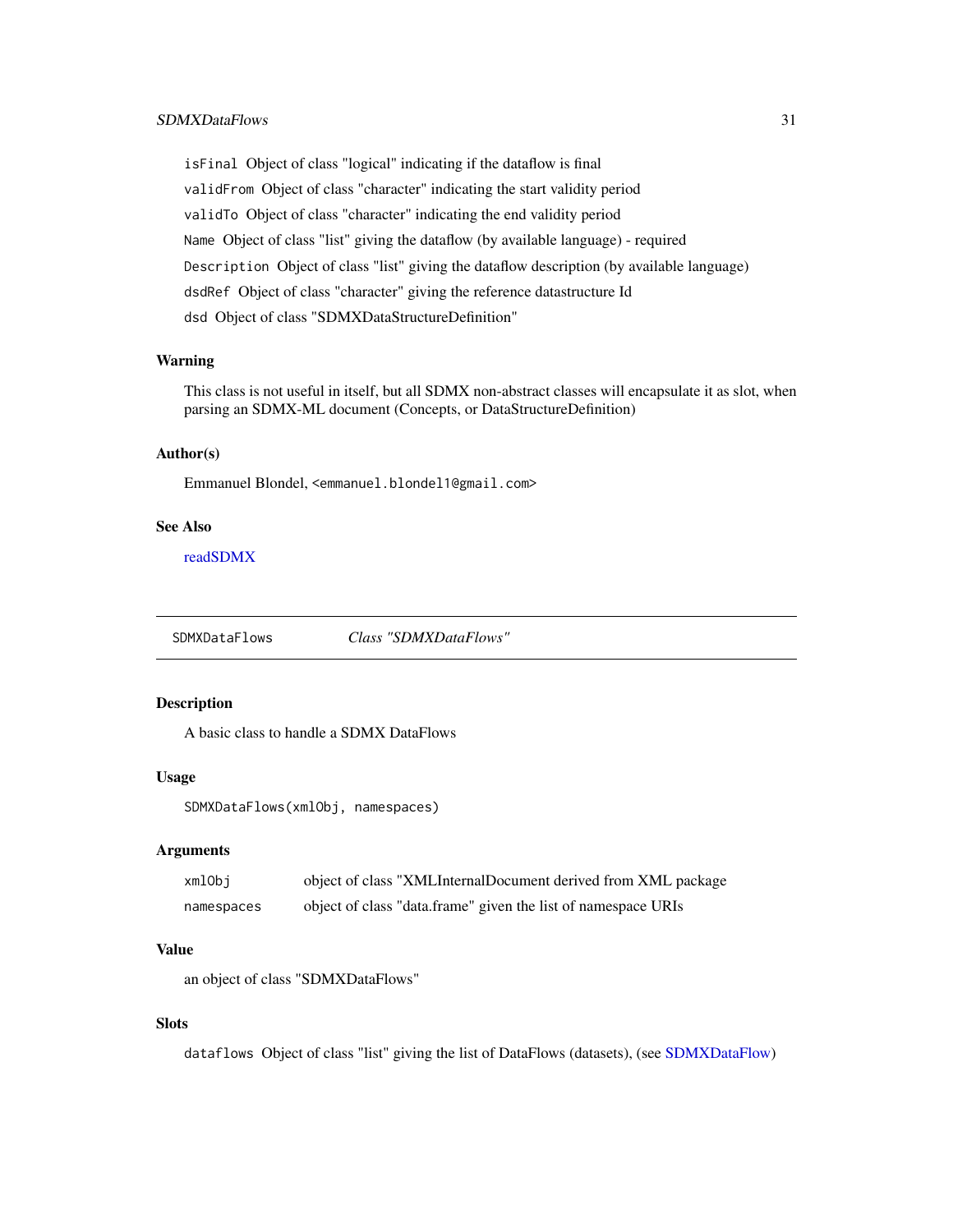#### <span id="page-31-0"></span>Warning

This class is not useful in itself, but all SDMX non-abstract classes will encapsulate it as slot, when parsing an SDMX-ML document (Concepts, or DataStructureDefinition)

#### Author(s)

Emmanuel Blondel, <emmanuel.blondel1@gmail.com>

#### See Also

[readSDMX](#page-11-1)

<span id="page-31-1"></span>SDMXDataStructure *Class "SDMXDataStructure"*

### Description

A basic class to handle a SDMX DataStructure (or KeyFamily)

#### Usage

SDMXDataStructure(xmlObj, namespaces)

### Arguments

| xmlObi     | object of class "XMLInternalDocument derived from XML package |
|------------|---------------------------------------------------------------|
| namespaces | object of class "data.frame" given the list of namespace URIs |

#### Value

an object of class "SDMXDataStructure"

### **Slots**

id Object of class "character" giving the ID (required)

agencyID Object of class "character" giving the AgencyID

version Object of class "character" giving the version

- uri Object of class "character" giving the uri
- urn Object of class "character" giving the urn
- isExternalReference Object of class "logical" indicating if the datastructure / keyfamily is an external reference
- isFinal Object of class "logical" indicating if the datastructure / keyfamily is final
- validFrom Object of class "character" indicating the start validity period
- validTo Object of class "character" indicating the end validity period
- Name Object of class "list" giving the codelist (by language) required

Description Object of class "list" giving the codelist description (by language)

Components Object of class "SDMXComponents" (see [SDMXComponents\)](#page-24-1)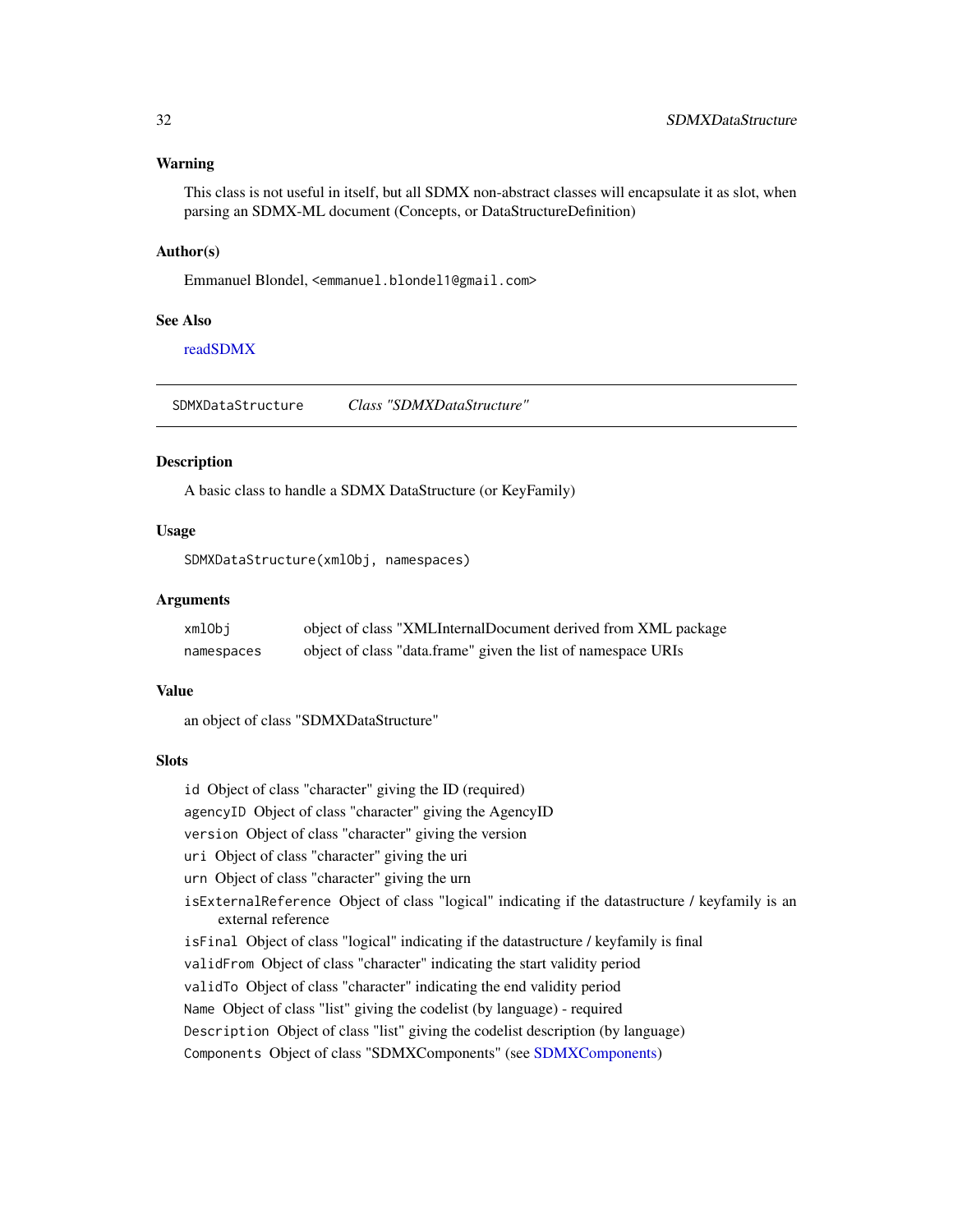#### <span id="page-32-0"></span>Warning

This class is not useful in itself, but all SDMX non-abstract classes will encapsulate it as slot, when parsing an SDMX-ML document (Concepts, or DataStructureDefinition)

#### Author(s)

Emmanuel Blondel, <emmanuel.blondel1@gmail.com>

#### See Also

[readSDMX](#page-11-1)

<span id="page-32-1"></span>SDMXDataStructureDefinition

*Class "SDMXDataStructureDefinition"*

### Description

A basic class to handle a SDMX DataStructureDefinition (DSD)

#### Usage

SDMXDataStructureDefinition(xmlObj, namespaces)

#### Arguments

| xmlObi     | object of class "XMLInternalDocument derived from XML package |
|------------|---------------------------------------------------------------|
| namespaces | object of class "data.frame" given the list of namespace URIs |

### Value

an object of class "SDMXDataStructureDefinition"

### Slots

- organisationSchemes Object of class "SDMXOrganisationSchemes" giving the list of agencies (see [SDMXAgencyScheme](#page-18-1) and [SDMXAgency\)](#page-17-1)
- concepts Object of class "SDMXConcepts" giving the list of concepts or conceptSchemes (see [SDMXConcepts\)](#page-26-1)
- codelists Object of class "SDMXCodelists" giving the list of codelists (see [SDMXCodelists\)](#page-22-1)

datastructures Object of class "SDMXDataStructures" giving the list of datastructures /key families (see [SDMXDataStructures\)](#page-33-1)

#### Warning

This class is not useful in itself, but all SDMX non-abstract classes will encapsulate it as slot, when parsing an SDMX-ML document (Concepts, or DataStructureDefinition)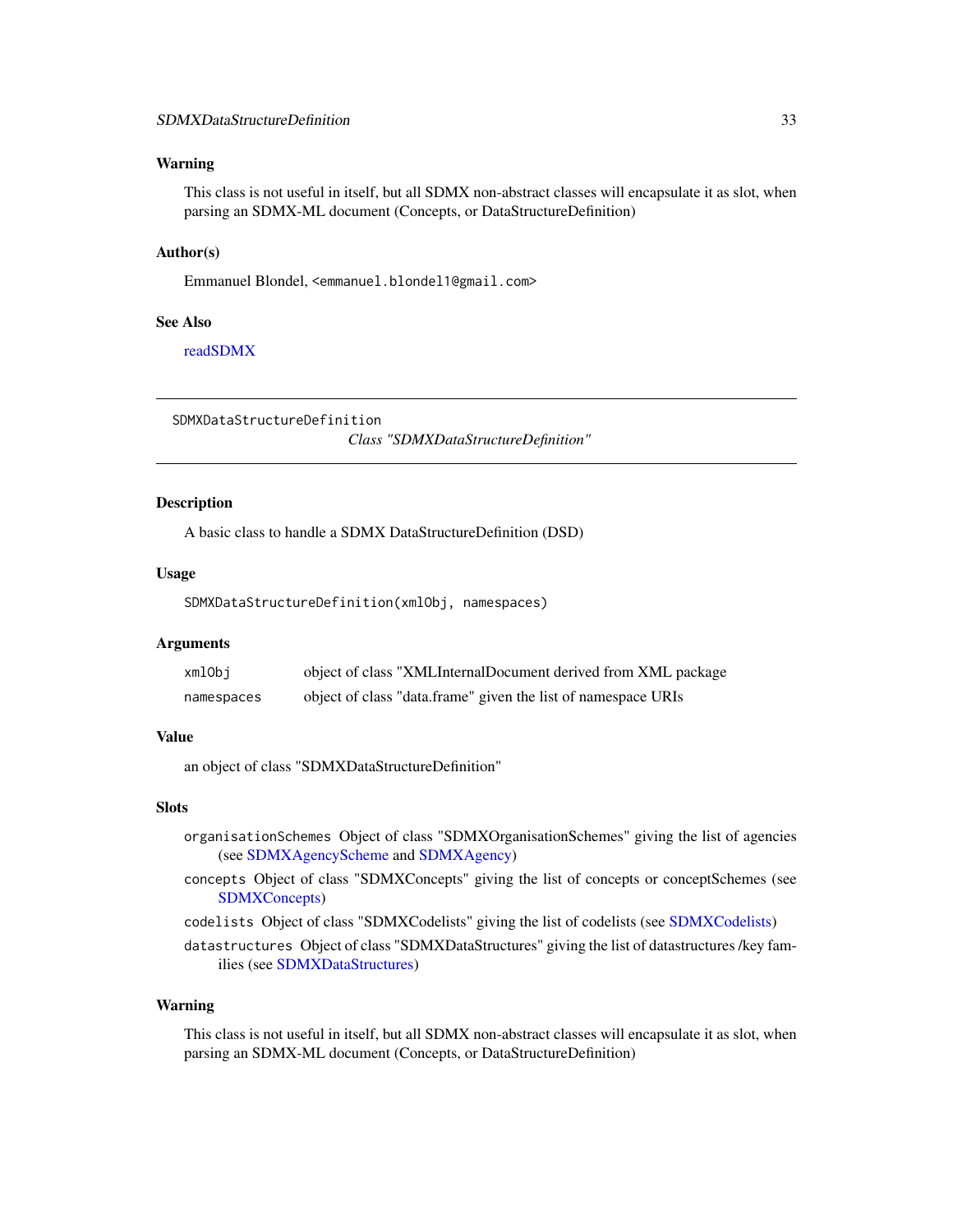#### <span id="page-33-0"></span>Author(s)

Emmanuel Blondel, <emmanuel.blondel1@gmail.com>

### See Also

[readSDMX](#page-11-1)

<span id="page-33-1"></span>SDMXDataStructures *Class "SDMXDataStructures"*

### Description

A basic class to handle a SDMX DataStructures (or KeyFamilies)

#### Usage

SDMXDataStructures(xmlObj, namespaces)

#### Arguments

| xmlObi     | object of class "XMLInternalDocument derived from XML package |
|------------|---------------------------------------------------------------|
| namespaces | object of class "data.frame" given the list of namespace URIs |

#### Value

an object of class "SDMXDataStructures"

### **Slots**

datastructures Object of class "list" giving the list of DataStructures, (see [SDMXDataStructure\)](#page-31-1)

#### Warning

This class is not useful in itself, but all SDMX non-abstract classes will encapsulate it as slot, when parsing an SDMX-ML document (Concepts, or DataStructureDefinition)

### Author(s)

Emmanuel Blondel, <emmanuel.blondel1@gmail.com>

### See Also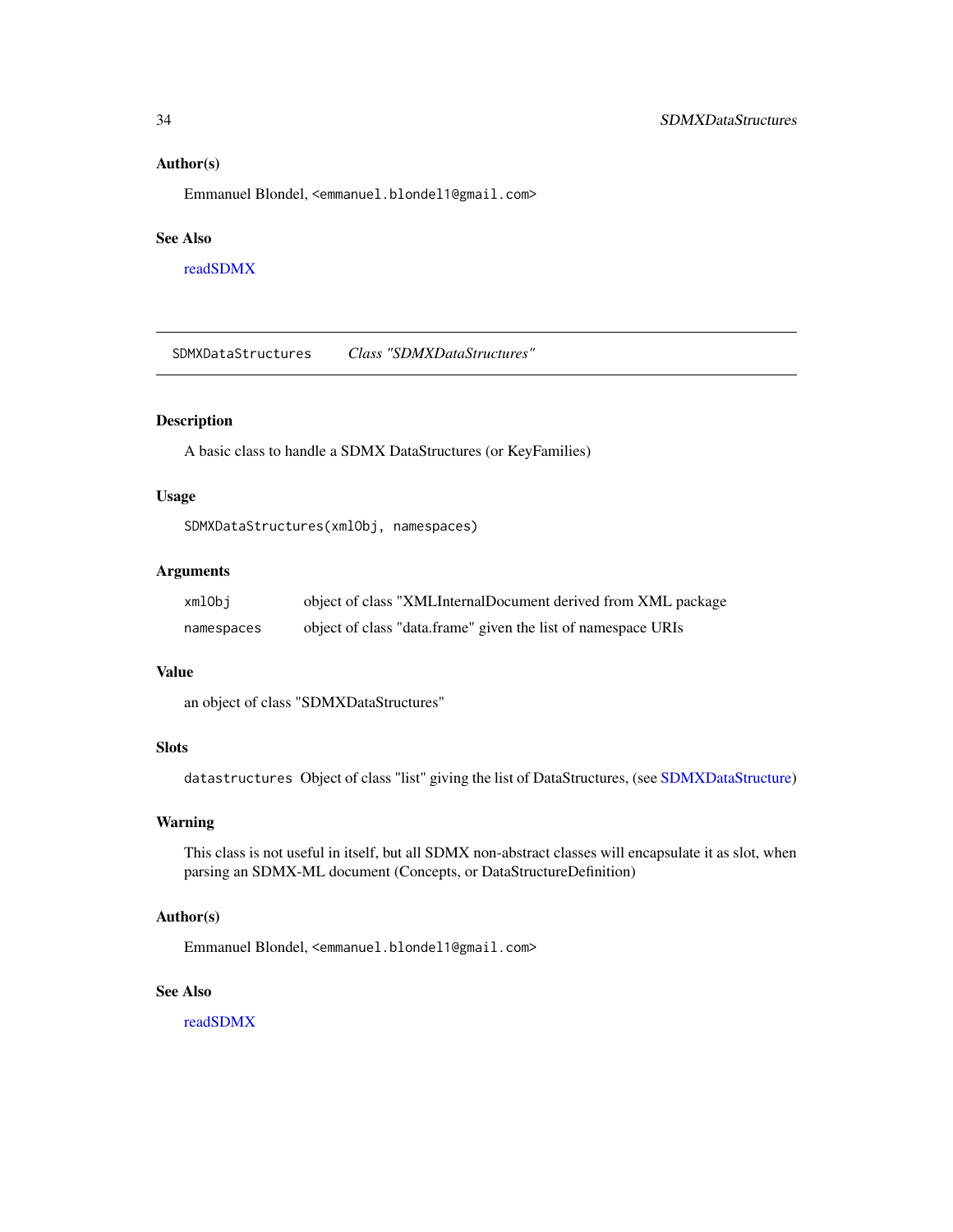<span id="page-34-1"></span><span id="page-34-0"></span>

#### **Description**

A basic class to handle a SDMX Dimension

#### Usage

SDMXDimension(xmlObj, namespaces)

#### Arguments

| xmlObi     | object of class "XMLInternalDocument derived from XML package |
|------------|---------------------------------------------------------------|
| namespaces | object of class "data.frame" given the list of namespace URIs |

#### Value

an object of class "SDMXDimension"

#### **Slots**

conceptRef Object of class "character" giving the dimension conceptRef (required) conceptVersion Object of class "character" giving the dimension concept version conceptAgency Object of class "character" giving the dimension concept agency conceptSchemeRef Object of class "character" giving the dimension conceptScheme ref conceptSchemeAgency Object of class "character" giving the dimension conceptScheme agency codelist Object of class "character" giving the codelist ref name codelistVersion Object of class "character" giving the codelist ref version codelistAgency Object of class "character" giving the codelist ref agency isMeasureDimension Object of class "logical" indicating if the dimension is a measure dimension. Default value is FALSE isFrequencyDimension Object of class "logical" indicating if the dimension is a frequency dimension. Default value is FALSE isEntityDimension Object of class "logical" indicating if the dimension is an entity dimension. Default value is FALSE isCountDimension Object of class "logical" indicating if the dimension is a count dimension. Default value is FALSE isNonObservationTimeDimension Object of class "logical" indicating if the dimension is a nonobservation dimension. Default value is FALSE

isIdentityDimension Object of class "logical" indicating if the dimension is an identity dimension. Default value is FALSE

crossSectionalAttachDataset Object of class "logical"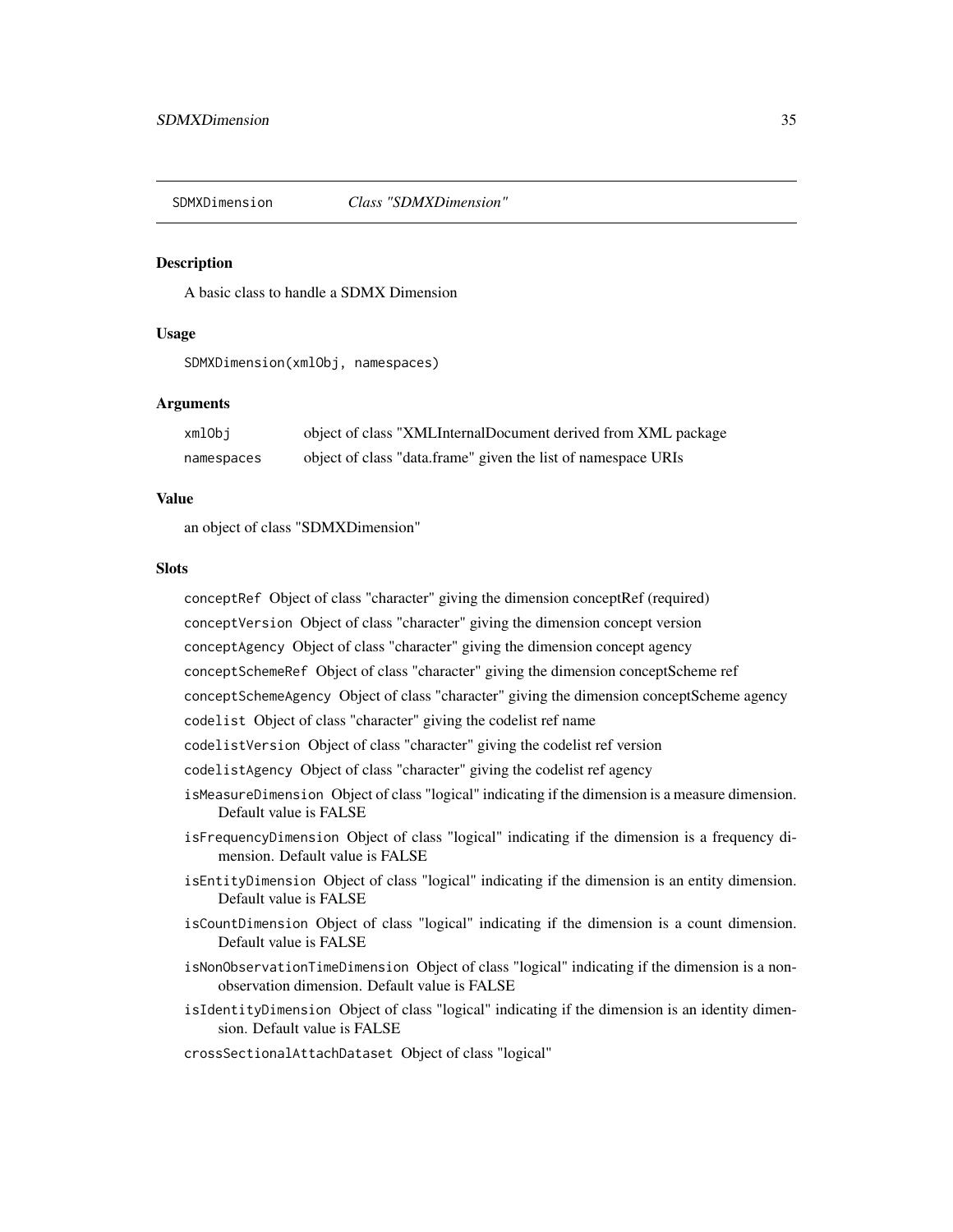<span id="page-35-0"></span>crossSectionalAttachGroup Object of class "logical" crossSectionalAttachSection Object of class "logical" crossSectionalAttachObservation Object of class "logical"

### Warning

This class is not useful in itself, but all SDMX non-abstract classes will encapsulate it as slot, when parsing an SDMX-ML document (Concepts, or DataStructureDefinition)

#### Author(s)

Emmanuel Blondel, <emmanuel.blondel1@gmail.com>

### See Also

[readSDMX](#page-11-1)

<span id="page-35-1"></span>SDMXDotStatRequestBuilder

*Class "SDMXDotStatRequestBuilder"*

#### Description

A experimental class to handle a SDMX DotStat (\*.Stat) service request builder

#### Usage

```
SDMXDotStatRequestBuilder(regUrl, repoUrl, accessKey = NULL,
  unsupportedResources = list(), skipProviderId = FALSE, forceProviderId = FALSE,
  headers = list()
```
### Arguments

| regUrl               | an object of class "character" giving the base Url of the SDMX service registry                                                                                                                                        |
|----------------------|------------------------------------------------------------------------------------------------------------------------------------------------------------------------------------------------------------------------|
| repoUrl              | an object of class "character" giving the base Url of the SDMX service reposi-<br>tory                                                                                                                                 |
| accessKey            | an object of class "character" indicating the name of request parameter for which<br>an authentication or subscription user key (token) has to be provided to perform<br>requests                                      |
| unsupportedResources |                                                                                                                                                                                                                        |
|                      | an object of class "list" giving eventual unsupported REST resources. Default is<br>an empty list object                                                                                                               |
| skipProviderId       | an object of class "logical" indicating that the provider agencyld should be<br>skipped. Used to control lack of strong SDMX REST compliance from data<br>providers. For now, it applies only for the "data" resource. |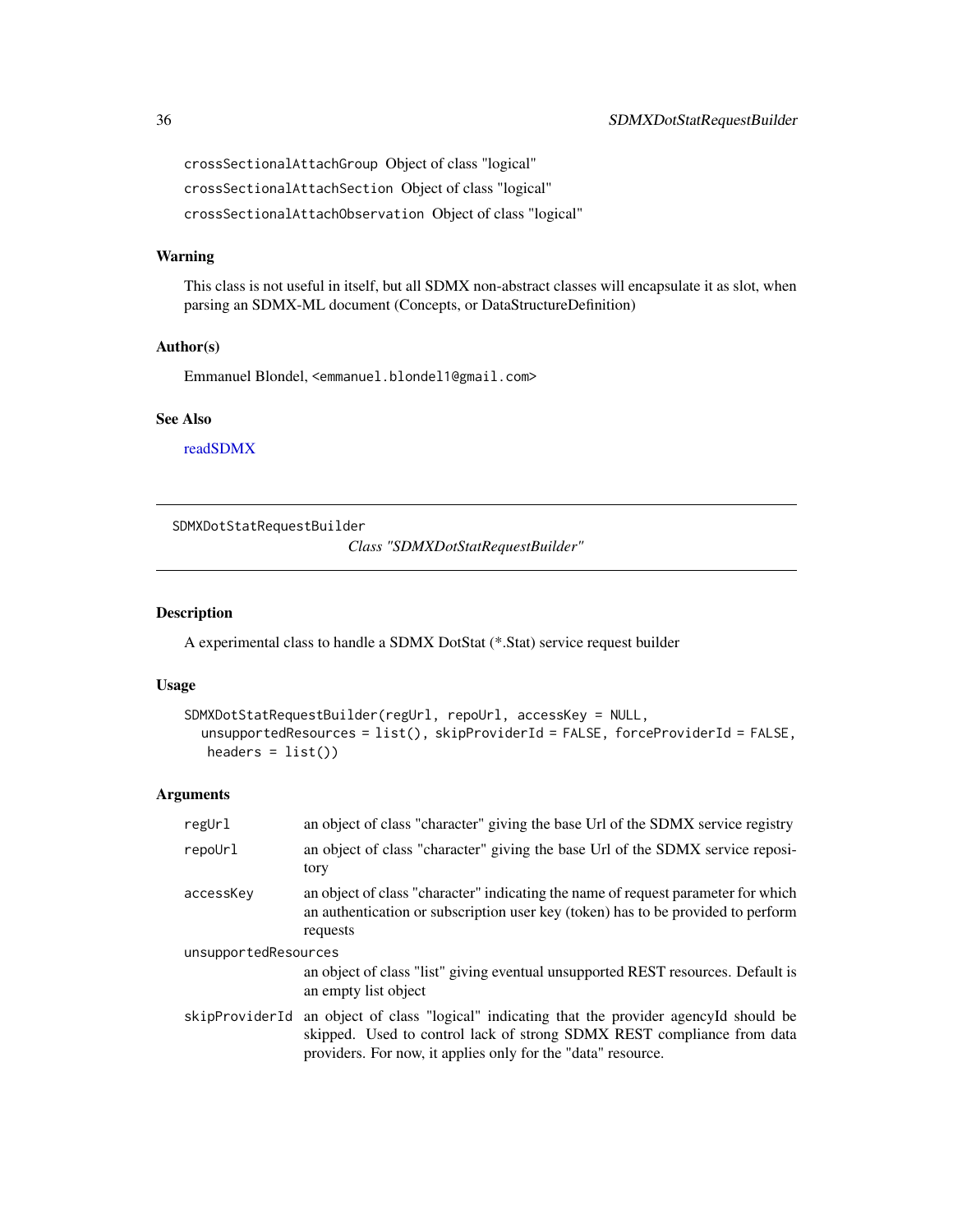### <span id="page-36-0"></span>SDMXFooter 37

| forceProviderId |                                                                                                                                                                                                                                                                                                                 |
|-----------------|-----------------------------------------------------------------------------------------------------------------------------------------------------------------------------------------------------------------------------------------------------------------------------------------------------------------|
|                 | an object of class "logical" indicating if the provider agency Id has to be added<br>at the end of the request. Default value is FALSE. For some providers, the all<br>value for the provider agency id is not allowed, in this case, the agency Id of the<br>data provider has to be forced in the web-request |
| headers         | an object of class "list" that contains any additional headers for the request.                                                                                                                                                                                                                                 |

### Slots

| regUrl an object of class "character" giving the base Url of the SDMX service registry |  |  |  |  |
|----------------------------------------------------------------------------------------|--|--|--|--|
|                                                                                        |  |  |  |  |

repoUrl an object of class "character" giving the base Url of the SDMX service repository

- accessKey an object of class "character" indicating the name of request parameter for which an authentication or subscription user key/token has to be provided to perform requests
- compliant an object of class "logical" indicating if the request builder is somehow compliant with a service specification

#### Warning

This class is not useful in itself, but all SDMX non-abstract classes will encapsulate it as slot, when parsing an SDMX-ML document.

#### Note

#### Internal class

dataflow' resource (path="GetKeyFamily/resourceID") datastructure' resource (path="GetDataStructure/resourceID/agencyI data' resource (path="GetData/flowRef/key/agencyId")

#### Author(s)

Emmanuel Blondel, <emmanuel.blondel1@gmail.com>

<span id="page-36-1"></span>SDMXFooter *Class "SDMXFooter"*

#### Description

A basic class to handle the footer of a SDMX-ML document

#### Usage

```
SDMXFooter(xmlObj, namespaces)
```
### Arguments

| xmlObi     | object of class "XMLInternalDocument derived from XML package |
|------------|---------------------------------------------------------------|
| namespaces | object of class "data.frame" given the list of namespace URIs |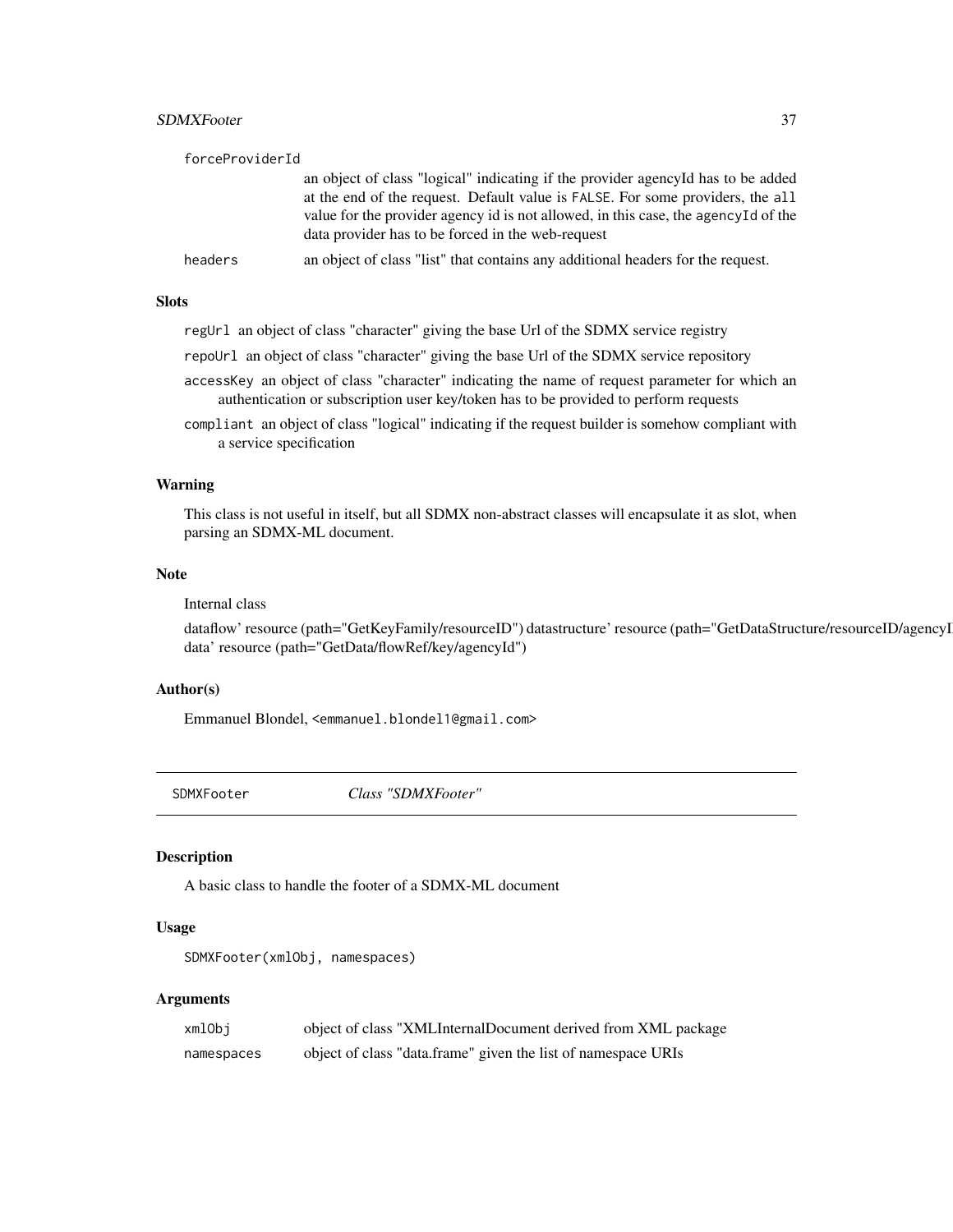#### <span id="page-37-0"></span>Value

an object of class "SDMXFooter"

#### **Slots**

messages Object of class "SDMXFooterMessage" giving the list of messages

### Warning

This class is not useful in itself, but all SDMX non-abstract classes will encapsulate it as slot, when parsing an SDMX-ML document.

### Note

This class is especially useful for SDMX 2.1 compliant documents. Footer messages are not supported in SDMX 2.0standard format. In this case, the footer will return an empty message list().

According to the SDMX 2.1 standard, the message severity takes one of the following values: "Error", "Warning","Information". Given the possible typos handled by data providers, rsdmx adopts a permissive strategy and does not validate the object according to such controlled terms.

### Author(s)

Emmanuel Blondel, <emmanuel.blondel1@gmail.com>

#### See Also

[readSDMX](#page-11-1)

SDMXFooterMessage *Class "SDMXFooterMessage"*

#### Description

A basic class to handle a footer message of a SDMX-ML document

#### Usage

```
SDMXFooterMessage(xmlObj)
```
### Arguments

xmlObj object of class "XMLInternalDocument derived from XML package

### Value

an object of class "SDMXFooterMessage"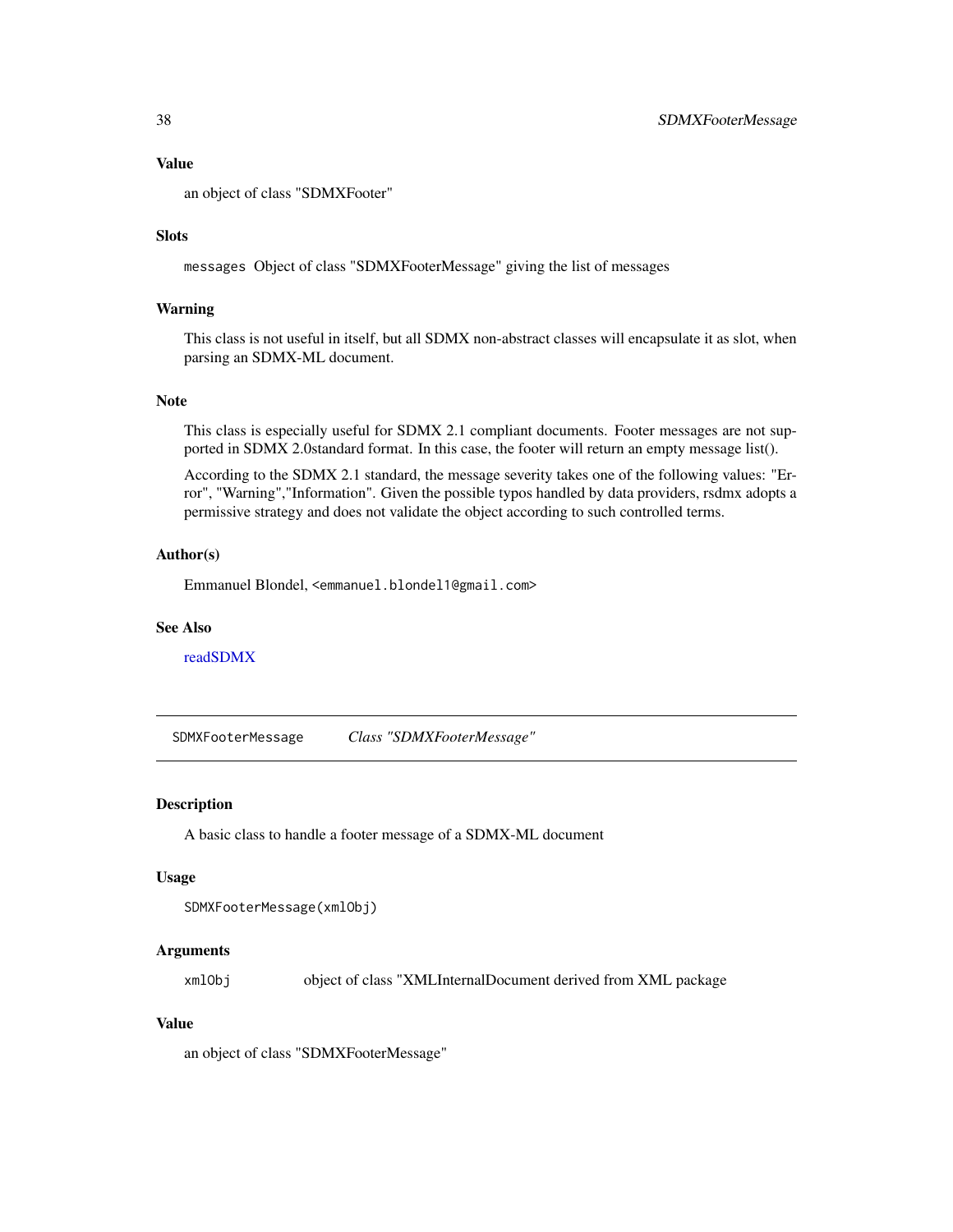### <span id="page-38-0"></span>Slots

code Object of class "character" giving the status code

severity Object of class "character" giving the severity of the message

messages Object of class "list" giving the list of messages

#### Warning

This class is not useful in itself, but all SDMX non-abstract classes will encapsulate it as slot, when parsing an SDMX-ML document

### Note

This class is especially useful for SDMX 2.1 compliant documents. Footer messages are not supported in SDMX 2.0 standard format.

According to the SDMX 2.1 standard, the message severity takes one of the following values: "Error", "Warning",Information". Given the possible typos handled by data providers, rsdmx adopts a permissive strategy and does not validate the object according to such controlled terms.

#### Author(s)

Emmanuel Blondel, <emmanuel.blondel1@gmail.com>

### See Also

[SDMXFooter](#page-36-1) [readSDMX](#page-11-1)

SDMXGenericData *Class "SDMXGenericData"*

### Description

A basic class to handle a SDMX-ML Generic data set

#### Usage

```
SDMXGenericData(xmlObj, namespaces)
```
### Arguments

| xmlObi     | object of class "XMLInternalDocument derived from XML package |
|------------|---------------------------------------------------------------|
| namespaces | object of class "data.frame" given the list of namespace URIs |

#### Value

an object of class "SDMXGenericData"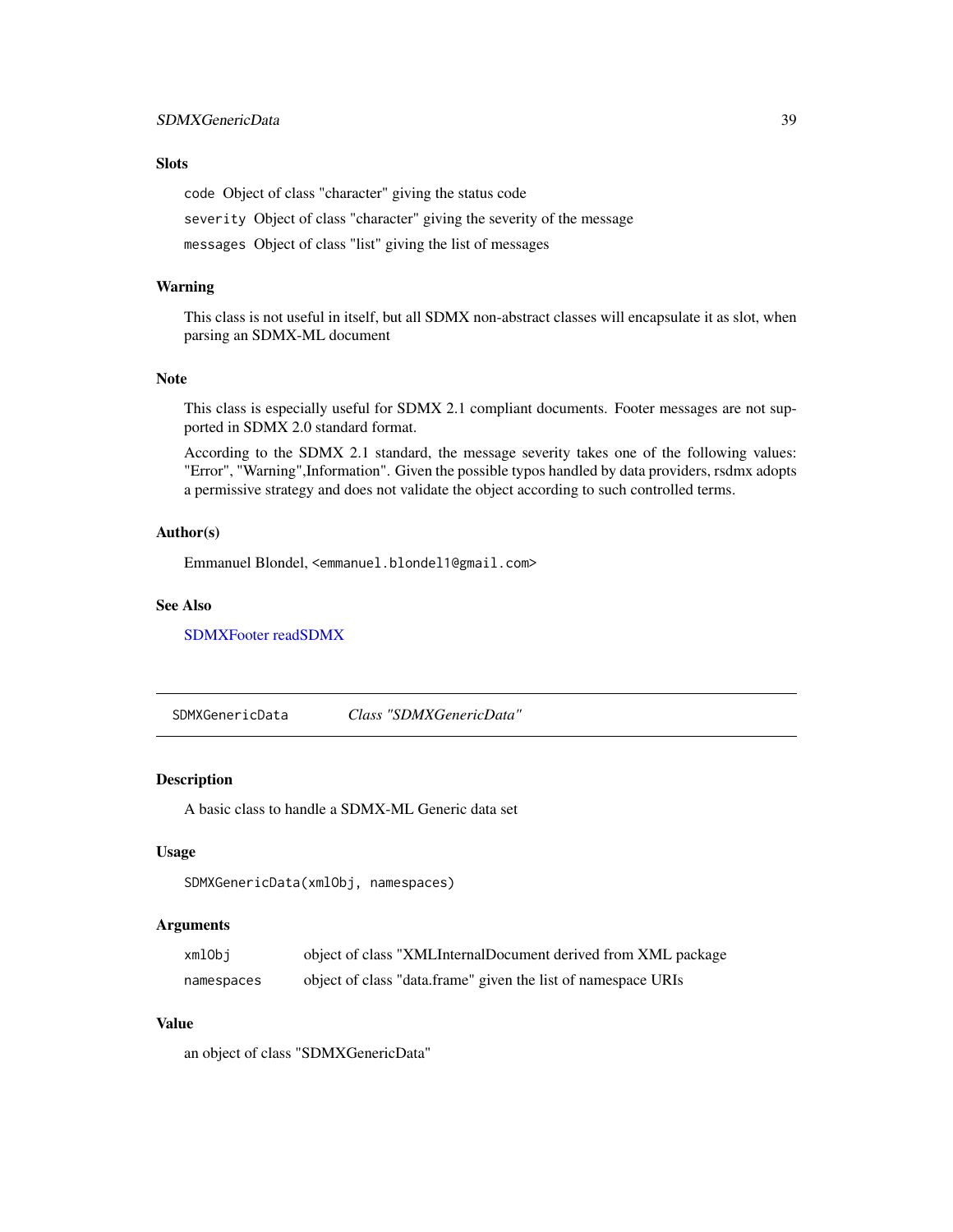#### <span id="page-39-0"></span>Warning

This class is not useful in itself, but all SDMX non-abstract classes will encapsulate it as slot, when parsing an SDMX-ML document.

#### Author(s)

Emmanuel Blondel, <emmanuel.blondel1@gmail.com>

#### See Also

[readSDMX](#page-11-1)

SDMXHeader *Class "SDMXHeader"*

### Description

A basic class to handle the header of a SDMX-ML document

#### Usage

```
SDMXHeader(xmlObj, namespaces)
```
#### Arguments

| xmlObi     | object of class "XMLInternalDocument derived from XML package |
|------------|---------------------------------------------------------------|
| namespaces | object of class "data.frame" given the list of namespace URIs |

#### Value

an object of class "SDMXHeader"

### **Slots**

ID Object of class "character" giving the ID of the SDMX-ML document

- Test Object of class "logical" indicating if the SDMX-ML document is disseminated for test purpose
- Truncated Object of class "logical" indicating if the SDMX-ML document is truncated
- Name Object of class "character" giving the name of SDMX-ML document
- Sender Object of class "list" giving the id of the sender and eventually its in name, possibly in multi-languages
- Receiver Object of class "list" giving the id of the receiver and eventually its in name, possibly in multi-languages
- Prepared Object of class "POSIXlt" giving the preparation date of the SDMX-ML document
- Extracted Object of class "POSIXlt" giving the extraction date of the SDMX-ML document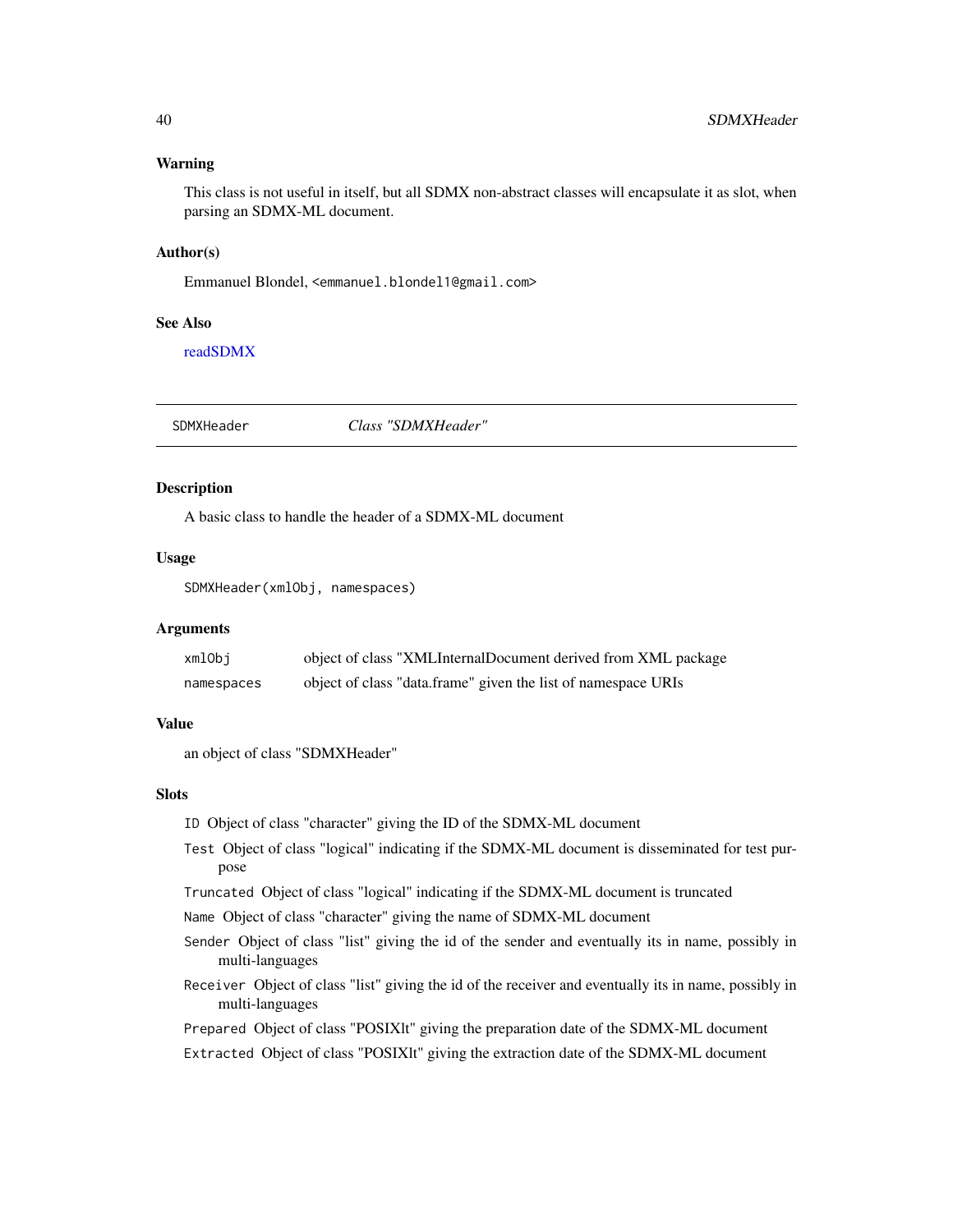- <span id="page-40-0"></span>ReportingBegin Object of class "POSIXlt" giving the reporting begin date for the data retrieved in the SDMX-ML document
- ReportingEnd Object of class "POSIXlt" giving the reporting end date for the data retrieved in the SDMX-ML document
- Source Object of class "character" giving the source of the SDMX-ML document

### Warning

This class is not useful in itself, but all SDMX non-abstract classes will encapsulate it as slot, when parsing an SDMX-ML document

#### Note

Some SDMXHeader properties are not yet supported and thus not available as "slots". These are "KeyFamilyRef", "KeyFamilyAgency", "DataSetAgency", "DataSetID", "DataSetAction".

### Author(s)

Emmanuel Blondel, <emmanuel.blondel1@gmail.com>

#### See Also

[readSDMX](#page-11-1)

SDMXItemScheme *Class "SDMXItemScheme"*

### Description

A basic abstract class to handle a SDMXItemScheme

#### Warning

This class is not useful in itself, but all SDMX non-abstract "scheme" classes should implement it. Added for the sake of complying with the SDMX information structure model

#### Author(s)

Emmanuel Blondel, <emmanuel.blondel1@gmail.com>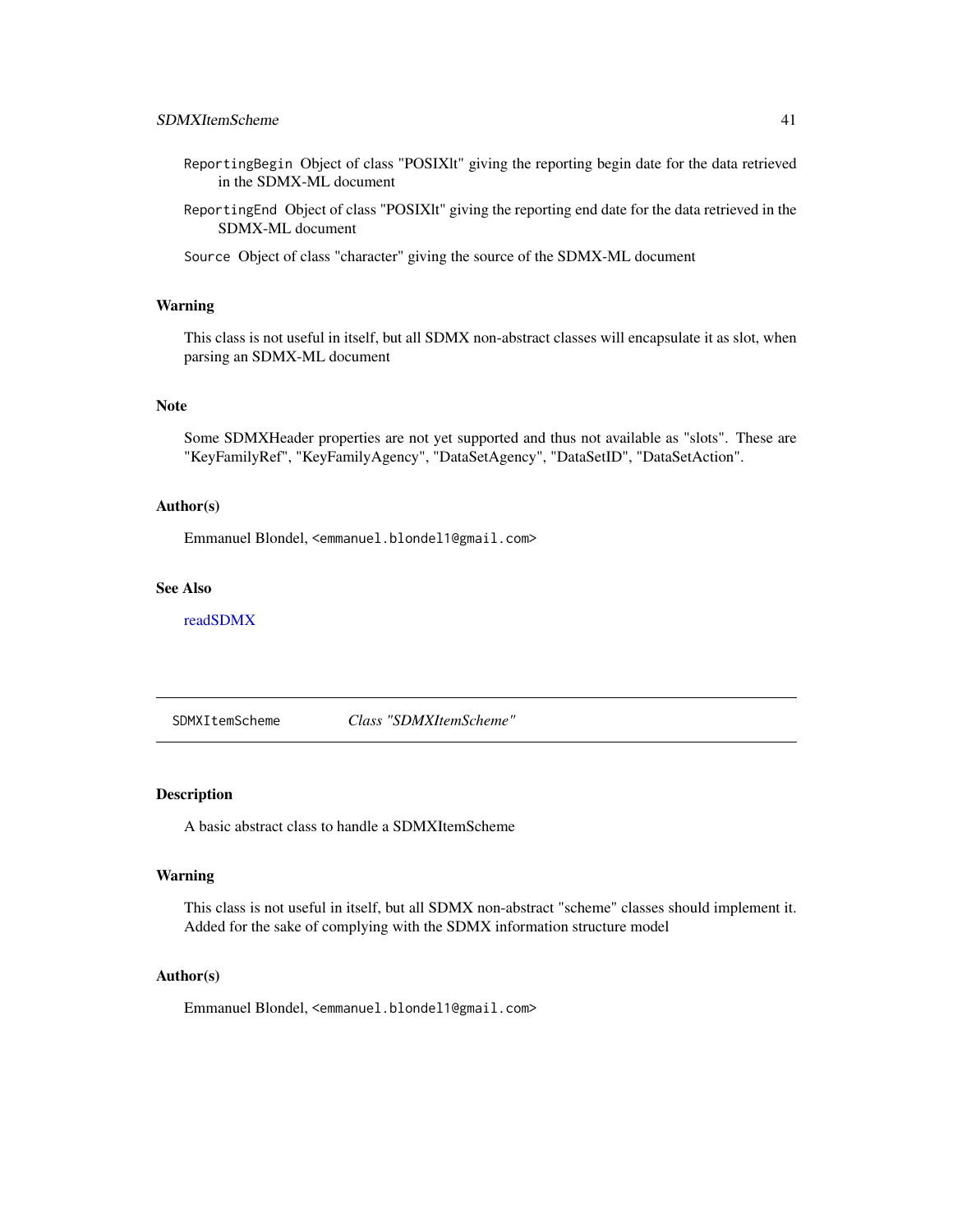<span id="page-41-0"></span>SDMXMessageGroup *Class "SDMXMessageGroup"*

### Description

A basic class to handle a SDMX-ML MessageGroup data set

#### Usage

```
SDMXMessageGroup(xmlObj, namespaces)
```
### Arguments

| xmlObi     | object of class "XMLInternalDocument derived from XML package |
|------------|---------------------------------------------------------------|
| namespaces | object of class "data.frame" given the list of namespace URIs |

### Value

an object of class "SDMXMessageGroup"

### Warning

This class is not useful in itself, but all SDMX non-abstract classes will encapsulate it as slot, when parsing an SDMX-ML document.

### Author(s)

Emmanuel Blondel, <emmanuel.blondel1@gmail.com>

### See Also

[readSDMX](#page-11-1)

SDMXOrganisation *Class "SDMXOrganisation"*

### Description

A basic class to handle a SDMX Concept

### Usage

SDMXOrganisation(xmlObj, namespaces)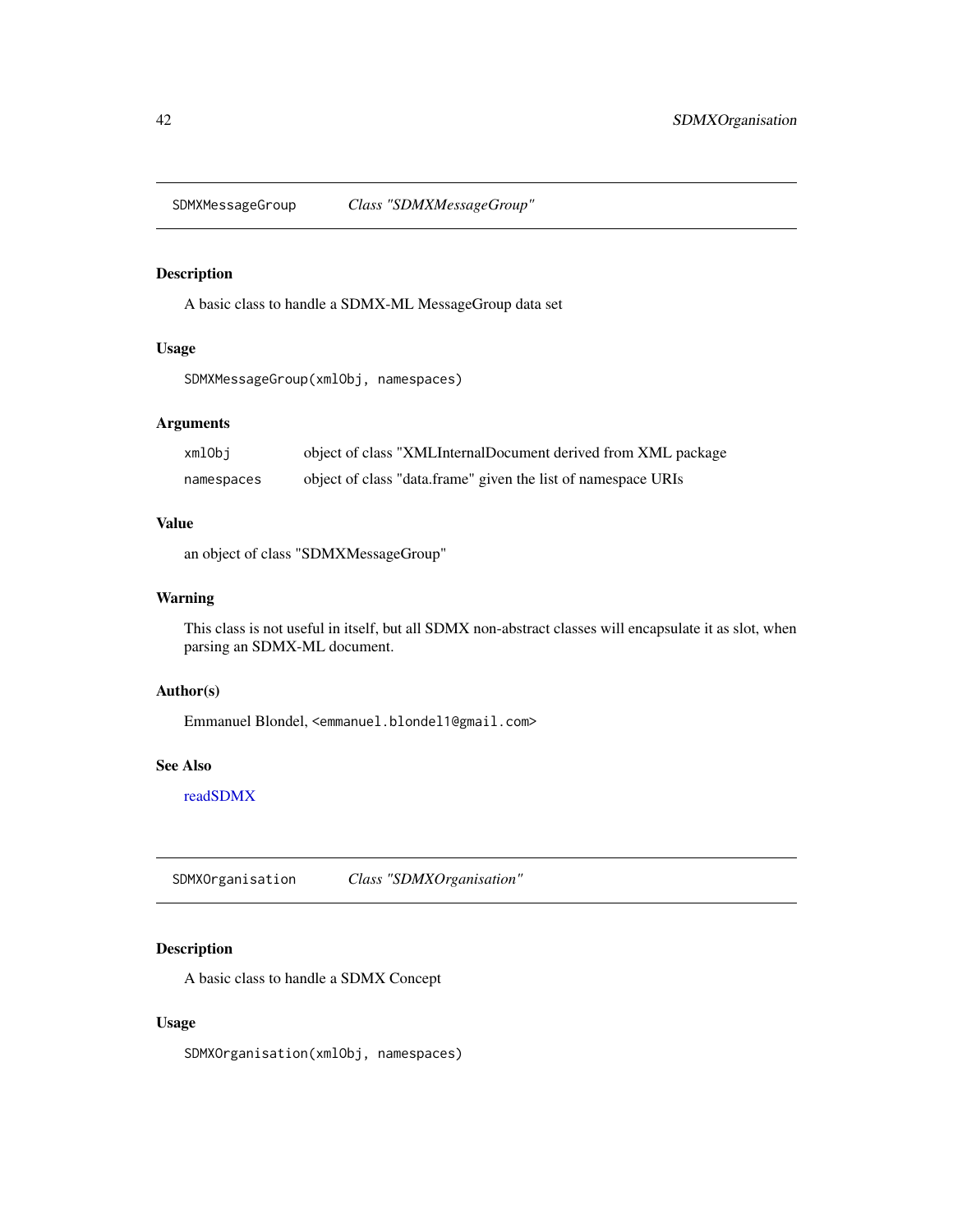#### <span id="page-42-0"></span>**Arguments**

| xmlObi     | object of class "XMLInternalDocument derived from XML package |
|------------|---------------------------------------------------------------|
| namespaces | object of class "data.frame" given the list of namespace URIs |

#### Value

an object of class "SDMXOrganisation"

#### **Slots**

id Object of class "character" giving the ID of the concept (required)

uri Object of class "character" giving the concept uri

urn Object of class "character" giving the concept urn

Name Object of class "list" giving the organisation name (by language) - required

Description Object of class "list" giving the organisation description (by language)

#### Warning

This class is not useful in itself, but other classes such as [SDMXAgency](#page-17-1) will implement it.

### Author(s)

Emmanuel Blondel, <emmanuel.blondel1@gmail.com>

### See Also

[readSDMX](#page-11-1)

SDMXOrganisationScheme

*Class "SDMXOrganisationScheme"*

### Description

A basic abstract class to handle a SDMXOrganisationScheme

#### Information

This class is implemented in both SDMX 2.0 and 2.1. In the latter, it is extended by other specific classes such as AgencyScheme, DataConsumerScheme, DataProviderScheme and OrganisationUnitScheme. rsdmx covers the support in SDMX 2.1

#### Author(s)

Emmanuel Blondel, <emmanuel.blondel1@gmail.com>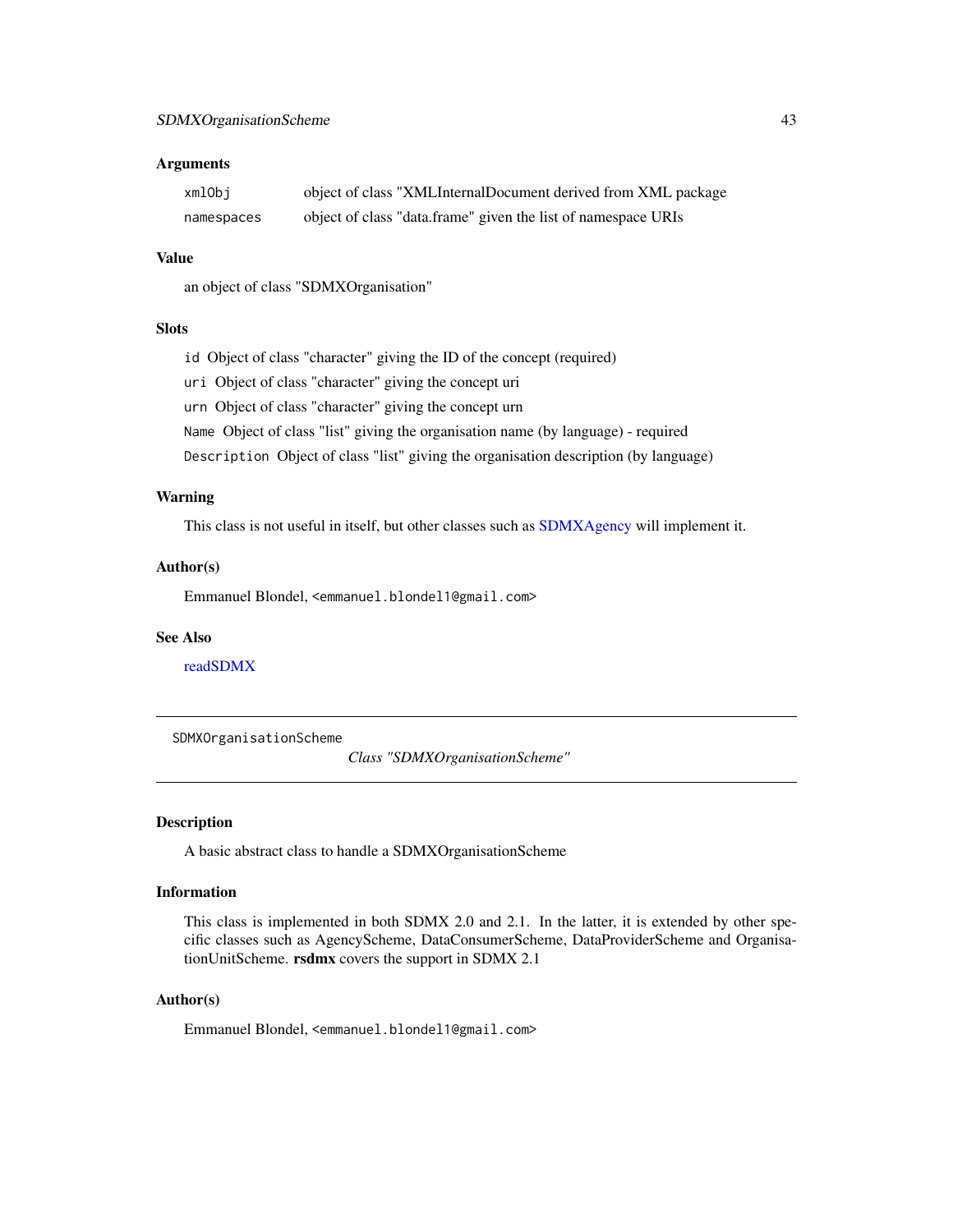<span id="page-43-0"></span>SDMXOrganisationSchemes

*Class "SDMXOrganisationSchemes"*

### Description

A basic class to handle a SDMX OrganisationSchemes

#### Usage

SDMXOrganisationSchemes(xmlObj, namespaces)

### Arguments

| xmlObi     | object of class "XMLInternalDocument derived from XML package |
|------------|---------------------------------------------------------------|
| namespaces | object of class "data.frame" given the list of namespace URIs |

### Value

an object of class "OrganisationSchemes"

### Slots

organisationSchemes Object of class "list" giving the list of [SDMXAgencyScheme](#page-18-1)

#### Warning

This class is not useful in itself, but all SDMX non-abstract classes will encapsulate it as slot, when parsing an SDMX-ML document

### Author(s)

Emmanuel Blondel, <emmanuel.blondel1@gmail.com>

### See Also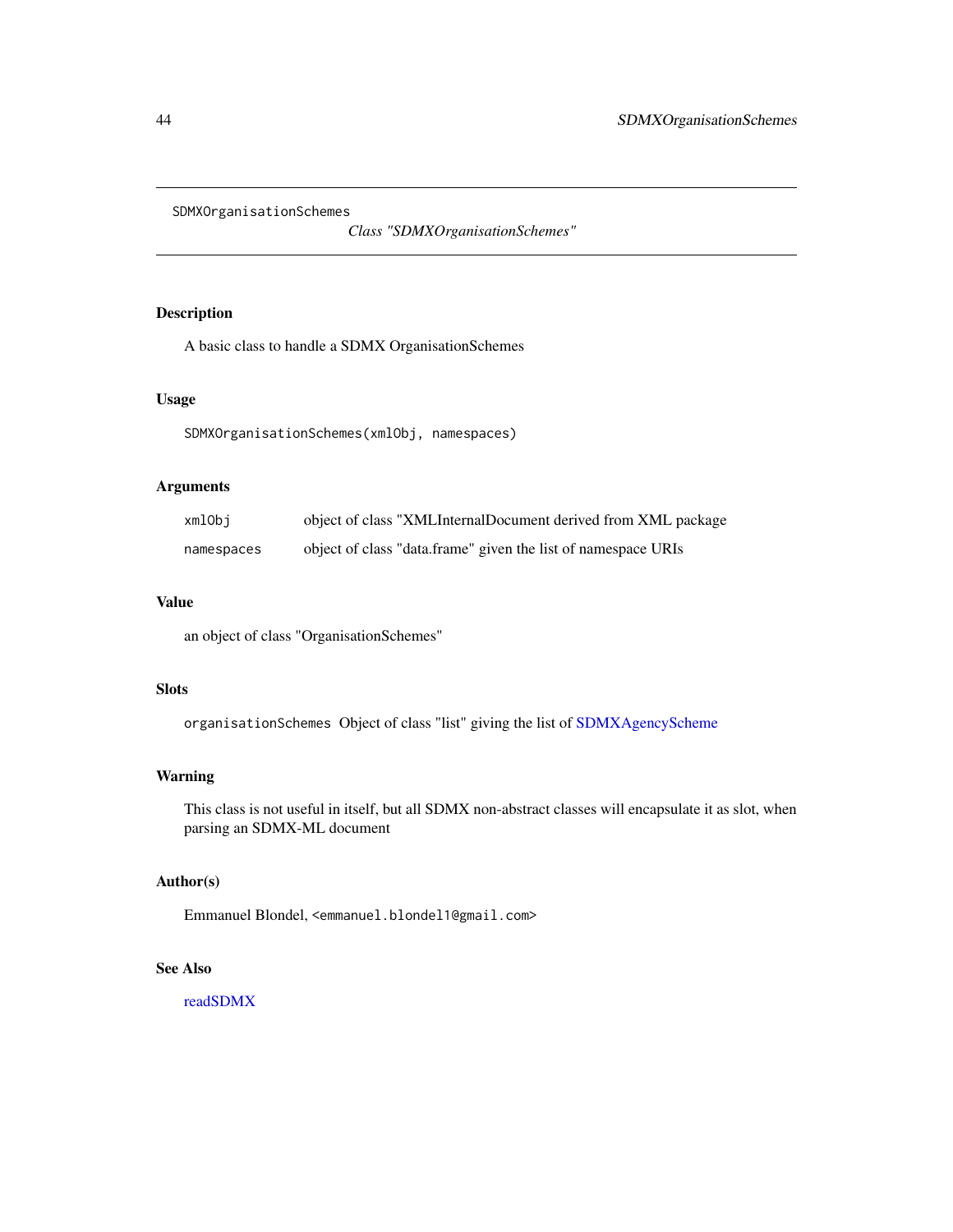<span id="page-44-0"></span>SDMXPrimaryMeasure *Class "SDMXPrimaryMeasure*

#### Description

A basic class to handle a SDMX PrimaryMeasure

### Usage

SDMXPrimaryMeasure(xmlObj, namespaces)

#### Arguments

| xmlObi     | object of class "XMLInternalDocument derived from XML package |
|------------|---------------------------------------------------------------|
| namespaces | object of class "data.frame" given the list of namespace URIs |

#### Value

an object of class "SDMXPrimaryMeasure"

#### Slots

conceptRef Object of class "character" giving the dimension conceptRef (required) conceptVersion Object of class "character" giving the dimension concept version conceptAgency Object of class "character" giving the dimension concept agency conceptSchemeRef Object of class "character" giving the dimension conceptScheme ref conceptSchemeAgency Object of class "character" giving the dimension conceptScheme agency codelist Object of class "character" giving the codelist ref name codelistVersion Object of class "character" giving the codelist ref version codelistAgency Object of class "character" giving the codelist ref agency

### Warning

This class is not useful in itself, but all SDMX non-abstract classes will encapsulate it as slot, when parsing an SDMX-ML document.

### Author(s)

Emmanuel Blondel, <emmanuel.blondel1@gmail.com>

### See Also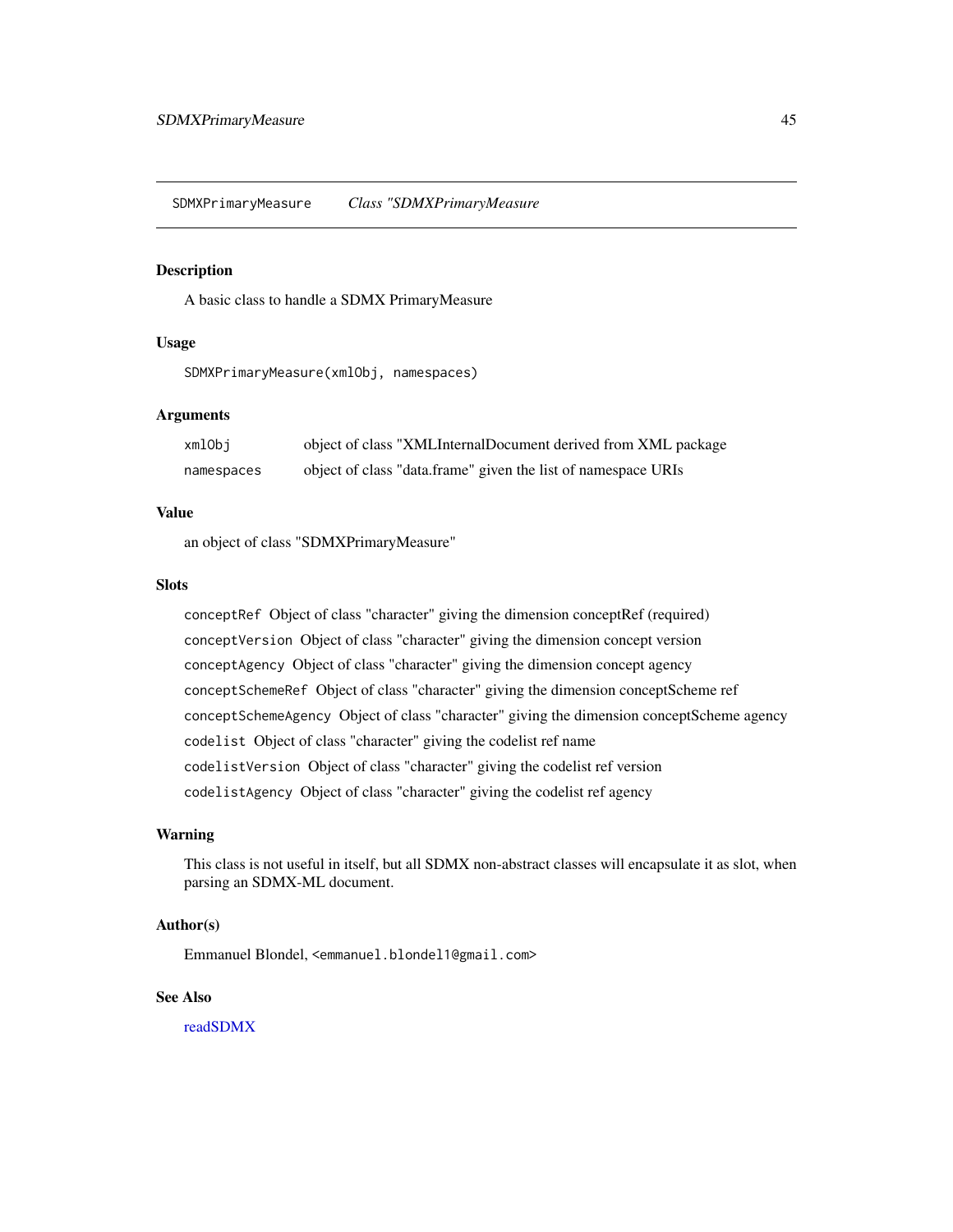<span id="page-45-0"></span>SDMXRequestBuilder *Class "SDMXRequestBuilder"*

#### Description

A basic class to handle a SDMX service request builder

#### Usage

```
SDMXRequestBuilder(regUrl, repoUrl, accessKey = NULL,
  formatter, handler, compliant, unsupportedResources = list(),
 headers = list()
```
#### Arguments

| an object of class "character" giving the base Url of the SDMX service registry                                                                                                                                                                 |  |  |
|-------------------------------------------------------------------------------------------------------------------------------------------------------------------------------------------------------------------------------------------------|--|--|
| an object of class "character" giving the base Url of the SDMX service reposi-<br>tory                                                                                                                                                          |  |  |
| an object of class "character" indicating the name of request parameter for which<br>an authentication or subscription user key/token has to be provided to perform<br>requests                                                                 |  |  |
| an object of class "list" giving a formatting function (for each resource) that<br>takes an object of class "SDMXRequestParams" as single argument. Such pa-<br>rameter allows to customize eventual params (e.g. specific data provider rules) |  |  |
| an object of class "list" that will be in charge of build a web request.                                                                                                                                                                        |  |  |
| an object of class "logical" indicating if the request builder is somehow compli-<br>ant with a service specification                                                                                                                           |  |  |
| unsupportedResources                                                                                                                                                                                                                            |  |  |
| an object of class "list" giving one or more resources not supported by the Re-<br>quest builder for a given provider                                                                                                                           |  |  |
| an object of class "list" that contains any additional headers for the request.                                                                                                                                                                 |  |  |
|                                                                                                                                                                                                                                                 |  |  |

#### Details

The handler function will list the resource methods. Each method will accept a single object of class [SDMXRequestParams](#page-47-1) as argument. This object will give the different request params as slots (baseUrl, agencyId, resource, resourceId, version, flowRef, key, start, end, compliant) to build the output (a string representing the web request to build).

The rsdmx package will as much as possible try to handler generic handlers. At now, the available embedded builders are: [SDMXREST20RequestBuilder](#page-49-1) (connector for SDMX 2.0 web-services), [SDMXREST21RequestBuilder](#page-50-1) (connector for SDMX 2.1 web-services), [SDMXDotStatRequest-](#page-35-1)[Builder](#page-35-1) (connector for SDMX .Stat web-services implementations)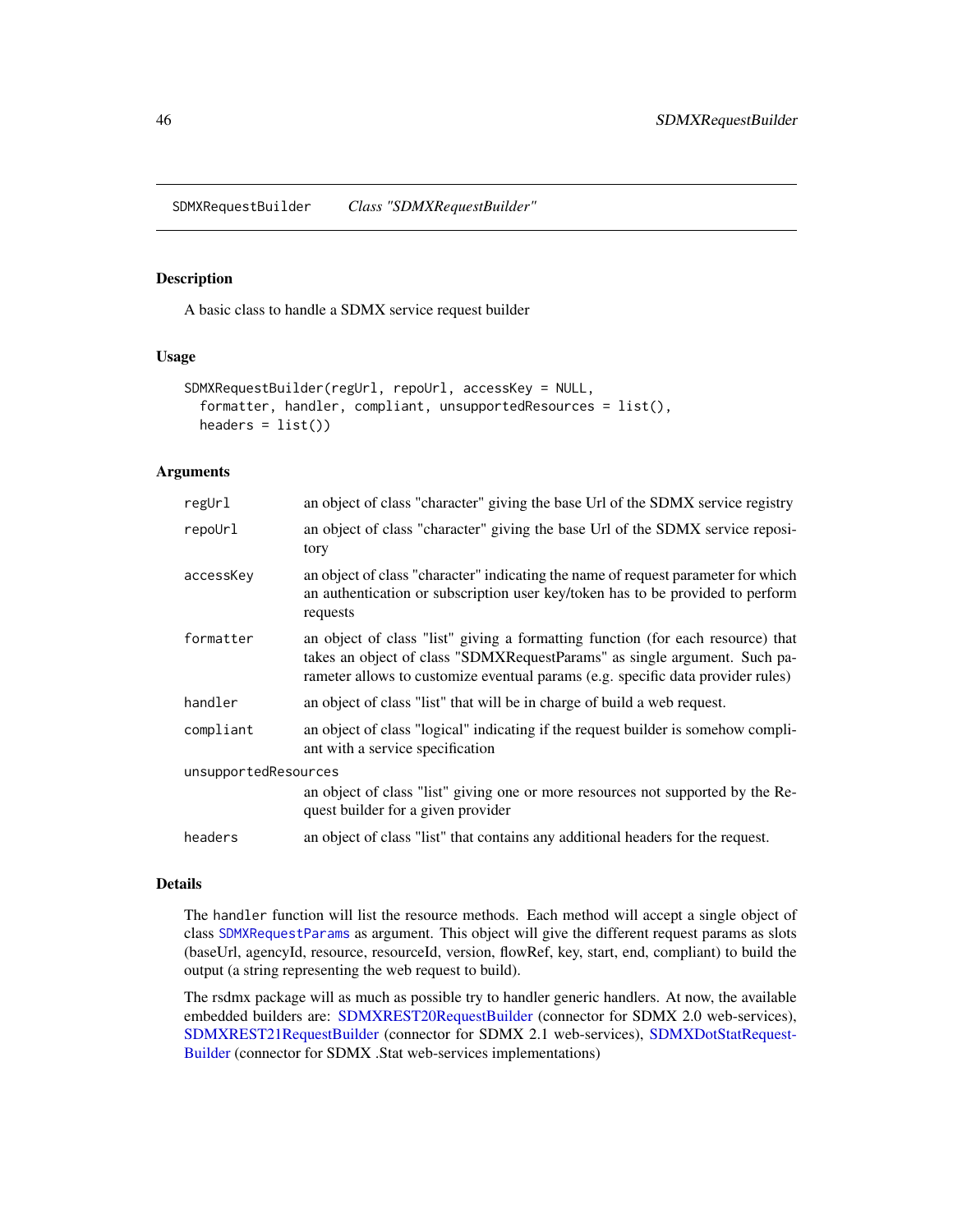#### **Slots**

regUrl an object of class "character" giving the base Url of the SDMX service registry

repoUrl an object of class "character" giving the base Url of the SDMX service repository

- accessKey an object of class "character" indicating the name of request parameter for which an authentication or subscription user key/token has to be provided to perform requests
- formatter an object of class "list" giving a formatting function (for each resource) that takes an object of class "SDMXRequestParams" as single argument. Such parameter allows to customize eventual params (e.g. specific data provider rules)
- handler an object of class "list" that will be in charge of build a web request.
- compliant an object of class "logical" indicating if the request builder is somehow compliant with a service specification
- unsupportedResources an object of class "character" giving one or more resources not supported by the Request builder for a given provider
- headers an object of class "list" that contains any additional headers for the request.

#### Warning

This class is not useful in itself, but all SDMX non-abstract classes will encapsulate it as slot, when parsing an SDMX-ML document (Concepts, or DataStructureDefinition)

#### Author(s)

Emmanuel Blondel, <emmanuel.blondel1@gmail.com>

### Examples

```
#default formatter
myFormatter = list(
 dataflow = function(obj)#format some obj slots here
   return(obj)
 },
 datastructure = function(obj)#format some obj slots here
    return(obj)
 },
  data = function(obj)#format some obj slots here
    return(obj)
 }
\lambda#an handler
#where each element of the list is a function taking as argument an object
#of class "SDMXRequestParams"
myHandler <- list(
  "dataflow" = function(obj){return(obj@regUrl)},
  "datastructure" = function(obj){return(obj@regUrl)},
```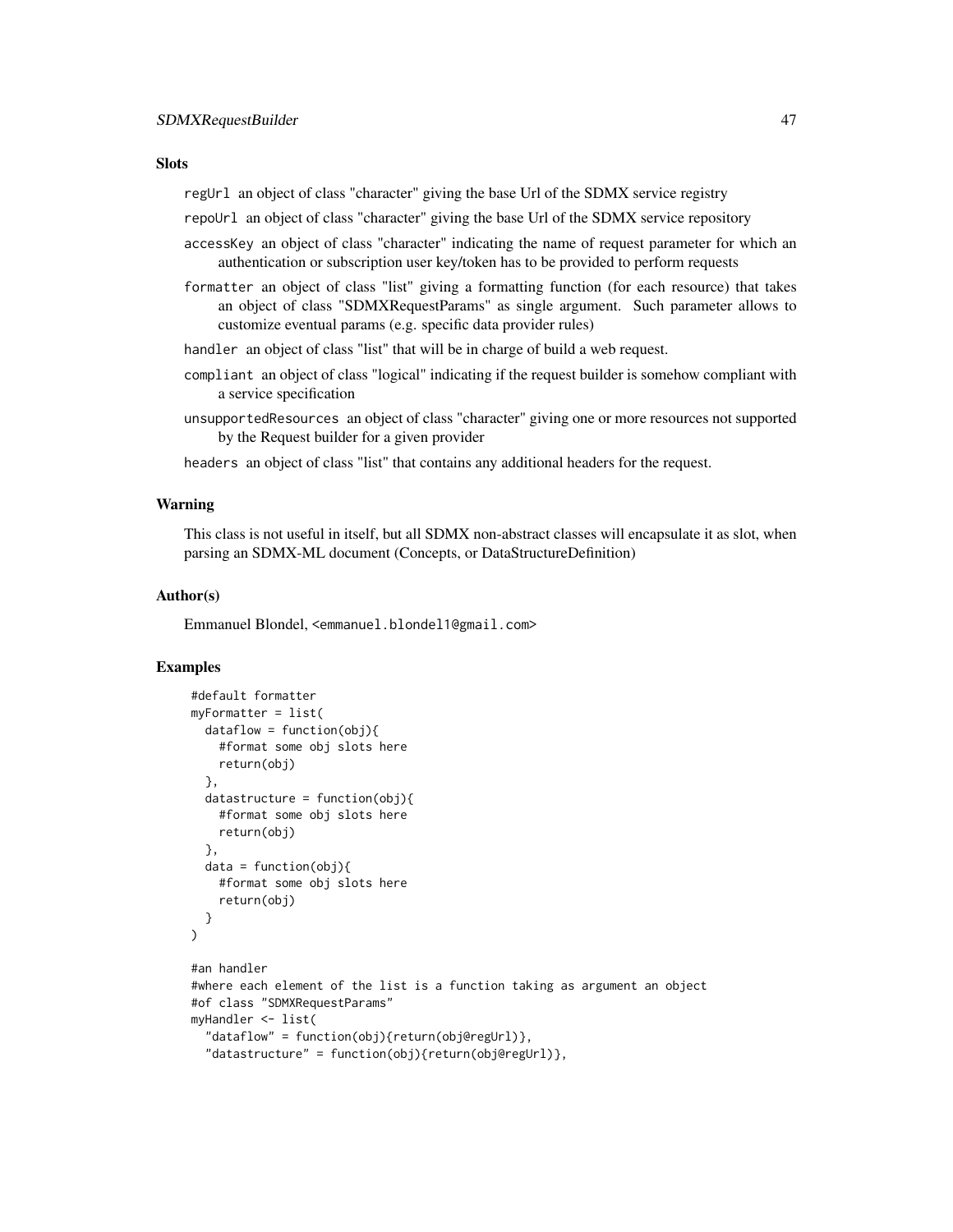```
"data" = function(obj){return(obj@repoUrl)}
\mathcal{L}#how to create a SDMXRequestBuilder
requestBuilder <- SDMXRequestBuilder(
 regUrl = "http://www.myorg.org/registry",
 repoUrl = "http://www.myorg.org/repository",
 accessKey = NULL,
  formatter = myFormatter, handler = myHandler, compliant = FALSE)
```
<span id="page-47-1"></span>SDMXRequestParams *Class "SDMXRequestParams"*

#### Description

A class to handle a SDMX service request params

#### Usage

```
SDMXRequestParams(regUrl, repoUrl, accessKey,
                   providerId, agencyId, resource, resourceId, version,
                   flowRef, key, start, end, compliant)
```
### Arguments

| regUrl     | an object of class "character" giving the base Url of the SDMX service registry                                                                                                                                   |
|------------|-------------------------------------------------------------------------------------------------------------------------------------------------------------------------------------------------------------------|
| repoUrl    | an object of class "character" giving the base Url of the SDMX service reposi-<br>tory                                                                                                                            |
| accessKey  | an oject of class "character" giving the eventual authentication or subscription<br>user key (or token) to provide in order to perform the SDMX request. This key<br>may be mandatory for some service providers. |
| providerId | an object of class "character" giving the provider agency id                                                                                                                                                      |
| agencyId   | an object of class "character" giving an agency id                                                                                                                                                                |
| resource   | an object of class "character" giving the type of resource to be queried                                                                                                                                          |
| resourceId | an object of class "character" giving the resource to be queried                                                                                                                                                  |
| version    | an object of class "character" giving the resource version                                                                                                                                                        |
| flowRef    | an object of class "character" giving the flowRef to be queried                                                                                                                                                   |
| key        | an object of class "character" giving the key (SDMX url formatted) to be used<br>for the query                                                                                                                    |
| start      | an object of class "character" giving the start time                                                                                                                                                              |
| end        | an object of class "character" giving the end time                                                                                                                                                                |
| compliant  | an object of class "logical" indicating if the web-service is compliant with the<br><b>SDMX REST</b> web-service specifications                                                                                   |

<span id="page-47-0"></span>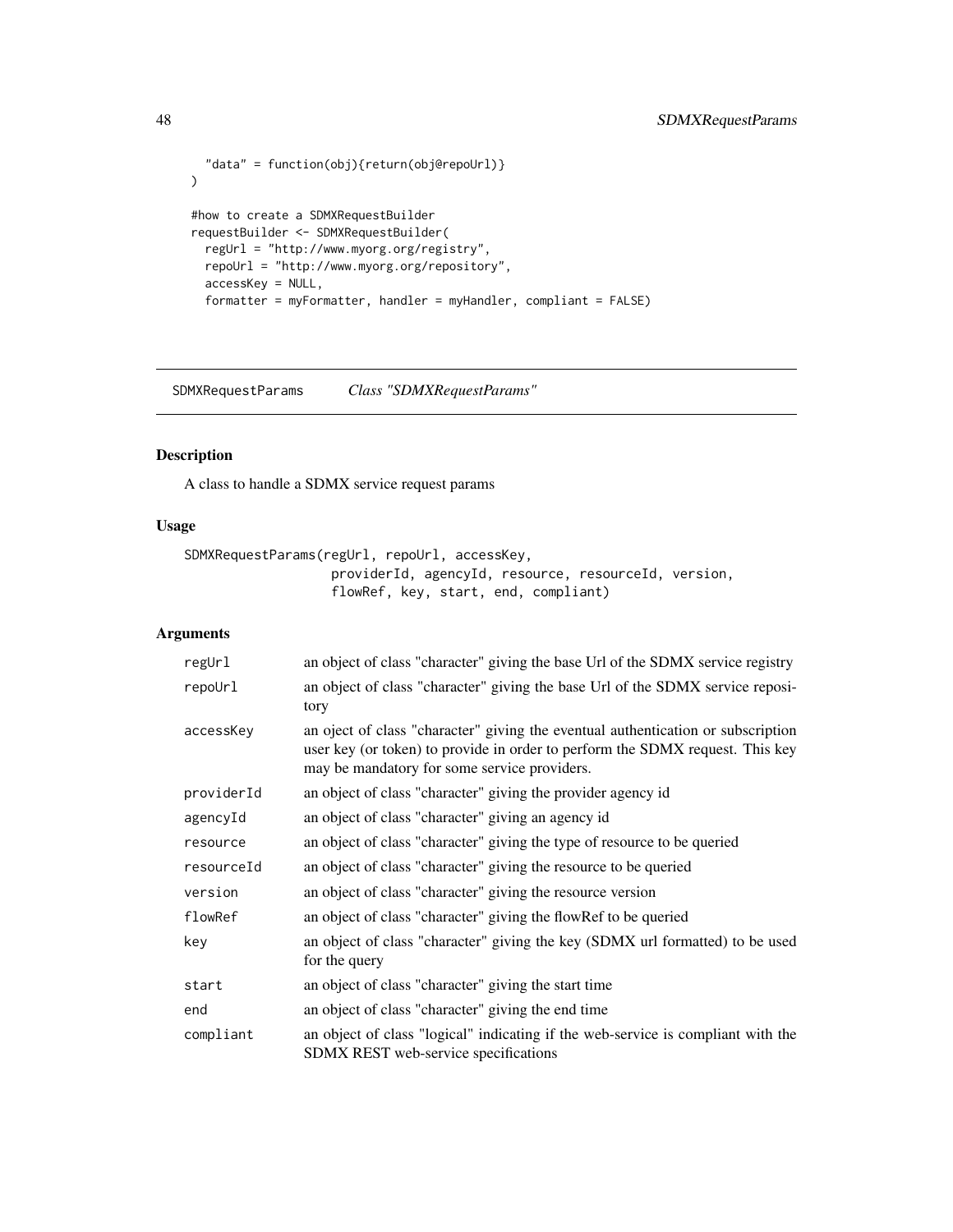#### **Slots**

regUrl an object of class "character" giving the base Url of the SDMX service registry

repoUrl an object of class "character" giving the base Url of the SDMX service repository

accessKey an object of class "character" indicating the name of request parameter for which an authentication or subscription user key/token has to be provided to perform requests

providerId an object of class "character" giving the provider agency Id

agencyId an object of class "character" giving an agency Id

resource an object of class "character" giving the type of resource to be queried

resourceId an object of class "character" giving the resource to be queried

version an object of class "character" giving the resource version

flowRef an object of class "character" giving the flowRef to be queried

key an object of class "character" giving the key (SDMX url formatted) to be used for the query

start an object of class "character" giving the start time

end an object of class "character" giving the end time

compliant an object of class "logical" indicating if the web-service is compliant with the SDMX REST web-service specifications

### Warning

This class is not useful in itself, but all SDMX non-abstract classes will encapsulate it as slot, when parsing an SDMX-ML document.

#### Author(s)

Emmanuel Blondel, <emmanuel.blondel1@gmail.com>

#### Examples

```
#how to create a SDMXRequestParams object
params <- SDMXRequestParams(
 regUrl = ", repoUrl ="", accessKey = NULL,
 providerId = "", agencyId ="", resource = "data", resourceId = "",
 version = "", flowRef = "", key = NULL, start = NULL, end = NULL, compliant = FALSE
)
```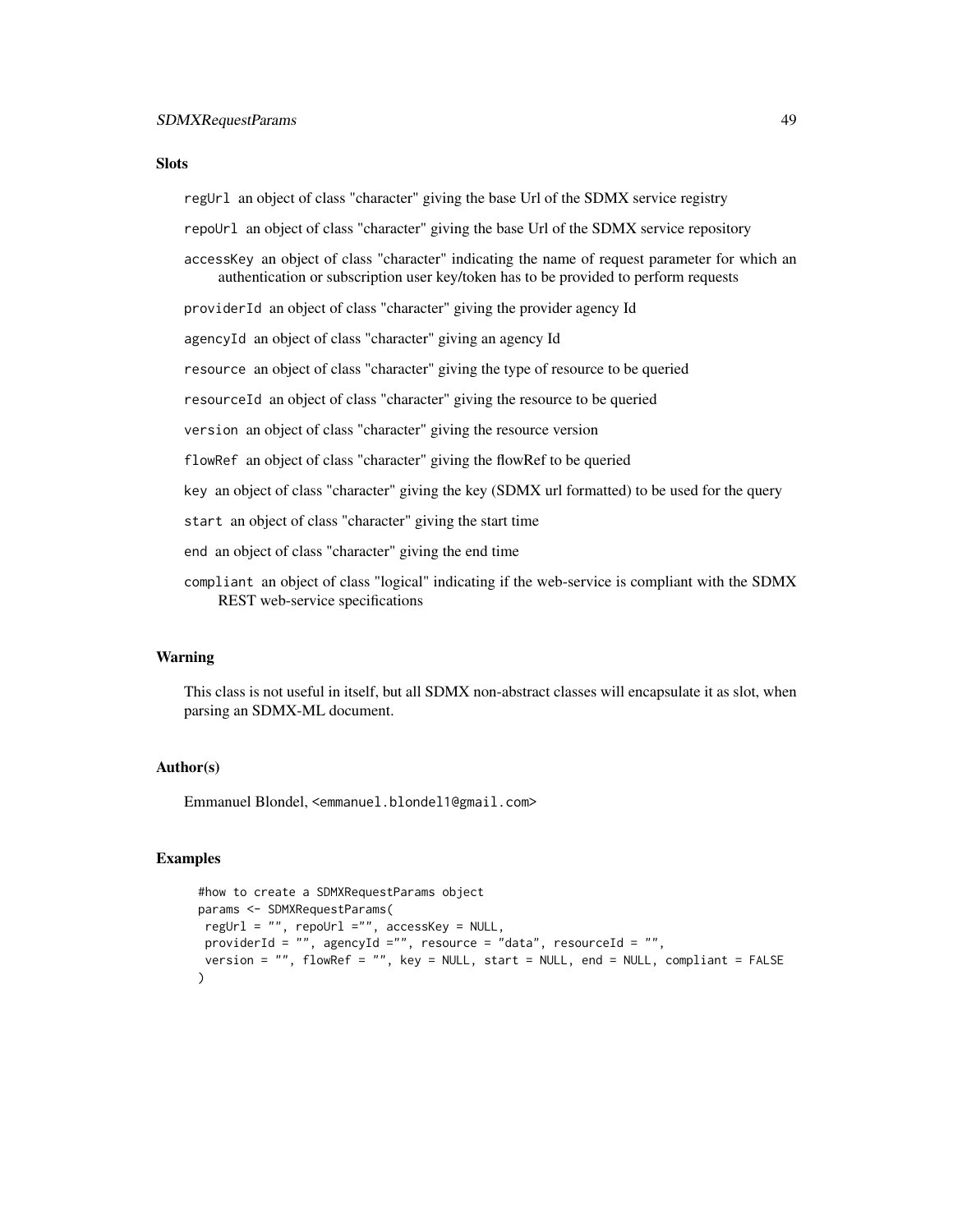```
SDMXREST20RequestBuilder
```
*Class "SDMXREST20RequestBuilder"*

### Description

A experimental class to handle a SDMX 2.0 service request builder

#### Usage

```
SDMXREST20RequestBuilder(regUrl, repoUrl, accessKey = NULL, compliant,
  unsupportedResources = list(), skipProviderId = FALSE, forceProviderId = FALSE,
  headers = list()
```
#### Arguments

| regUrl               | an object of class "character" giving the base Url of the SDMX service registry                                                                                                                                                                                                                               |  |
|----------------------|---------------------------------------------------------------------------------------------------------------------------------------------------------------------------------------------------------------------------------------------------------------------------------------------------------------|--|
| repoUrl              | an object of class "character" giving the base Url of the SDMX service reposi-<br>tory                                                                                                                                                                                                                        |  |
| accessKey            | an object of class "character" indicating the name of request parameter for which<br>an authentication or subscription user key/token has to be provided to perform<br>requests                                                                                                                               |  |
| compliant            | an object of class "logical" indicating if the web-service is compliant with the<br>SDMX REST web-service specifications                                                                                                                                                                                      |  |
| unsupportedResources |                                                                                                                                                                                                                                                                                                               |  |
|                      | an object of class "list" giving eventual unsupported REST resources. Default is<br>an empty list object                                                                                                                                                                                                      |  |
| skipProviderId       | an object of class "logical" indicating that the provider agencyIdshould be skipped.<br>Used to control lack of strong SDMX REST compliance from data providers.<br>For now, it applies only for the "data" resource.                                                                                         |  |
| forceProviderId      |                                                                                                                                                                                                                                                                                                               |  |
|                      | an object of class "logical" indicating if the provider agencyId has to be added<br>at the end of the request. Default value is FALSE. For some providers, the all<br>value for the provider agency id is not allowed, in this case, the agencyId of the<br>data provider has to be forced in the web-request |  |
| headers              | an object of class "list" that contains any additional headers for the request.                                                                                                                                                                                                                               |  |
|                      |                                                                                                                                                                                                                                                                                                               |  |

### Slots

regUrl an object of class "character" giving the base Url of the SDMX service registry

- repoUrl an object of class "character" giving the base Url of the SDMX service repository
- accessKey an object of class "character" indicating the name of request parameter for which an authentication or subscription user key/token has to be provided to perform requests
- compliant an object of class "logical" indicating if the web-service is compliant with the SDMX REST web-service specifications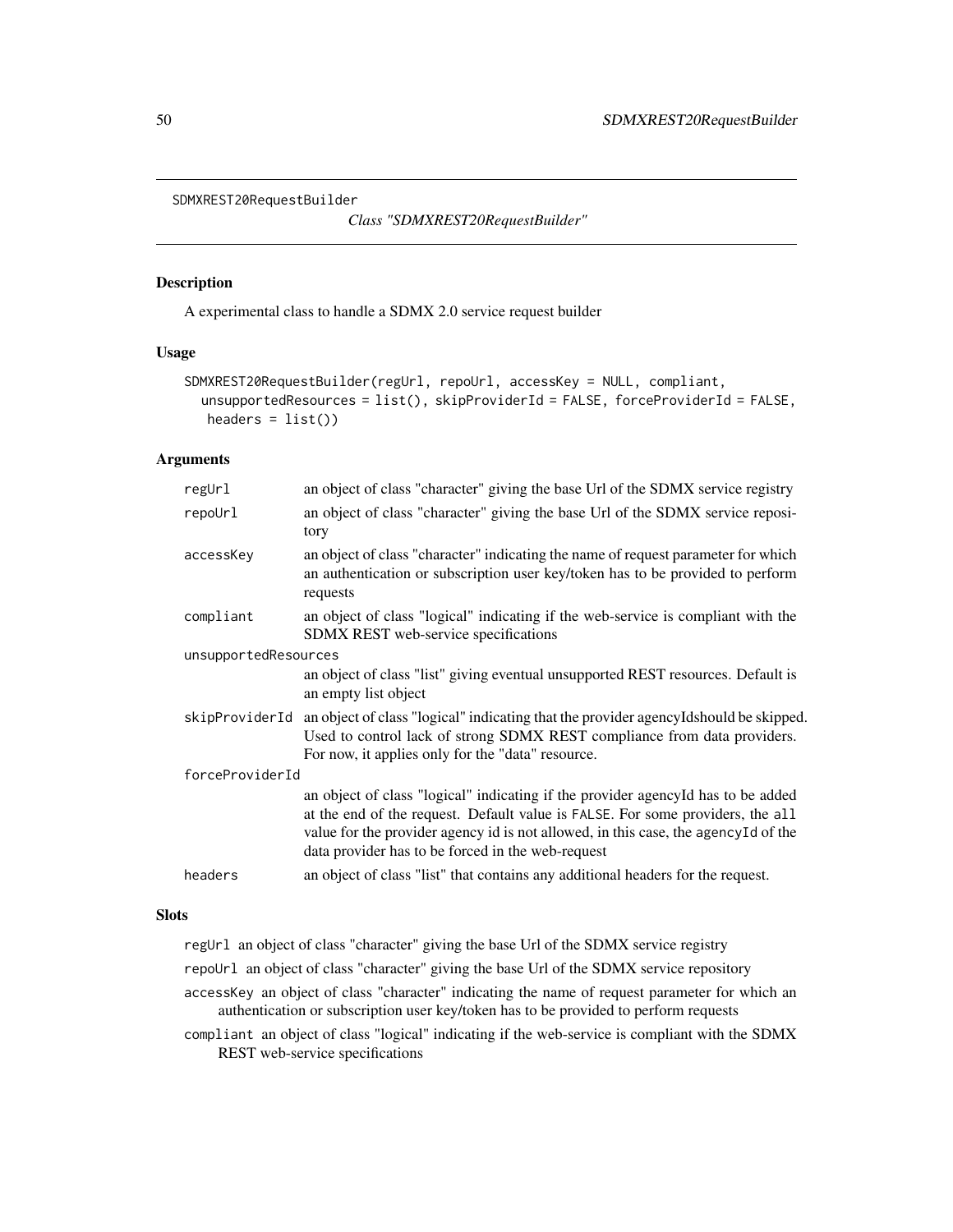### <span id="page-50-0"></span>Warning

This class is not useful in itself, but all SDMX non-abstract classes will encapsulate it as slot, when parsing an SDMX-ML document.

#### Author(s)

Emmanuel Blondel, <emmanuel.blondel1@gmail.com>

### Examples

```
#how to create a SDMXREST20RequestBuilder
requestBuilder <- SDMXREST20RequestBuilder(
  regUrl = "http://www.myorg/registry",
  repoUrl = "http://www.myorg/repository", compliant = FALSE)
```
<span id="page-50-1"></span>SDMXREST21RequestBuilder

*Class "SDMXREST21RequestBuilder"*

### Description

A experimental class to handle a SDMX 2.1 service request builder

#### Usage

```
SDMXREST21RequestBuilder(regUrl, repoUrl, accessKey = NULL, compliant,
  unsupportedResources = list(), skipProviderId = FALSE, forceProviderId = FALSE,
  headers = list()
```
### Arguments

| regUrl               | an object of class "character" giving the base Url of the SDMX service registry                                                                                                                                        |  |
|----------------------|------------------------------------------------------------------------------------------------------------------------------------------------------------------------------------------------------------------------|--|
| repoUrl              | an object of class "character" giving the base Url of the SDMX service reposi-<br>tory                                                                                                                                 |  |
| accessKey            | an object of class "character" indicating the name of request parameter for which<br>an authentication or subscription user key/token has to be provided to perform<br>requests                                        |  |
| compliant            | an object of class "logical" indicating if the web-service is compliant with the<br><b>SDMX REST</b> web-service specifications                                                                                        |  |
| unsupportedResources |                                                                                                                                                                                                                        |  |
|                      | an object of class "list" giving eventual unsupported REST resources. Default is<br>an empty list object                                                                                                               |  |
| skipProviderId       | an object of class "logical" indicating that the provider agency Idshould be skipped.<br>Used to control lack of strong SDMX REST compliance from data providers.<br>For now, it applies only for the "data" resource. |  |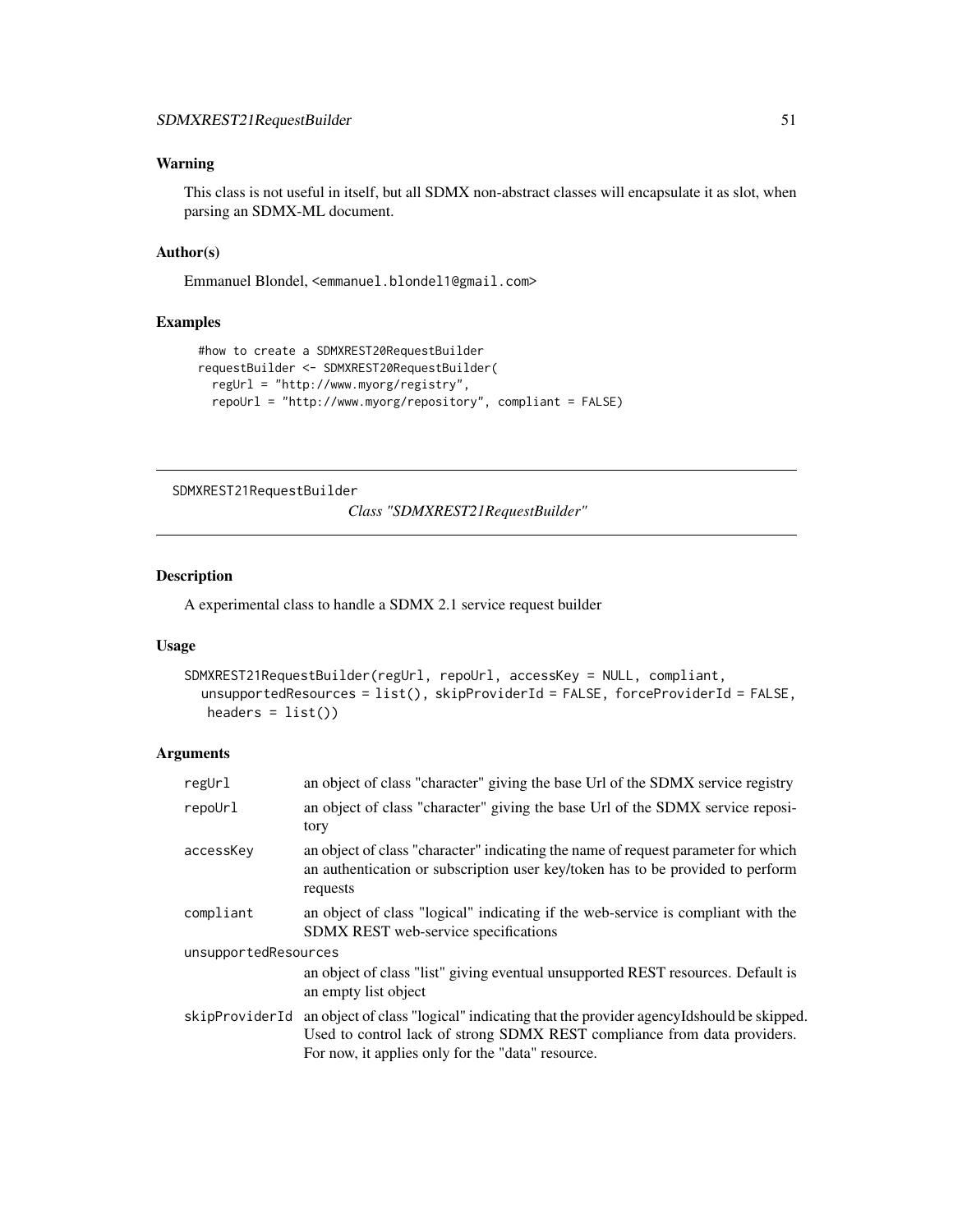<span id="page-51-0"></span>

| forceProviderId |                                                                                                                                                                                                                                                                                                                  |
|-----------------|------------------------------------------------------------------------------------------------------------------------------------------------------------------------------------------------------------------------------------------------------------------------------------------------------------------|
|                 | an object of class "logical" indicating if the provider agency of has to be added<br>at the end of the request. Default value is FALSE. For some providers, the all<br>value for the provider agency id is not allowed, in this case, the agency Id of the<br>data provider has to be forced in the web-request. |
| headers         | an object of class "list" that contains any additional headers for the request.                                                                                                                                                                                                                                  |

### Slots

regUrl an object of class "character" giving the base Url of the SDMX service registry

repoUrl an object of class "character" giving the base Url of the SDMX service repository

- accessKey an object of class "character" indicating the name of request parameter for which an authentication or subscription user key/token has to be provided to perform requests
- compliant an object of class "logical" indicating if the web-service is compliant with the SDMX REST web-service specifications

#### Warning

This class is not useful in itself, but all SDMX non-abstract classes will encapsulate it as slot, when parsing an SDMX-ML document.

#### Author(s)

Emmanuel Blondel, <emmanuel.blondel1@gmail.com>

#### Examples

```
#how to create a SDMXREST21RequestBuilder
requestBuilder <- SDMXREST21RequestBuilder(
 regUrl = "http://www.myorg/registry",
  repoUrl = "http://www.myorg/repository",
  compliant = TRUE)
```
SDMXSchema *Class "SDMXSchema"*

### Description

A basic class to handle the version of the SDMX-ML Schema

### Usage

SDMXSchema(xmlObj, namespaces)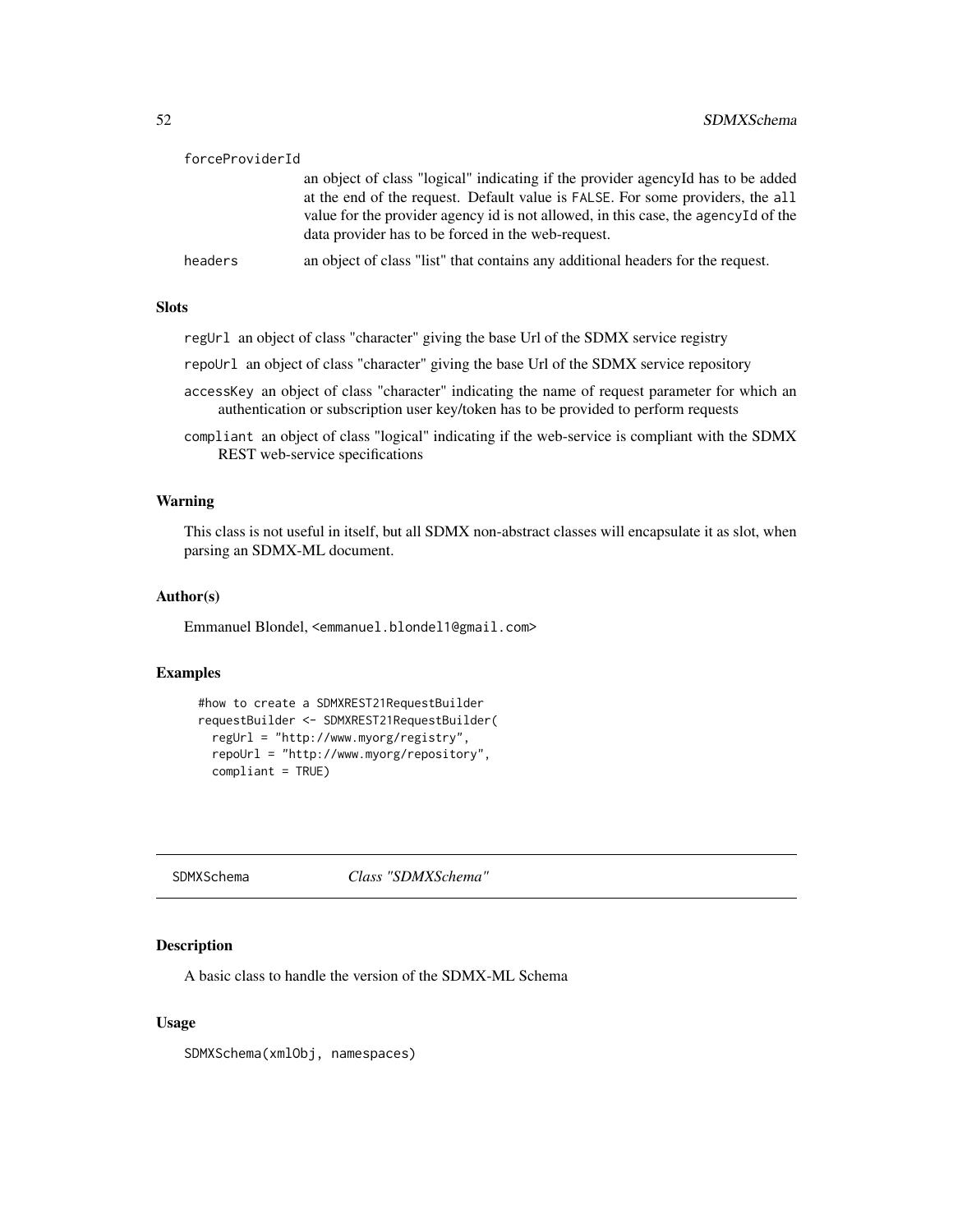### <span id="page-52-0"></span>Arguments

| xmlObi     | object of class "XMLInternalDocument derived from XML package |
|------------|---------------------------------------------------------------|
| namespaces | object of class "data.frame" given the list of namespace URIs |

#### Value

an object of class "SDMXSchema"

### **Slots**

version Object of class "character" giving the SDMX-ML schema version

### Warning

this class is not useful in itself, but all SDMX non-abstract classes will encapsulate it as slot, when parsing an SDMX-ML document.

### Author(s)

Emmanuel Blondel, <emmanuel.blondel1@gmail.com>

### See Also

[readSDMX](#page-11-1)

<span id="page-52-1"></span>SDMXServiceProvider *Class "SDMXServiceProvider"*

### Description

A basic class to handle a SDMX service provider

### Usage

```
SDMXServiceProvider(agencyId, name, scale, country, builder)
```
### Arguments

| agencyId | an object of class "character" giving the a provider identifier                                                                                 |
|----------|-------------------------------------------------------------------------------------------------------------------------------------------------|
| name     | an object of class "character" giving the name of the provider                                                                                  |
| scale    | an object of class "character" giving the scale of the datasource, either "interna-<br>tional" or "national". Default value is "international". |
| country  | an object of class "character" giving the ISO 3-alpha code of the country (if scale<br>is "national"). Default value is NA                      |
| builder  | an object of class "SDMXRequestBuilder" that will performs the web request<br>building for this specific provider                               |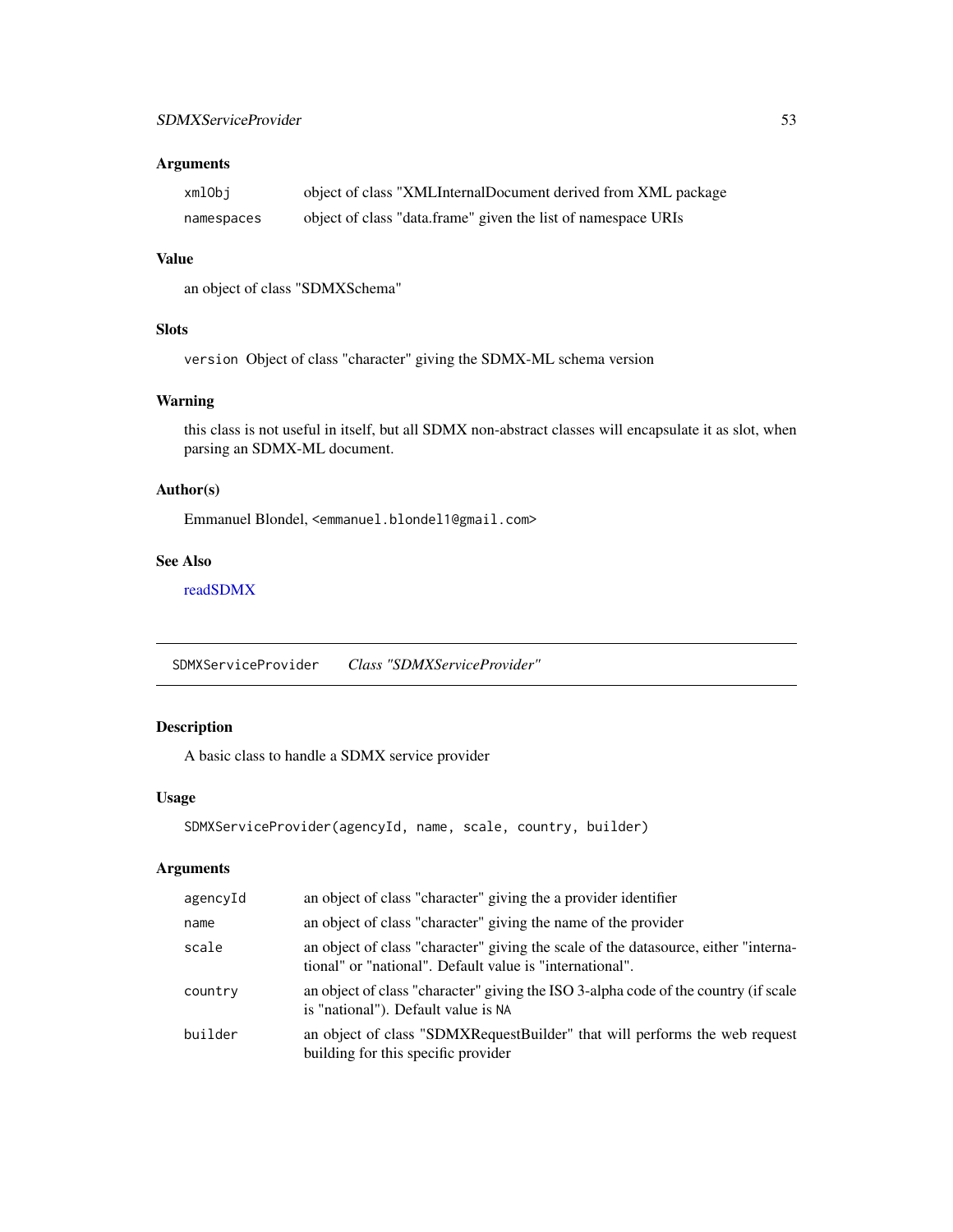### <span id="page-53-0"></span>Value

an object of class "SDMXServiceProvider"

#### **Slots**

agencyId an object of class "character" giving the a provider identifier

name an object of class "character" giving the name of the provider

- scale an object of class "character" giving the scale of the datasource, either "international" or "national"
- country an object of class "character" giving the ISO 3-alpha code of the country (if scale is "national")

builder an object of class "SDMXRequestBuilder" that will performs the web request building

### Author(s)

Emmanuel Blondel, <emmanuel.blondel1@gmail.com>

Emmanuel Blondel, <emmanuel.blondel1@gmail.com>

#### Examples

```
#let's create a SDMXRESTRequestBuilder
#(assuming that "My Organization" implements SDMX REST web-services)
myBuilder <- SDMXREST20RequestBuilder(regUrl = "http://www.myorg.org/registry",
                                    repoUrl = "http://www.myorg.org/repository",
                                    compliant = TRUE)
#create a SDMXServiceProvider
provider <- SDMXServiceProvider(agencyId = "MYORG", name = "My Organization",
                                builder = myBuilder)
```
SDMXServiceProviders *Class "SDMXServiceProviders"*

#### Description

A class to wrap a list of SDMX service providers

#### Usage

```
SDMXServiceProviders(providers)
```
#### Arguments

providers an object of class "list" (of [SDMXServiceProvider\)](#page-52-1) configured by default and/or at runtime in rsdmx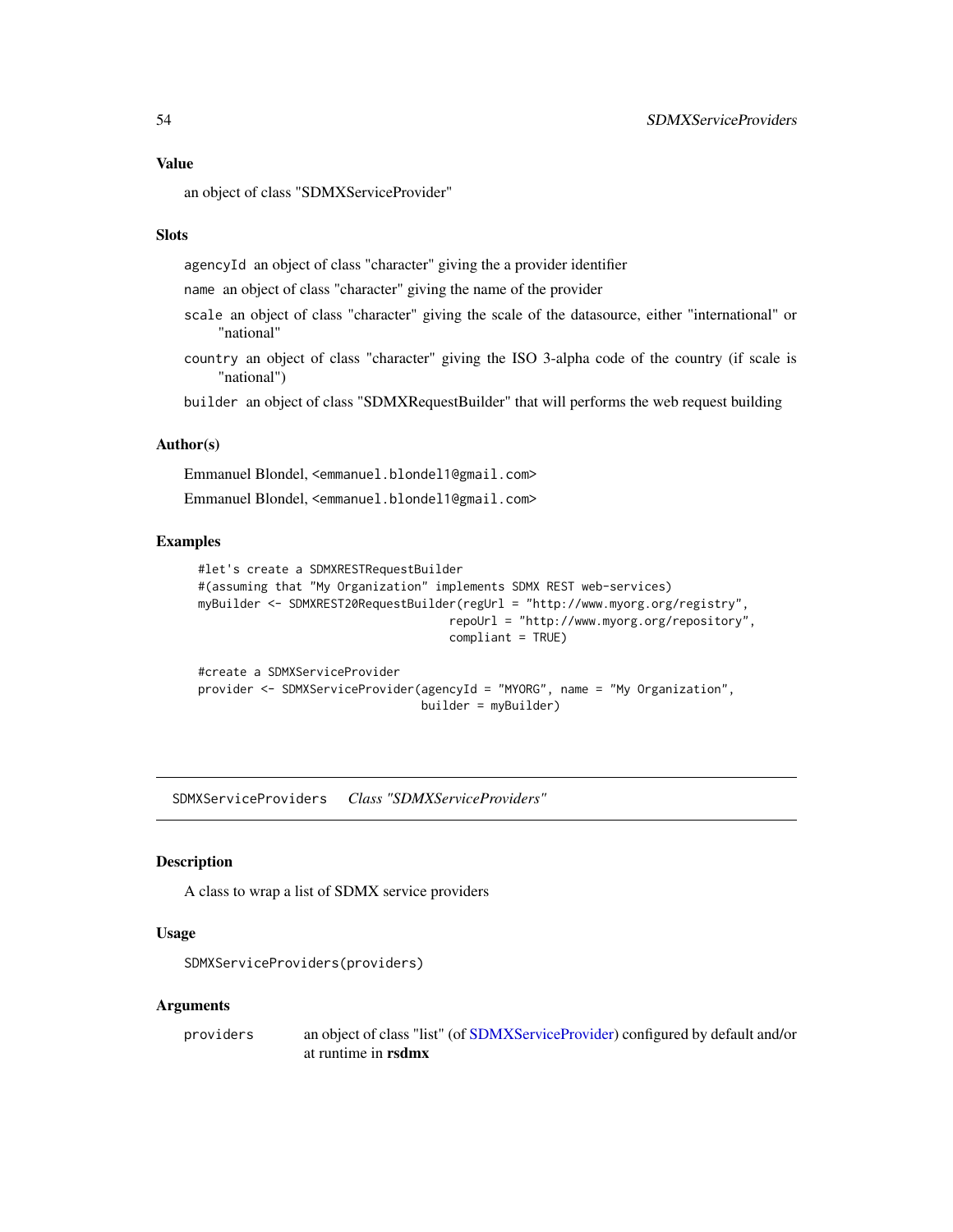### <span id="page-54-0"></span>Value

an object of class "SDMXServiceProviders"

### Slots

providers an object of class "list" (of [SDMXServiceProvider\)](#page-52-1) configured by default and/or at runtime in rsdmx

#### Warning

this class is not useful in itself, but all SDMX non-abstract classes will encapsulate it as slot, when parsing an SDMX-ML document.

### Author(s)

Emmanuel Blondel, <emmanuel.blondel1@gmail.com>

SDMXStructureSpecificData

*Class "SDMXStructureSpecificData"*

### Description

A basic class to handle a SDMX-ML StructureSpecificData data set

### Usage

```
SDMXStructureSpecificData(xmlObj, namespaces)
```
### Arguments

| xmlObi     | object of class "XMLInternalDocument derived from XML package |
|------------|---------------------------------------------------------------|
| namespaces | object of class "data.frame" given the list of namespace URIs |

### Value

an object of class "SDMXStructureSpecificData"

### Warning

This class is not useful in itself, but all SDMX non-abstract classes will encapsulate it as slot, when parsing an SDMX-ML document.

### Author(s)

Emmanuel Blondel, <emmanuel.blondel1@gmail.com>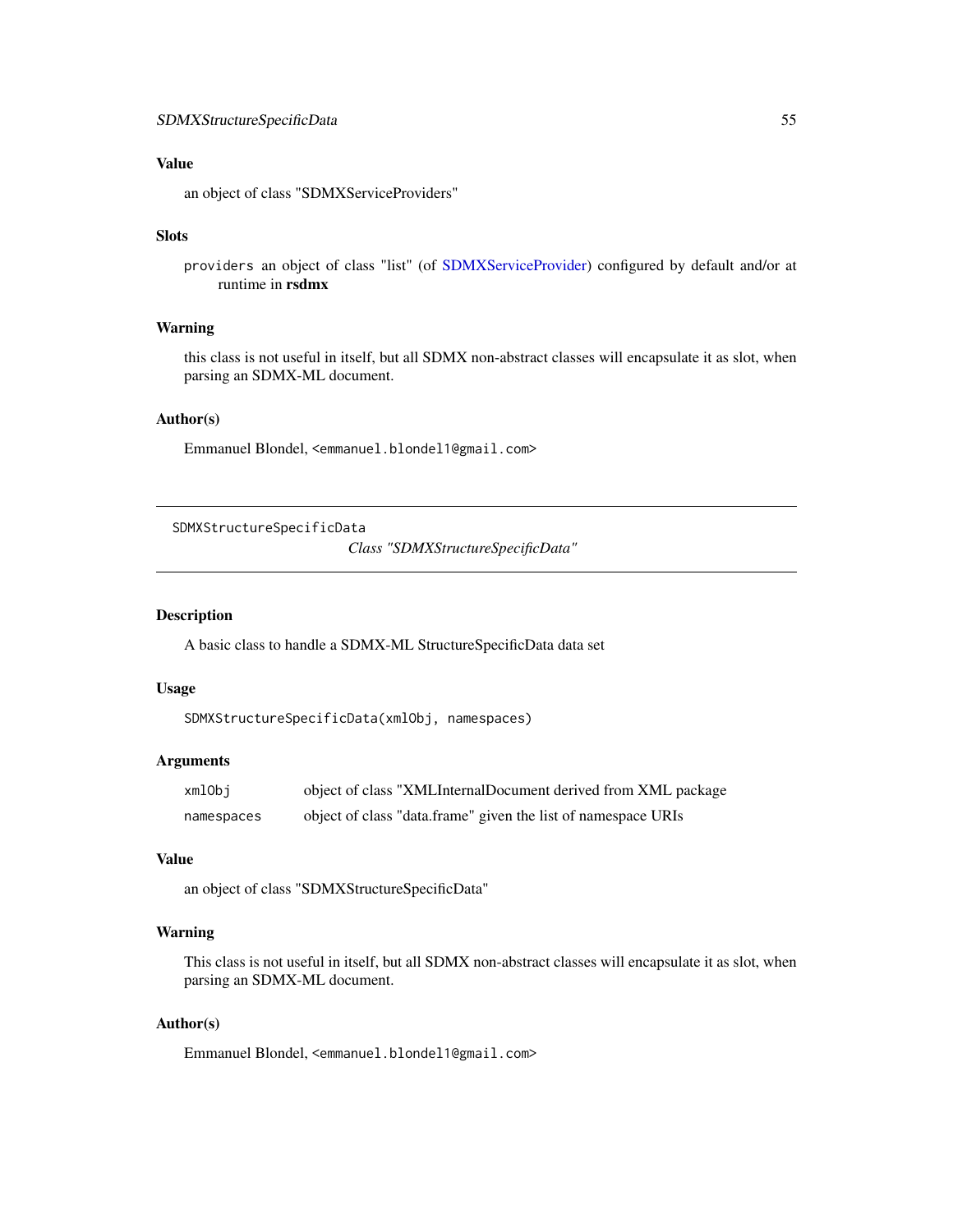### <span id="page-55-0"></span>See Also

[readSDMX](#page-11-1)

SDMXStructureSpecificTimeSeriesData *Class "SDMXStructureSpecificTimeSeriesData"*

### Description

A basic class to handle a SDMX-ML StructureSpecificTimeSeriesData data set

#### Usage

SDMXStructureSpecificTimeSeriesData(xmlObj, namespaces)

#### Arguments

| xmlObi     | object of class "XMLInternalDocument derived from XML package |
|------------|---------------------------------------------------------------|
| namespaces | object of class "data.frame" given the list of namespace URIs |

#### Value

an object of class "SDMXStructureSpecificTimeSeriesData"

#### Warning

This class is not useful in itself, but all SDMX non-abstract classes will encapsulate it as slot, when parsing an SDMX-ML document.

### Author(s)

Emmanuel Blondel, <emmanuel.blondel1@gmail.com>

### See Also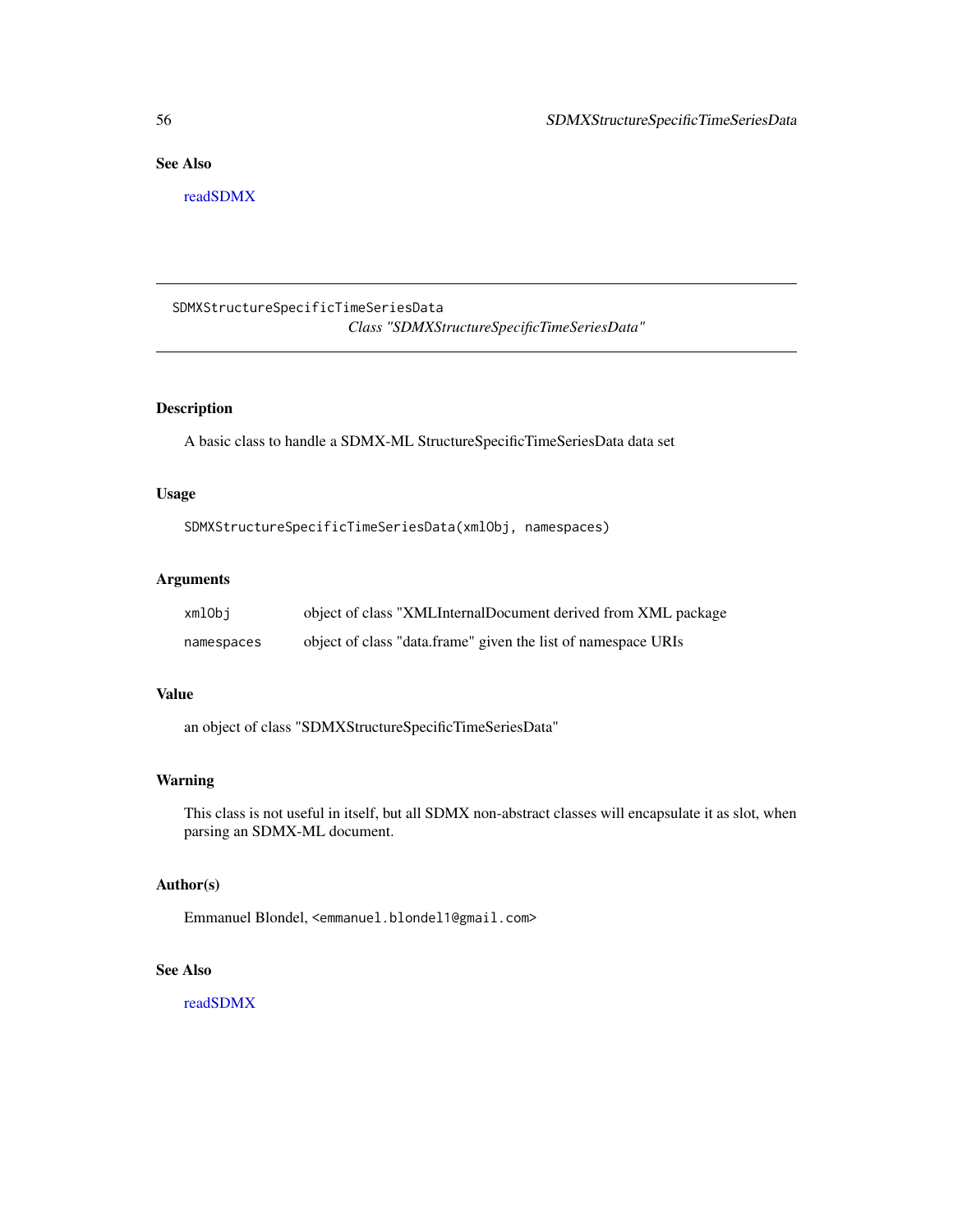<span id="page-56-0"></span>SDMXStructureType *Class "SDMXStructureType"*

### <span id="page-56-1"></span>Description

A basic class to handle the type of a SDMX-ML Structure document

### Usage

SDMXStructureType(xmlObj, namespaces, resource)

### Arguments

| xmlObi     | object of class "XMLInternalDocument derived from XML package                                                                                    |
|------------|--------------------------------------------------------------------------------------------------------------------------------------------------|
| namespaces | object of class "data.frame" given the list of namespace URIs                                                                                    |
| resource   | object of class "character" giving the REST resource to be queried (required to<br>distinguish between dataflows and datastructures in SDMX 2.0) |
|            |                                                                                                                                                  |

### Value

an object of class "SDMXStructureType"

### Warning

This class is not useful in itself, but it will be used by [readSDMX](#page-11-1) to deal with SDMX-ML Structure documents.

### Author(s)

Emmanuel Blondel, <emmanuel.blondel1@gmail.com>

#### See Also

[readSDMX](#page-11-1)

SDMXTimeDimension *Class "SDMXTimeDimension"*

### Description

A basic class to handle a SDMX TimeDimension

### Usage

SDMXTimeDimension(xmlObj, namespaces)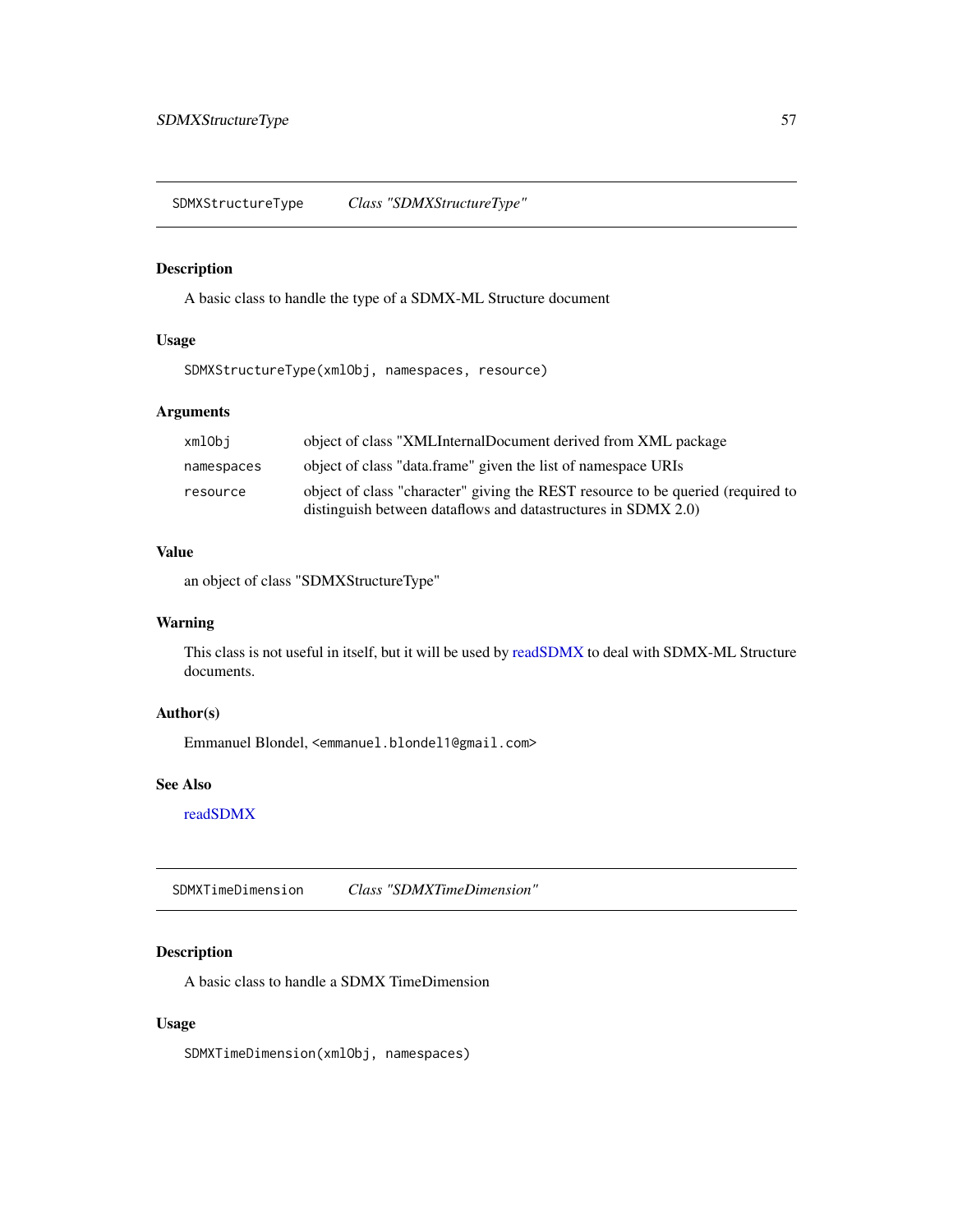#### **Arguments**

| xmlObi     | object of class "XMLInternalDocument derived from XML package |
|------------|---------------------------------------------------------------|
| namespaces | object of class "data.frame" given the list of namespace URIs |

#### Value

an object of class "SDMXTimeDimension"

### **Slots**

conceptRef Object of class "character" giving the dimension conceptRef (required) conceptVersion Object of class "character" giving the dimension concept version conceptAgency Object of class "character" giving the dimension concept agency conceptSchemeRef Object of class "character" giving the dimension conceptScheme ref conceptSchemeAgency Object of class "character" giving the dimension conceptScheme agency codelist Object of class "character" giving the codelist ref name codelistVersion Object of class "character" giving the codelist ref version codelistAgency Object of class "character" giving the codelist ref agency crossSectionalAttachDataset Object of class "logical" crossSectionalAttachGroup Object of class "logical" crossSectionalAttachSection Object of class "logical" crossSectionalAttachObservation Object of class "logical"

#### Warning

This class is not useful in itself, but non-abstract classes willencapsulate it as slot, when parsing an SDMX-ML document (Concepts, or DataStructureDefinition)

#### Author(s)

Emmanuel Blondel, <emmanuel.blondel1@gmail.com>

### See Also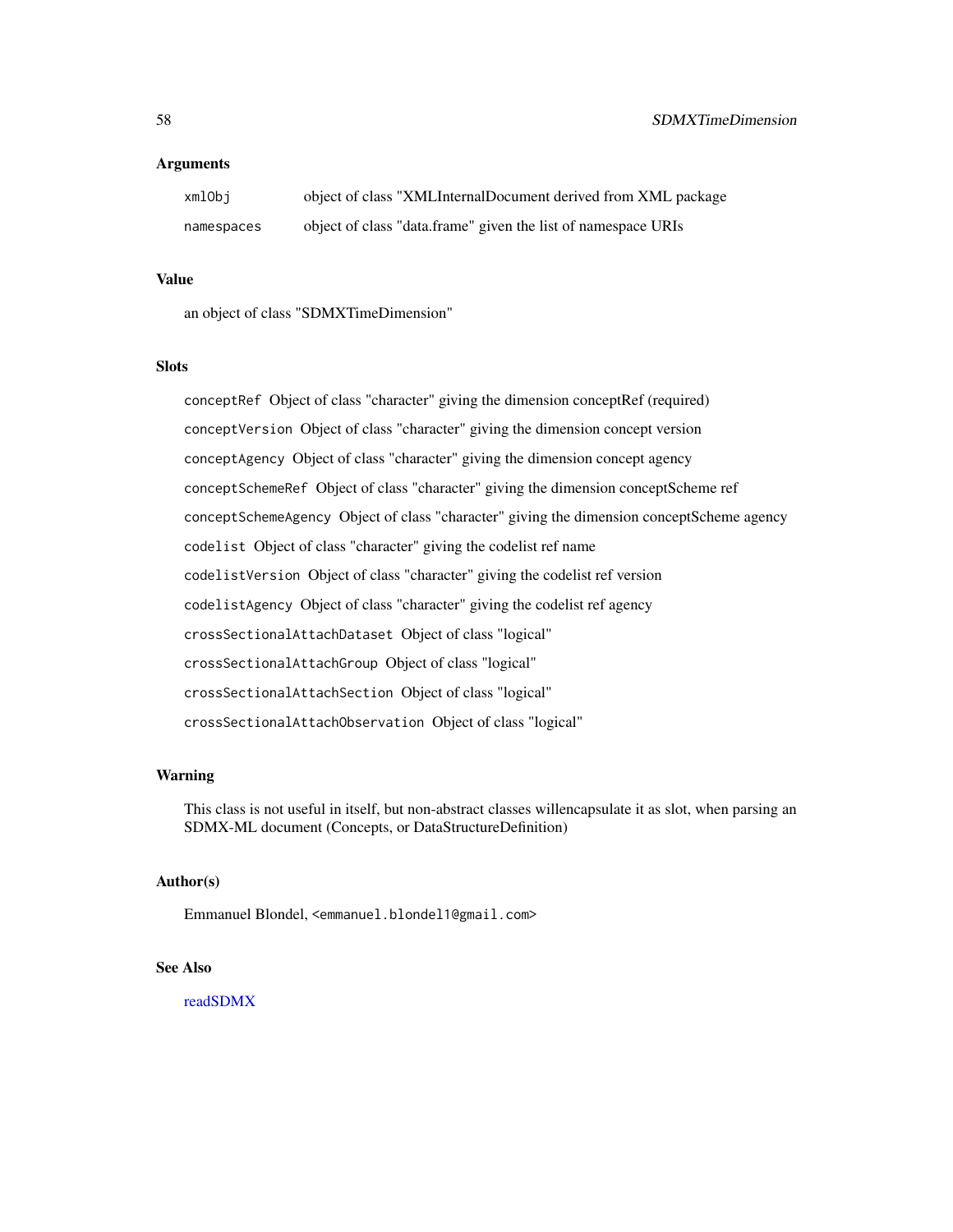<span id="page-58-0"></span>

### <span id="page-58-1"></span>Description

A basic class to handle the type of a SDMX-ML document

#### Usage

SDMXType(xmlObj)

### Arguments

xmlObj object of class "XMLInternalDocument derived from XML package

### Value

an object of class "SDMXType"

#### **Slots**

type Object of class "character" giving the type of the SDMX-ML document

### Warning

this class is not useful in itself, but all SDMX non-abstract classes will encapsulate it as slot, when parsing an SDMX-ML document.

### Note

At now, the following types have been implemented and successfully tested: - StructureType, - GenericDataType, - CompactDataType, - StructureSpecificDataType, - CrossSectionalDataType, - UtilityDataType, - MessageGroupType

### Author(s)

Emmanuel Blondel, <emmanuel.blondel1@gmail.com>

#### See Also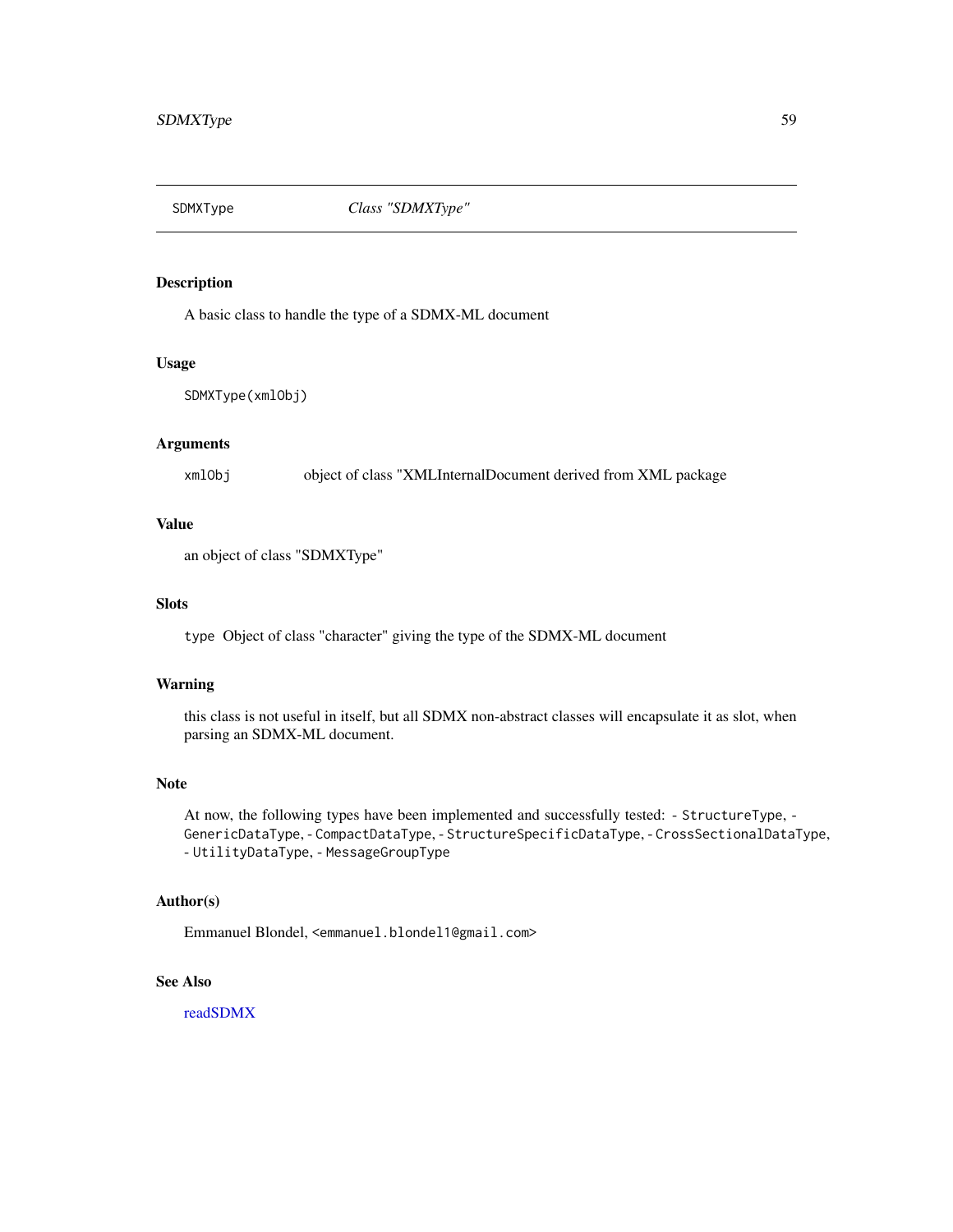<span id="page-59-0"></span>SDMXUtilityData *Class "SDMXUtilityData"*

### Description

A basic class to handle a SDMX-ML UtilityData data set

## Usage

SDMXUtilityData(xmlObj, namespaces)

### Arguments

| xmlObi     | object of class "XMLInternalDocument derived from XML package |
|------------|---------------------------------------------------------------|
| namespaces | object of class "data.frame" given the list of namespace URIs |

### Value

an object of class "SDMXUtilityData"

### Warning

This class is not useful in itself, but all SDMX non-abstract classes will encapsulate it as slot, when parsing an SDMX-ML document.

### Author(s)

Emmanuel Blondel, <emmanuel.blondel1@gmail.com>

#### See Also

[readSDMX](#page-11-1)

setDSD *setDSD*

### Description

set the 'dsd' slot of a SDMXData object

### Usage

setDSD(obj, dsd)

## S4 method for signature 'SDMXData' setDSD(obj, dsd)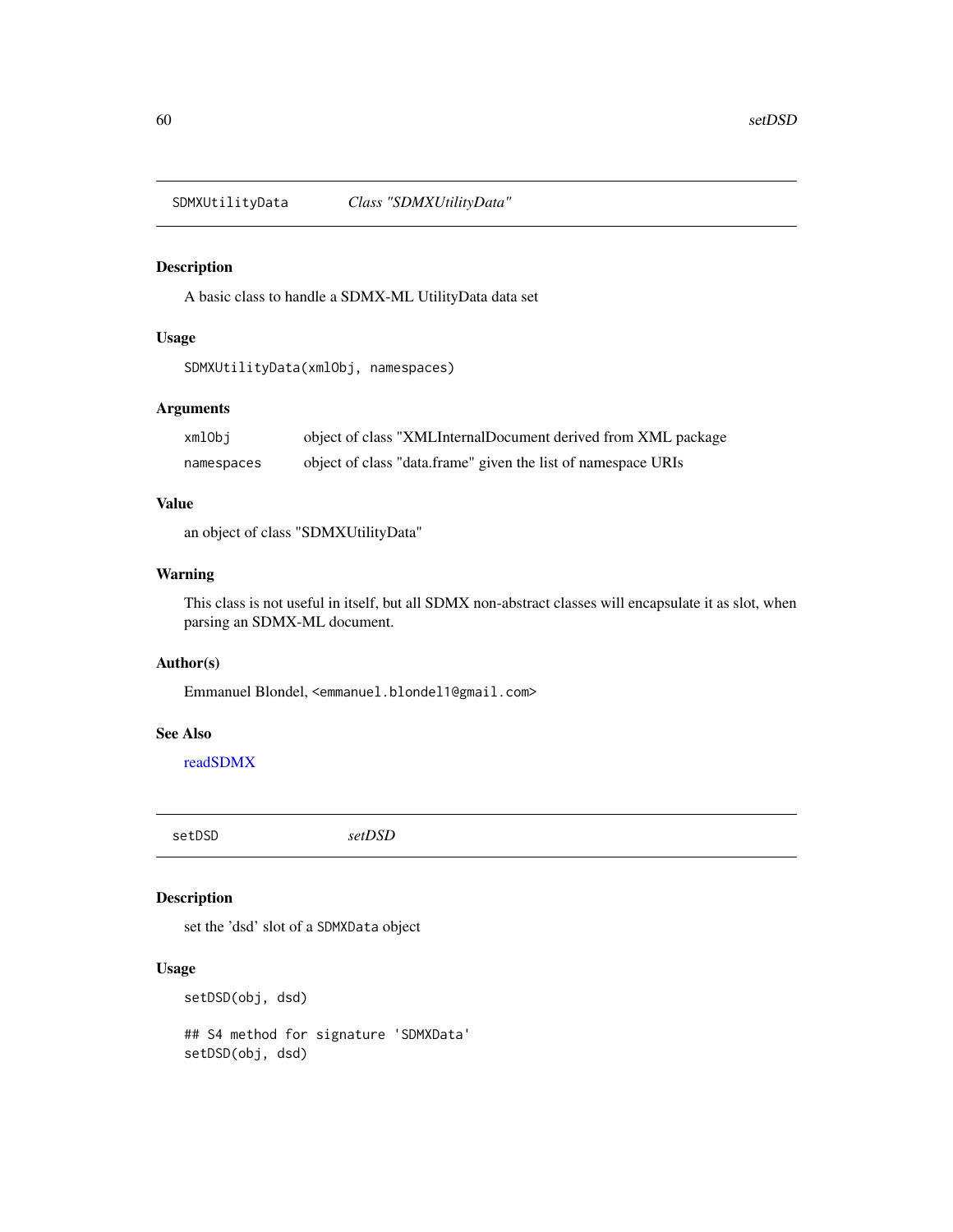#### <span id="page-60-0"></span>Arguments

| obi | An object deriving from class "SDMXData"         |
|-----|--------------------------------------------------|
| dsd | An object of class "SDMXDataStructureDefinition" |

#### Value

the 'obj' object of class "SDMXData" enriched with the dsd

#### Methods (by class)

• SDMXData: set the 'dsd' slot of a SDMXData object

#### Author(s)

Emmanuel Blondel, <emmanuel.blondel1@gmail.com>

### See Also

[SDMXData-class](#page-28-1)

setSDMXServiceProviders

*setSDMXServiceProviders*

#### Description

function used internally by rsdmx, when loading the package, to set the list of [SDMXService-](#page-52-1)[Provider](#page-52-1) known by rsdmx (hence known by [readSDMX](#page-11-1) to query data/metadata in an easier way). For internal use only (this function does not provide any value for the end user, but it is here documented for transparency, and to explain how the package works.)

#### Usage

```
setSDMXServiceProviders()
```
#### Author(s)

Emmanuel Blondel, <emmanuel.blondel1@gmail.com>

#### See Also

#### [getSDMXServiceProviders](#page-7-1) [addSDMXServiceProvider](#page-3-1) [findSDMXServiceProvider](#page-5-1) [readSDMX](#page-11-1)

dataflow' resource (path="dataset/resourceId/def.sdmx.xml") datastructure' resource (path="dataset/resourceID.structure.sdr data' resource (path="dataset/resourceID.generic.sdmx.xml") dataflow' resource (path="/") datastructure' resource (path="/resourceID) data' resource (path="getdata?dataflow=flowRef&key=key) dataflow' resource (path="/") datastructure' resource (path="/resourceID) data' resource (path="getdata?dataflow=flowRef&l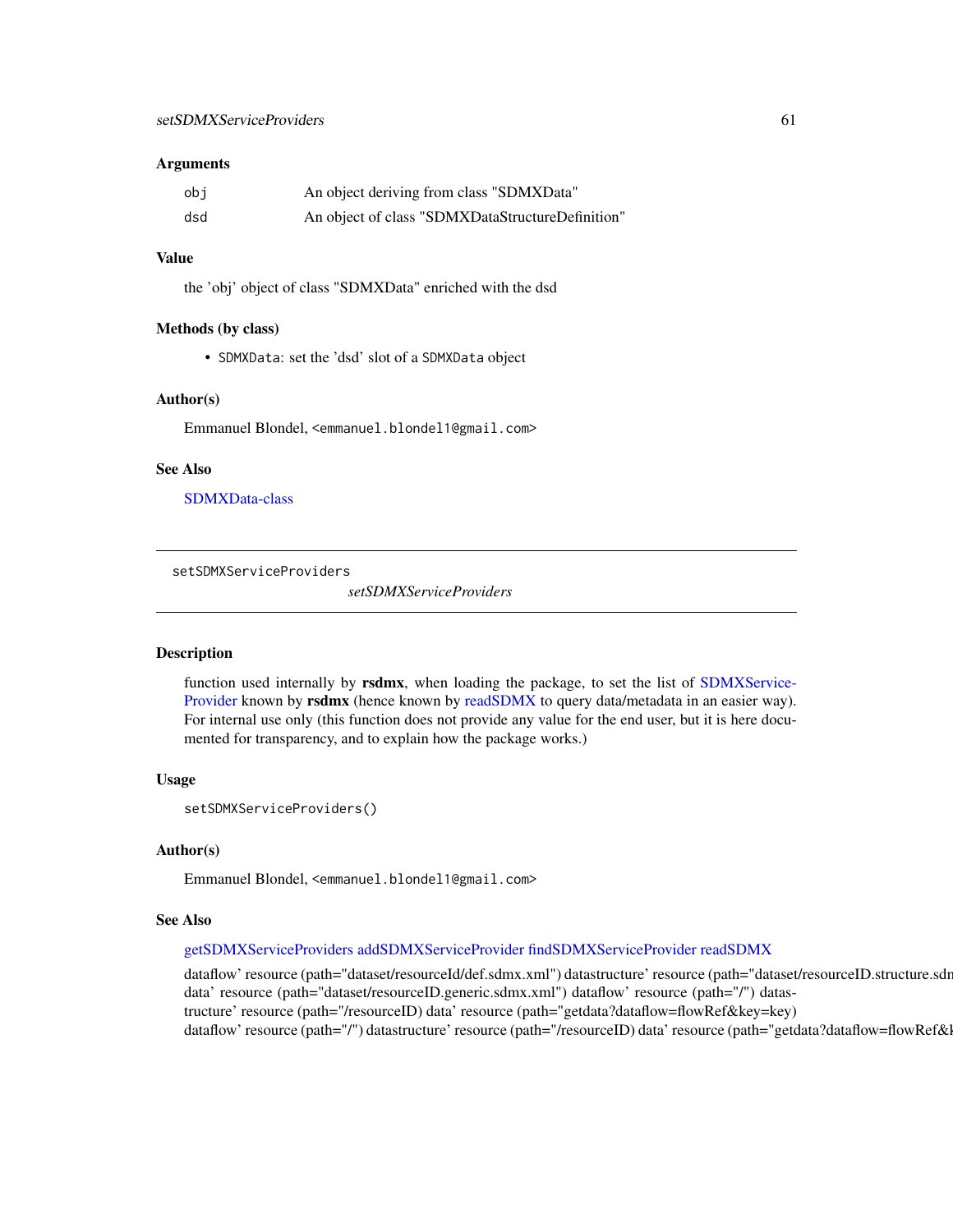# <span id="page-61-0"></span>**Index**

∗ logger rsdmxLogger, [16](#page-15-0) ∗ methods getStructureType-methods, [9](#page-8-0) addSDMXServiceProvider, [4,](#page-3-0) *[6](#page-5-0)*, *[8](#page-7-0)*, *[61](#page-60-0)* findNamespace, [5](#page-4-0) findSDMXServiceProvider, *[4](#page-3-0)*, [6,](#page-5-0) *[8](#page-7-0)*, *[61](#page-60-0)* getNamespaces, *[5](#page-4-0)*, [6,](#page-5-0) *[12](#page-11-0)* getNamespaces,SDMX-method *(*getNamespaces*)*, [6](#page-5-0) getRegistryInterfaceResult, [7](#page-6-0) getSDMXServiceProviders, *[4](#page-3-0)*, *[6](#page-5-0)*, [8,](#page-7-0) *[61](#page-60-0)* getSoapRequestResult, [9](#page-8-0) getStructureType *(*getStructureType-methods*)*, [9](#page-8-0) getStructureType,SDMXStructureType-method *(*getStructureType-methods*)*, [9](#page-8-0) getStructureType-methods, [9](#page-8-0) isRegistryInterfaceEnvelope, [10](#page-9-0) isSoapRequestEnvelope, [11](#page-10-0) namespaces.SDMX, [11](#page-10-0) R6Class, *[16](#page-15-0)* readSDMX, *[4](#page-3-0)*, *[6](#page-5-0)*, *[8](#page-7-0)[–11](#page-10-0)*, [12,](#page-11-0) *[18,](#page-17-0) [19](#page-18-0)*, *[21–](#page-20-0)[27](#page-26-0)*, *[29](#page-28-0)[–34](#page-33-0)*, *[36](#page-35-0)*, *[38–](#page-37-0)[45](#page-44-0)*, *[53](#page-52-0)*, *[56–](#page-55-0)[61](#page-60-0)* rsdmx, [15,](#page-14-0) *[18](#page-17-0)* rsdmx-package *(*rsdmx*)*, [15](#page-14-0)

rsdmxLogger, [16](#page-15-0) saveSDMX, *[12](#page-11-0)*, [16](#page-15-0) SDMX, [17](#page-16-0) SDMX,SDMX-method *(*SDMX*)*, [17](#page-16-0) SDMX-class, *[5](#page-4-0)*, *[7](#page-6-0)[–11](#page-10-0)* SDMX-class *(*SDMX*)*, [17](#page-16-0)

SDMXAgency, [18,](#page-17-0) *[33](#page-32-0)*, *[43](#page-42-0)*

SDMXAgency,SDMXAgency-method *(*SDMXAgency*)*, [18](#page-17-0) SDMXAgency-class *(*SDMXAgency*)*, [18](#page-17-0) SDMXAgencyScheme, [19,](#page-18-0) *[33](#page-32-0)*, *[44](#page-43-0)* SDMXAgencyScheme,SDMXAgencyScheme-method *(*SDMXAgencyScheme*)*, [19](#page-18-0) SDMXAgencyScheme-class *(*SDMXAgencyScheme*)*, [19](#page-18-0) SDMXAttribute, [20,](#page-19-0) *[25](#page-24-0)* SDMXAttribute,SDMXAttribute-method *(*SDMXAttribute*)*, [20](#page-19-0) SDMXAttribute-class *(*SDMXAttribute*)*, [20](#page-19-0) SDMXCode, [21,](#page-20-0) *[23](#page-22-0)* SDMXCode,SDMXCode-method *(*SDMXCode*)*, [21](#page-20-0) SDMXCode-class *(*SDMXCode*)*, [21](#page-20-0) SDMXCodelist, [22](#page-21-0) SDMXCodelist,SDMXCodelist-method *(*SDMXCodelist*)*, [22](#page-21-0) SDMXCodelist-class *(*SDMXCodelist*)*, [22](#page-21-0) SDMXCodelists, [23,](#page-22-0) *[33](#page-32-0)* SDMXCodelists,SDMXCodelists-method *(*SDMXCodelists*)*, [23](#page-22-0) SDMXCodelists-class *(*SDMXCodelists*)*, [23](#page-22-0) SDMXCompactData, [24](#page-23-0) SDMXCompactData,SDMXCompactData-method *(*SDMXCompactData*)*, [24](#page-23-0) SDMXCompactData-class *(*SDMXCompactData*)*, [24](#page-23-0) SDMXComponents, [25,](#page-24-0) *[32](#page-31-0)* SDMXComponents, SDMXComponents-method *(*SDMXComponents*)*, [25](#page-24-0) SDMXComponents-class *(*SDMXComponents*)*, [25](#page-24-0) SDMXConcept, [26,](#page-25-0) *[28](#page-27-0)* SDMXConcept,SDMXConcept-method *(*SDMXConcept*)*, [26](#page-25-0) SDMXConcept-class *(*SDMXConcept*)*, [26](#page-25-0) SDMXConcepts, [27,](#page-26-0) *[33](#page-32-0)* SDMXConcepts,SDMXConcepts-method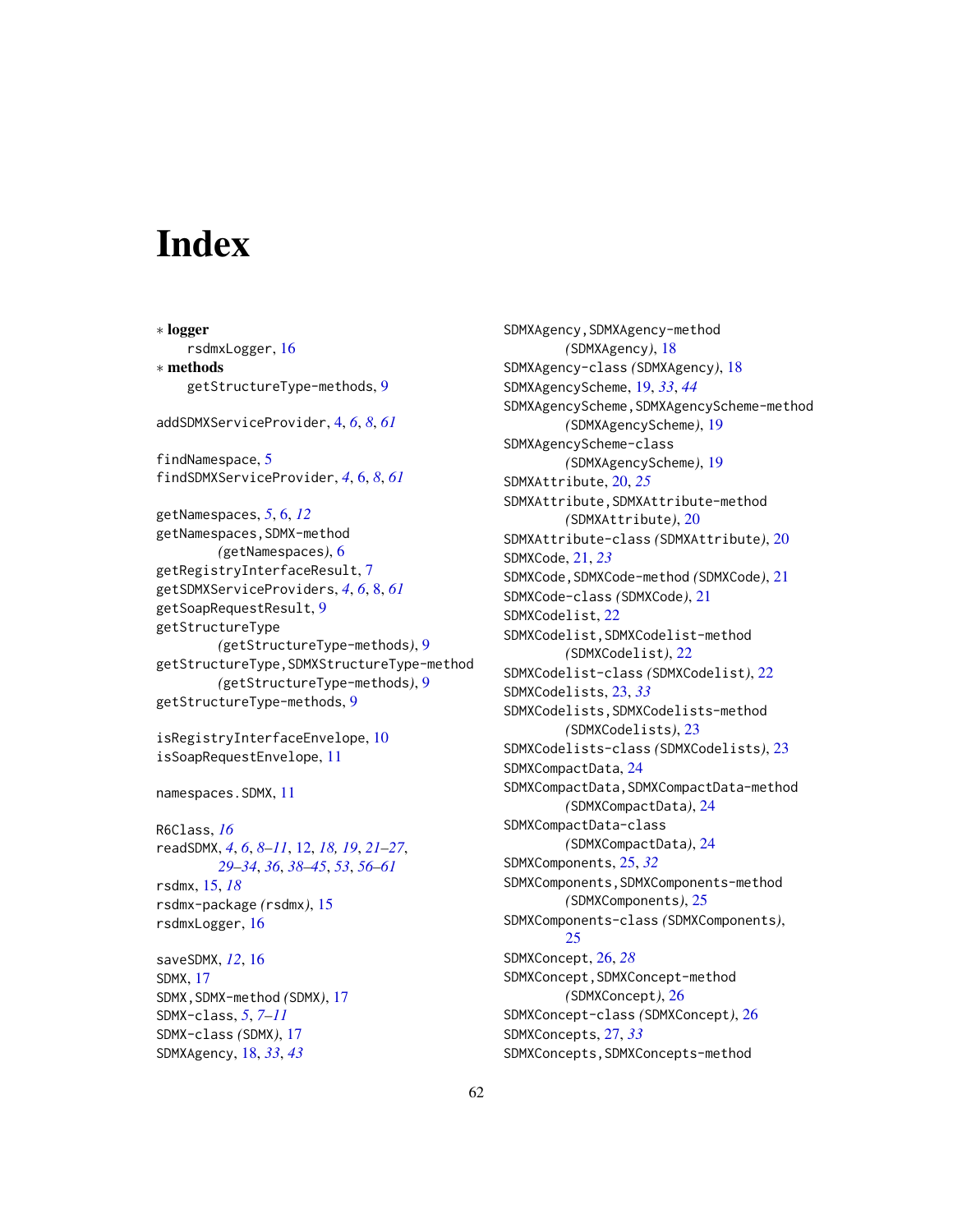#### $I<sub>N</sub>DEX$  63

*(*SDMXConcepts*)*, [27](#page-26-0) SDMXConcepts-class *(*SDMXConcepts*)*, [27](#page-26-0) SDMXConceptScheme, [28](#page-27-0) SDMXConceptScheme,SDMXConceptScheme-method *(*SDMXConceptScheme*)*, [28](#page-27-0) SDMXConceptScheme-class *(*SDMXConceptScheme*)*, [28](#page-27-0) SDMXCrossSectionalData, [29](#page-28-0) SDMXCrossSectionalData,SDMXCrossSectionalData-method *(*SDMXFooterMessage*)*, [38](#page-37-0) *(*SDMXCrossSectionalData*)*, [29](#page-28-0) SDMXCrossSectionalData-class *(*SDMXCrossSectionalData*)*, [29](#page-28-0) SDMXData, [29](#page-28-0) SDMXData,SDMXData-method *(*SDMXData*)*, [29](#page-28-0) SDMXData-class, *[61](#page-60-0)* SDMXData-class *(*SDMXData*)*, [29](#page-28-0) SDMXDataFlow, [30,](#page-29-0) *[31](#page-30-0)* SDMXDataFlow,SDMXDataFlow-method *(*SDMXDataFlow*)*, [30](#page-29-0) SDMXDataFlow-class *(*SDMXDataFlow*)*, [30](#page-29-0) SDMXDataFlows, [31](#page-30-0) SDMXDataFlows,SDMXDataFlows-method *(*SDMXDataFlows*)*, [31](#page-30-0) SDMXDataFlows-class *(*SDMXDataFlows*)*, [31](#page-30-0) SDMXDataStructure, [32,](#page-31-0) *[34](#page-33-0)* SDMXDataStructure,SDMXDataStructure-method *(*SDMXDataStructure*)*, [32](#page-31-0) SDMXDataStructure-class *(*SDMXDataStructure*)*, [32](#page-31-0) SDMXDataStructureDefinition, *[24](#page-23-0)*, [33](#page-32-0) SDMXDataStructureDefinition,SDMXDataStructureDefinition-method *(*SDMXOrganisation*)*, [42](#page-41-0) *(*SDMXDataStructureDefinition*)*, [33](#page-32-0) SDMXDataStructureDefinition-class *(*SDMXDataStructureDefinition*)*, [33](#page-32-0) SDMXDataStructures, *[33](#page-32-0)*, [34](#page-33-0) SDMXDataStructures,SDMXDataStructures-method SDMXOrganisationSchemes,SDMXOrganisationSchemes-method *(*SDMXDataStructures*)*, [34](#page-33-0) SDMXDataStructures-class *(*SDMXDataStructures*)*, [34](#page-33-0) SDMXDimension, *[25](#page-24-0)*, [35](#page-34-0) SDMXDimension,SDMXDimension-method *(*SDMXDimension*)*, [35](#page-34-0) SDMXDimension-class *(*SDMXDimension*)*, [35](#page-34-0) SDMXDotStatRequestBuilder, [36,](#page-35-0) *[46](#page-45-0)* SDMXDotStatRequestBuilder, SDMXDotStatRequestBSDMXRequestBodilder, [46](#page-45-0) SDMXDotStatRequestBuilder-class *(*SDMXDotStatRequestBuilder*)*, [36](#page-35-0) SDMXFooter, [37,](#page-36-0) *[39](#page-38-0)* SDMXFooter,SDMXFooter-method *(*SDMXFooter*)*, [37](#page-36-0) SDMXFooter-class *(*SDMXFooter*)*, [37](#page-36-0) SDMXFooterMessage, [38](#page-37-0) SDMXFooterMessage,SDMXFooterMessage-method SDMXFooterMessage-class *(*SDMXFooterMessage*)*, [38](#page-37-0) SDMXGenericData, [39](#page-38-0) SDMXGenericData,SDMXGenericData-method *(*SDMXGenericData*)*, [39](#page-38-0) SDMXGenericData-class *(*SDMXGenericData*)*, [39](#page-38-0) SDMXHeader, [40](#page-39-0) SDMXHeader,SDMXHeader-method *(*SDMXHeader*)*, [40](#page-39-0) SDMXHeader-class *(*SDMXHeader*)*, [40](#page-39-0) SDMXItemScheme, [41](#page-40-0) SDMXItemScheme-class *(*SDMXItemScheme*)*, [41](#page-40-0) SDMXMessageGroup, [42](#page-41-0) SDMXMessageGroup,SDMXMessageGroup-method *(*SDMXMessageGroup*)*, [42](#page-41-0) SDMXMessageGroup-class *(*SDMXMessageGroup*)*, [42](#page-41-0) SDMXOrganisation, [42](#page-41-0) SDMXOrganisation,SDMXOrganisation-method SDMXOrganisation-class *(*SDMXOrganisation*)*, [42](#page-41-0) SDMXOrganisationScheme, [43](#page-42-0) SDMXOrganisationScheme-class *(*SDMXOrganisationScheme*)*, [43](#page-42-0) SDMXOrganisationSchemes, [44](#page-43-0) *(*SDMXOrganisationSchemes*)*, [44](#page-43-0) SDMXOrganisationSchemes-class *(*SDMXOrganisationSchemes*)*, [44](#page-43-0) SDMXPrimaryMeasure, [45](#page-44-0) SDMXPrimaryMeasure,SDMXPrimaryMeasure-method *(*SDMXPrimaryMeasure*)*, [45](#page-44-0) SDMXPrimaryMeasure-class *(*SDMXPrimaryMeasure*)*, [45](#page-44-0)

*(*SDMXDotStatRequestBuilder*)*, [36](#page-35-0)

SDMXRequestBuilder,SDMXRequestBuilder-method